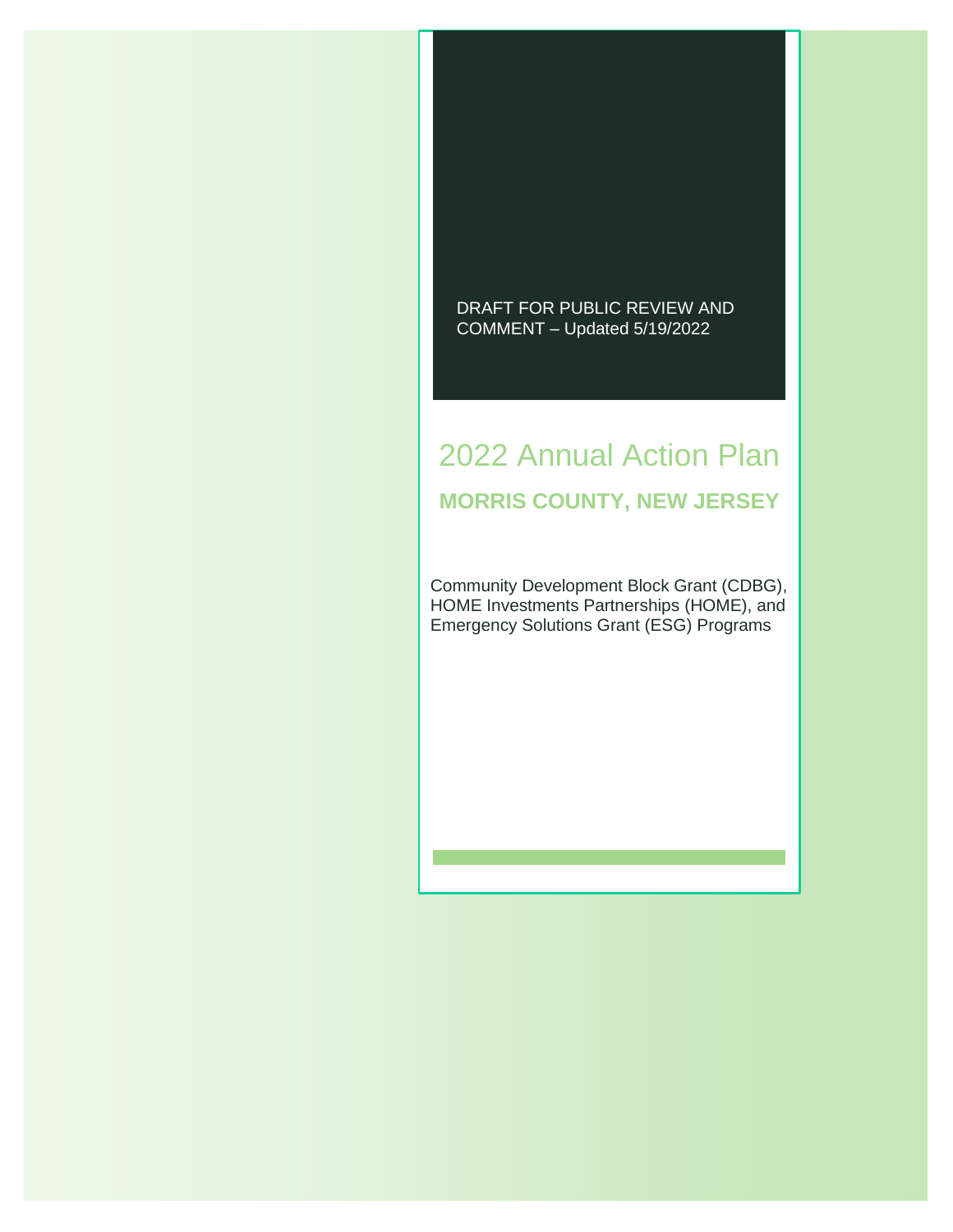## TABLE OF CONTENTS

## **TABLES**

| TABLE 2 - OTHER LOCAL / REGIONAL / FEDERAL PLANNING EFFORTS12            |  |
|--------------------------------------------------------------------------|--|
|                                                                          |  |
|                                                                          |  |
|                                                                          |  |
|                                                                          |  |
|                                                                          |  |
| Table 8 - One Year Goals for Affordable Housing by Support Requirement47 |  |
|                                                                          |  |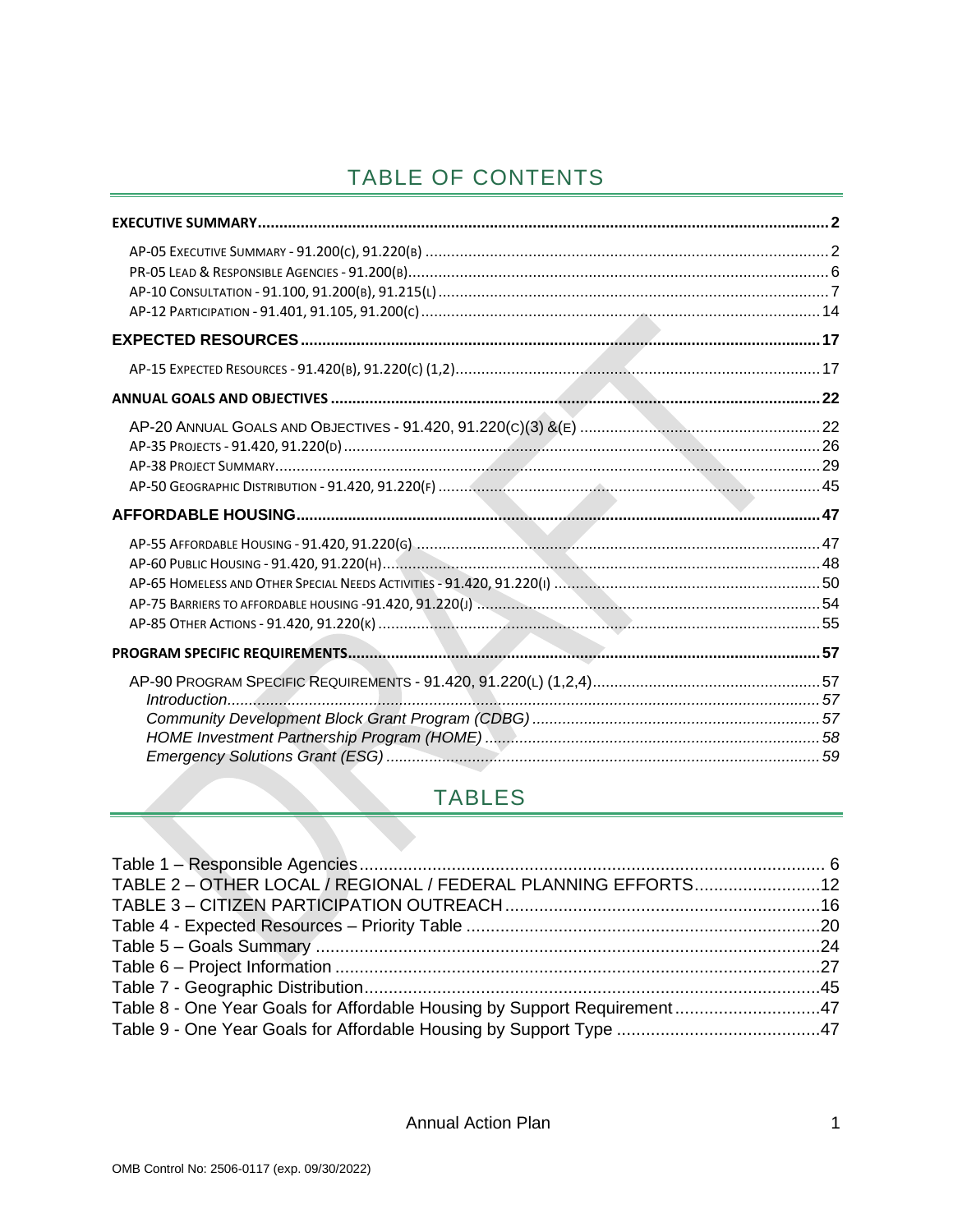## EXECUTIVE SUMMARY

#### AP-05 EXECUTIVE SUMMARY - 91.200(C), 91.220(B)

#### <span id="page-2-1"></span><span id="page-2-0"></span>**1. Introduction**

Morris County receives funding annually from the U.S. Department of Housing and Urban Development (HUD) under the Community Development Block Grant (CDBG), HOME Investment Partnerships (HOME), and the Emergency Solutions Grant (ESG) programs. The County is the lead in a consortium for the HOME program which includes the Township of Parsippany – Troy Hills and the Town of Dover.

The primary federal funding resources in the County's 2020-2024 Consolidated Plan include:

#### • **Community Development Block Grant (CDBG):**

The primary objective of this program is to develop viable urban communities by providing decent housing, a suitable living environment, and economic opportunities, principally for persons of low- and moderate-income levels. Funds can be used for a wide array of activities, including housing rehabilitation, homeownership assistance, lead-based paint detection and removal, construction or rehabilitation of public facilities and infrastructure, removal of architectural barriers, public services, rehabilitation of commercial or industrial buildings, and loans or grants to businesses.

#### • **HOME Investment Partnerships Program (HOME):**

The HOME Program provides federal funds for the development and rehabilitation of affordable rental and ownership housing for low- and moderate-income households. HOME funds can be used for activities that promote affordable rental housing and homeownership by low- and moderate-income households, including reconstruction, moderate or substantial rehabilitation, homebuyer assistance, and tenant-based rental assistance.

#### • **Emergency Solutions Grant (ESG):**

The Emergency Solutions Grant Program recognizes the need to end homelessness through support of traditional shelters, transitional housing that is grandfathered from 2010 funding, supportive services, rent and utility payments and security deposits to prevent homelessness or to rapidly re-house homeless individuals and families, street outreach, and management of a homeless management information system (HMIS).

Annual Action Plan 2 For the purpose of its Five-Year Strategic Plan, the County assumed its allocations each year over the five-year period would remain approximately the same and in line with the 2021 program year allocation. The Annual Action Plans submitted in each of the subsequent years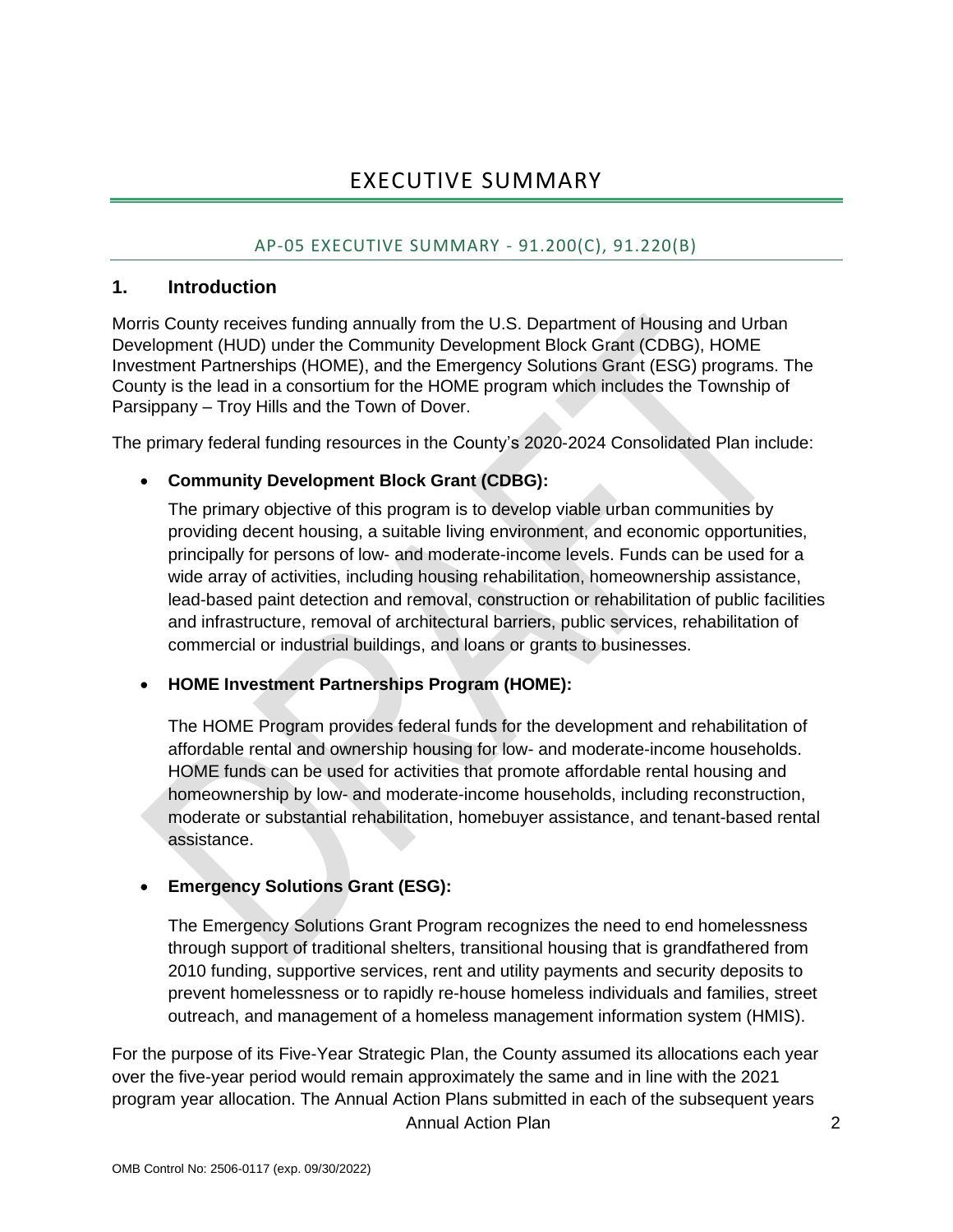would reflect actual allocation amounts received. This FY 2022 Annual Action Plan represents the third year of the County's Consolidated Plan and associated Strategic Plan, which was submitted to HUD for FY 2020 through FY 2024. Morris County anticipates receiving the following grant amounts in fiscal year 2022:

- CDBG: \$1,921,781
- HOME: \$963,834
- ESG: \$166,486

## **2. Summarize the objectives and outcomes identified in the Plan**

For FY 2020-2024, Morris County has identified the following goals and outcomes:

- Creation and preservation of rental housing for low-income households
- Creation and preservation of affordable homeownership housing
- Support activities that prevent homelessness
- Support the ongoing operation and preservation of shelter facilities for homeless
- Support activities that move persons experiencing homelessness to permanent housing
- Improve and expand public facilities to serve low-income populations
- Improve and expand infrastructure to serve low-income populations
- Support public services for children and homeless and special needs populations

### **3. Evaluation of past performance**

The following evaluation of past performance is from the Program Year 2020 Consolidated Annual Performance and Evaluation (CAPER) report. FY 2020 activities, particularly CDBG, met the needs of the low-income community by providing infrastructure and facility improvements, housing for low income and special needs populations and services for the homeless.

There were eight (8) HOME funded activities underway in 2020, most of which continued into 2021, including:

- Mt. Kemble (1411) Supportive Housing 4 units
- Dover Vets (1456) 10 home units; 70 rental units
- Alfa (1447) Bartholi Supportive Housing 4-bedroom SRO
- Avidd (1486) Zeek Road -4-bedroom SRO
- Circle Dr. (1417) Supportive Housing 4-bedroom SRO completed August 28, 2021
- Madison (1449) Conversion of 2 (4) Bedroom apartments to 4 (2) Bedroom apartments
- Habitat (1448) Main Street, Roxbury 6 new construction homeownership units completed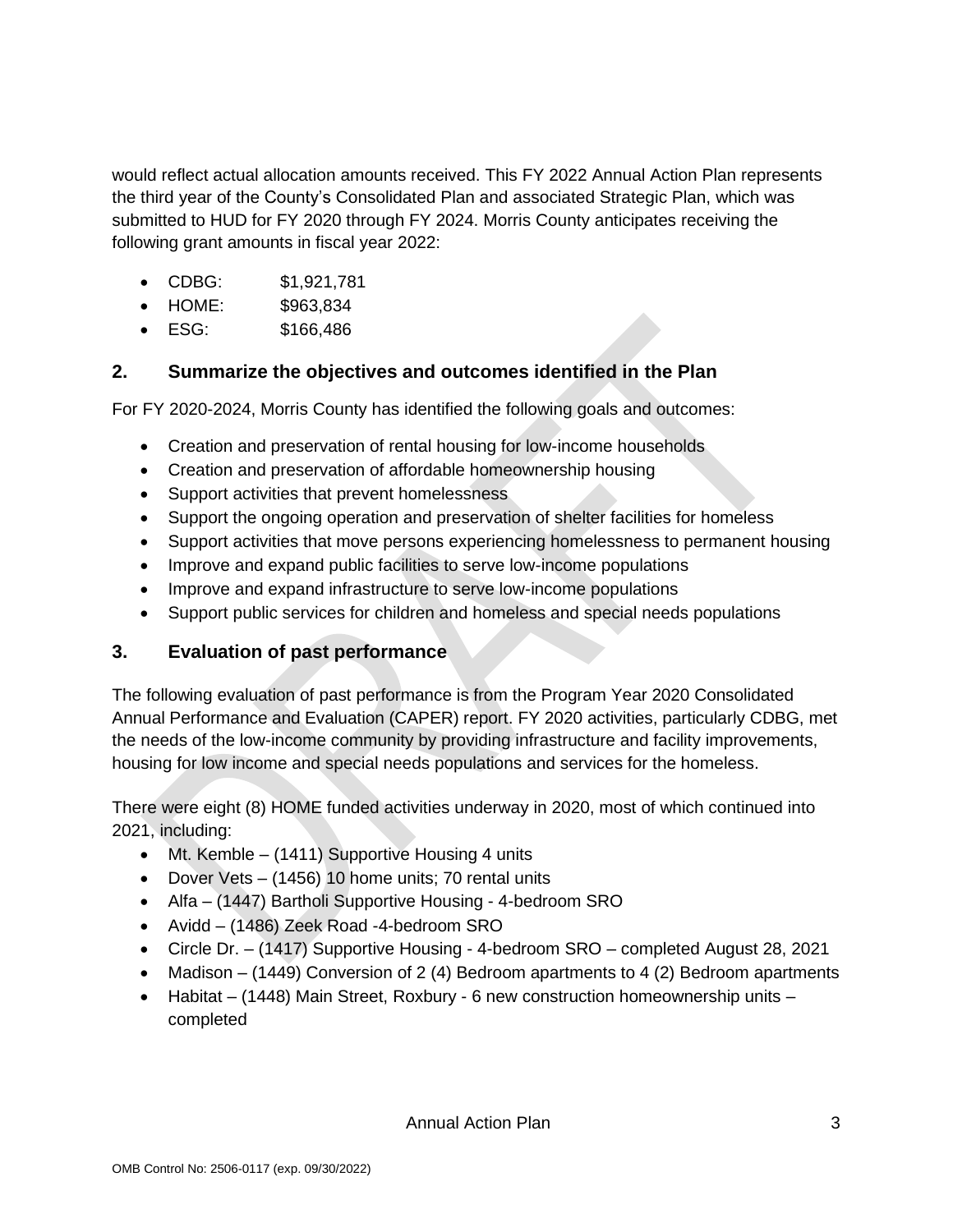It generally takes more than a year to complete these types of projects which slows the recording of accomplishments. The units completed in FY 2019 were generally 2016, 2017 and 2018 projects.

ESG funding was used to provide shelter support at: 1) The emergency shelter operated by Homeless Solutions, Inc., 2) Jersey Battered Women's Services, and 3) The voucher program administered by the Morris County Office of Temporary Assistance. In addition, ESG funds were utilized to support the efforts of the COC, which includes 9 shelter facilities and 2 voucher bed programs with capacity of 247 beds and overflow to accommodate 101 additional people.

During 2020, the COVID pandemic forced many changes in program management, not the least of which was the added \$6 million in resources that had to be allocated to activities to prevent, prepare for, and respond to the Coronavirus. Multiple community meetings were held, the Citizen Participation Plan had to be rewritten to allow for virtual hearings and notices, the Substantial Amendments prepared, presented to the Board of Commissioners for approval, and new contracts written. Then we undertook several amendments to move funds to new activities as other funding sources became available and new needs emerged.

## **4. Summary of Citizen Participation Process and consultation process**

Morris County updated the Citizen Participation Plan for 2021 to comply with HUD requirements of 24 CFR Part 91 to undertake virtual hearings. Two hearings were held to encourage citizen input from residents of low- and moderate-income neighborhoods, public housing, assisted housing, and non-English speaking residents. The County's Human Services Advisory Committee consults with the Continuum of Care in development of recommendations for funding from the Emergency Solutions Grant. The Community Development Revenue Sharing (CDRS) Advisory Committee reviews all the requests for funding from the CDBG and HOME programs and makes funding recommendations to the Board of County Commissioners.

Both hearings were held during the development of the Annual Plan. The first set of meetings were orientation/application meetings where groups and municipalities could learn how to prepare a funding request. The hearings were held on November 9, 2021, at 10 a.m. and 2 p.m.

An advertisement in the newspaper as well as by direct mailing to all municipalities in the County providing notification of the meeting date, and the tentative schedule of other important program year dates. Each municipality was also asked to name a representative to the CDRS committee. An email was also sent to previous applicants and any organization who had expressed interest in applying for funding to notify them of the orientation meeting. County staff held one-on-one meetings with brand new applicants that had never applied before to discuss the process in more detail and review their potential application. Municipalities also referred interested organizations directly to the County.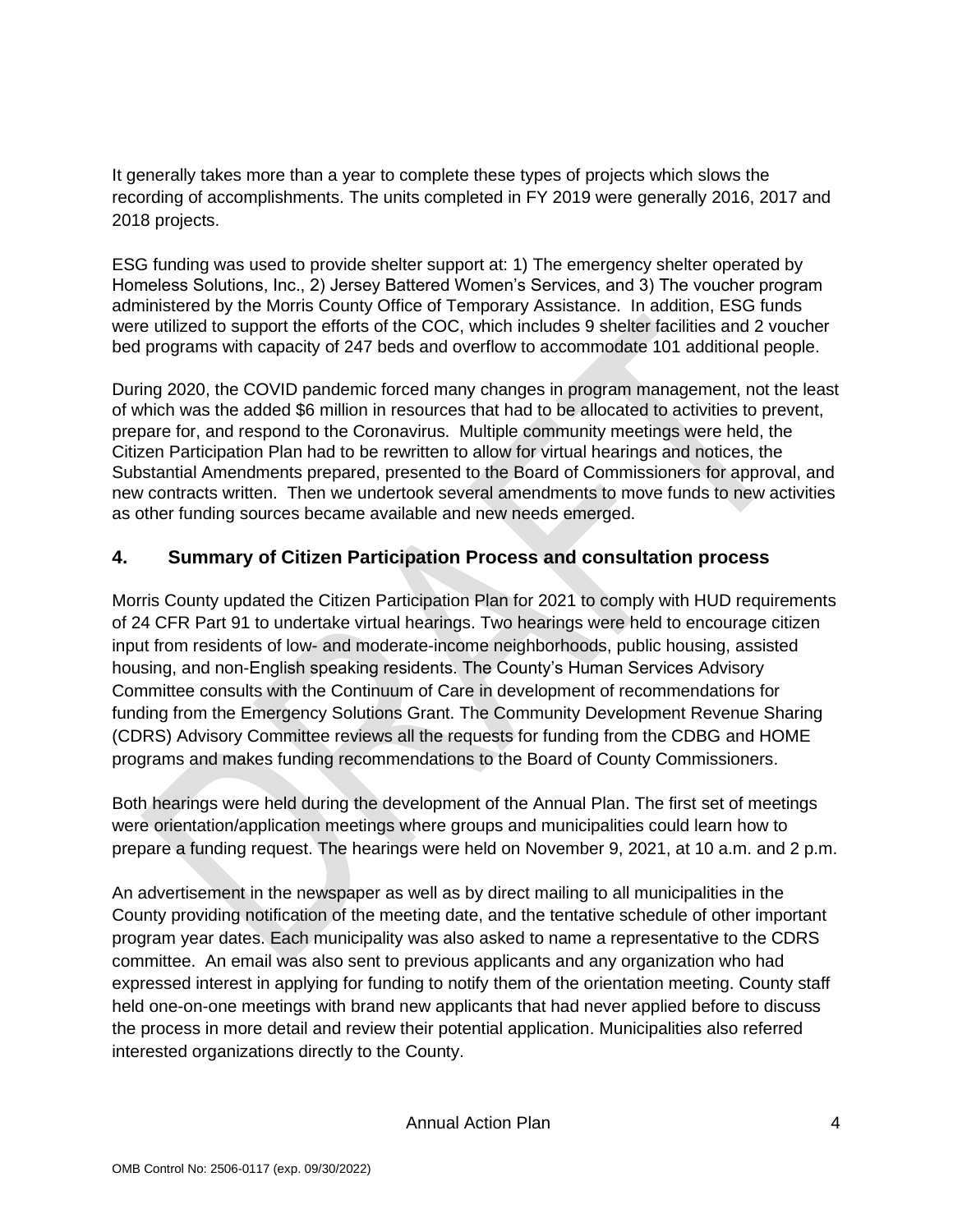A second public meeting was held on May 23, 2022 at 5:30 p.m. to provide an opportunity for those who were not applying for funds but who wished to provide input for the Consolidated Plan. The meeting date will be advertised in the local newspaper and through non-profit agencies and Morristown area churches.

#### **5. Summary of public comments**

[To be updated following public display period.]

#### **6. Summary of comments or views not accepted and the reasons for not accepting them**

[To be updated following public display period.]

#### **7. Summary**

This plan outlines the goals of Morris County for its CDBG, HOME, and ESG funds. Following outreach and public input, the 2022 Annual Action Plan clearly outlines programs and activities that will address the identified needs to maximize the investment of federal resources.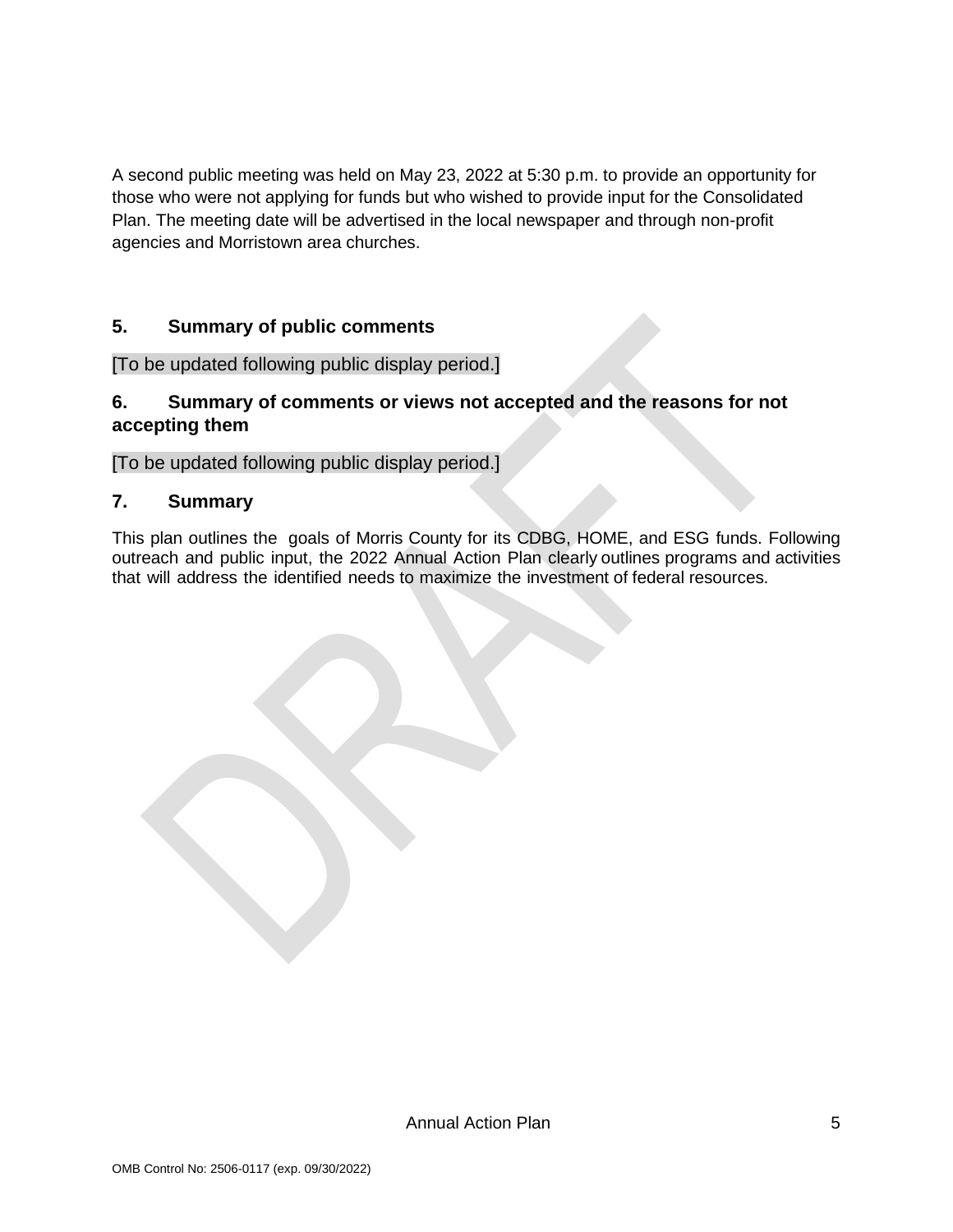### **1. Agency/entity responsible for preparing/administering the Consolidated Plan**

The following are the agencies/entities responsible for preparing the Consolidated Plan and those responsible for administration of each grant program and funding source.

| <b>Agency Role</b>        | <b>Name</b>          | Department/Agency                               |
|---------------------------|----------------------|-------------------------------------------------|
| CDBG Administrator        | <b>MORRIS COUNTY</b> | Morris County Dept of Human Services, CD Office |
| <b>HOME Administrator</b> | <b>MORRIS COUNTY</b> | Morris County Dept of Human Services, CD Office |
| ESG Administrator         | <b>MORRIS COUNTY</b> | Morris County Dept of Human Services, CD Office |

TABLE 1 – RESPONSIBLE AGENCIES

#### <span id="page-6-0"></span>**Narrative**

The lead agency for the Annual Allocation Plan (AAP) is the Office of Community Development under the Morris County Department of Human Services. The Office serves the 39 municipalities of Morris County through its administration of the Community Development Block Grant (CDBG), HOME Investment Partnerships (HOME) Program, and Emergency Solutions Grant (ESG).

#### **Consolidated Plan Public Contact Information**

County of Morris Department of Human Services Division of Community & Behavioral Health Services Office of Community Development PO Box 900 Morristown, NJ 07963

<span id="page-6-1"></span>Contact: Amy Archer Phone: (973) 285-6852 Email: Web site: https://www.morriscountynj.gov/Departments/Community-Development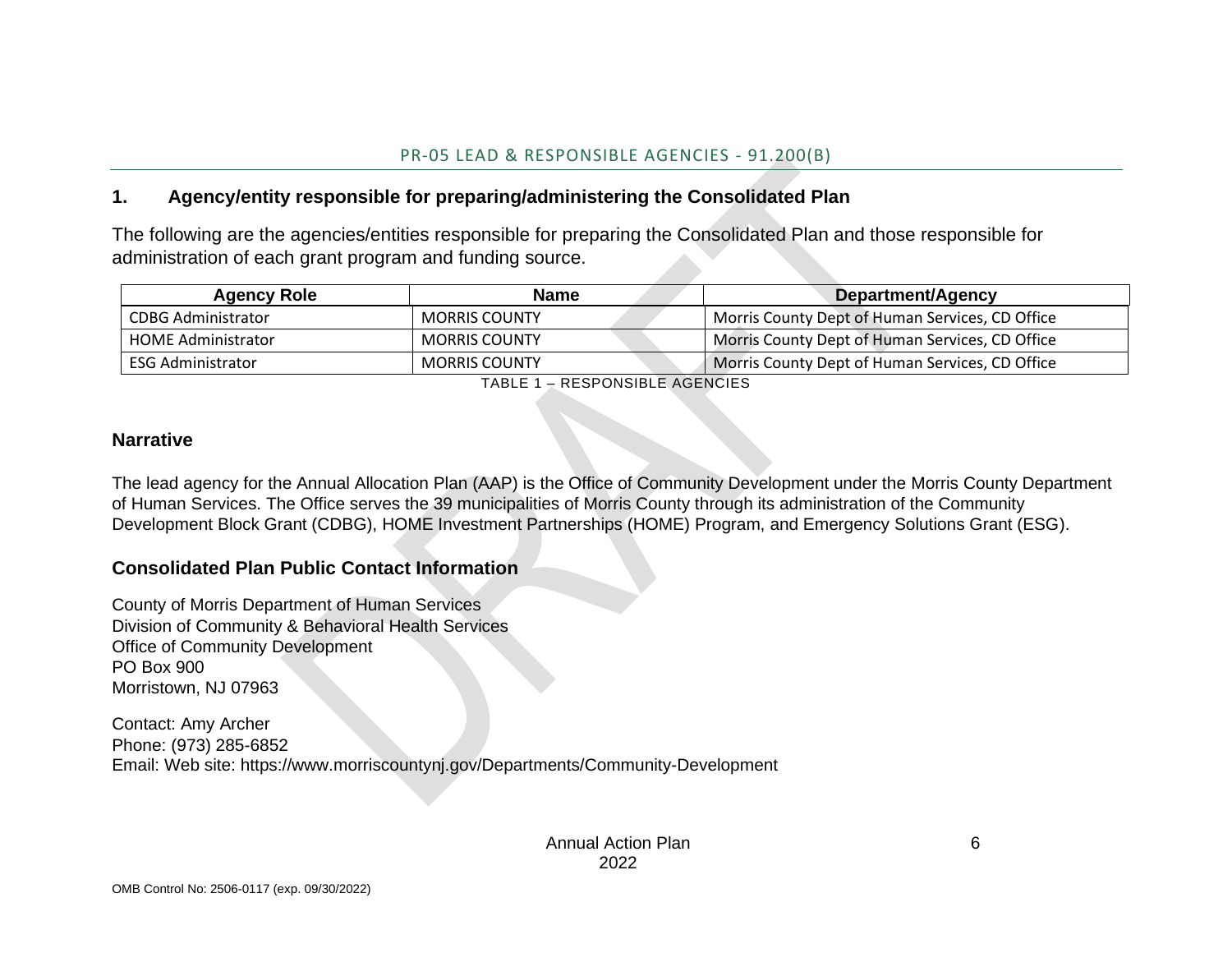#### <span id="page-7-0"></span>**1. Introduction**

Morris County developed an outreach effort to maximize input from a large cross-section of stakeholders. This outreach effort included public meetings, published meeting notices, stakeholder meetings, in-person interviews, and telephone interviews.

#### **Provide a concise summary of the jurisdiction's activities to enhance coordination between public and assisted housing providers and private and governmental health, mental health and service agencies (91.215(l)).**

Administration of Morris County's federal grants programs were moved from the Department of Planning to the Department of Human Services in 2013. This move was made to better facilitate coordination between human services programs and these important federal funding resources. The network of partnerships between the County and regional organizations such as the Continuum of Care, the Fair Housing Committee of the Morris County Human Relations Commission, and the Housing Alliance of Morris County strengthen the impact that the federal funds have in the communities.

The County has entered into inter-local Cooperation Agreements with 37 municipalities to form the Urban County. Of the remaining municipalities, Parsippany-Troy Hills and Dover, are part of the HOME Consortium. Each of the 37 municipalities may apply for CDBG funding through the County, and housing activity through the HOME Program can be delivered anywhere in the County.

The Office of Community Development collaborates with the Community Development Revenue Sharing (CDRS) Committee, consisting of municipal representatives and other municipal officials in coordinating efforts to meet public facility needs, infrastructure improvements, public service needs, accessibility needs, economic development needs and housing needs. The CDRS Advisory Committee recommends which projects receive funding annually. Funding resources and homeless assistance programs are coordinated through the Human Services Advisory Committee and the Morris County Continuum of Care.

#### **Describe coordination with the Continuum of Care and efforts to address the needs of homeless persons (particularly chronically homeless individuals and families, families with children, veterans, and unaccompanied youth) and persons at risk of homelessness.**

The Department of Human Services had been the lead agency for the Continuum of Care since its inception. Representatives of the Human Services Department continue to provide staff support to the primary organizational entity, the Morris County Continuum of Care (COC). The Human Services Advisory Committee (HSAC) continues to play a large role in directing county resources to address the needs of homeless persons and persons at risk of homelessness. The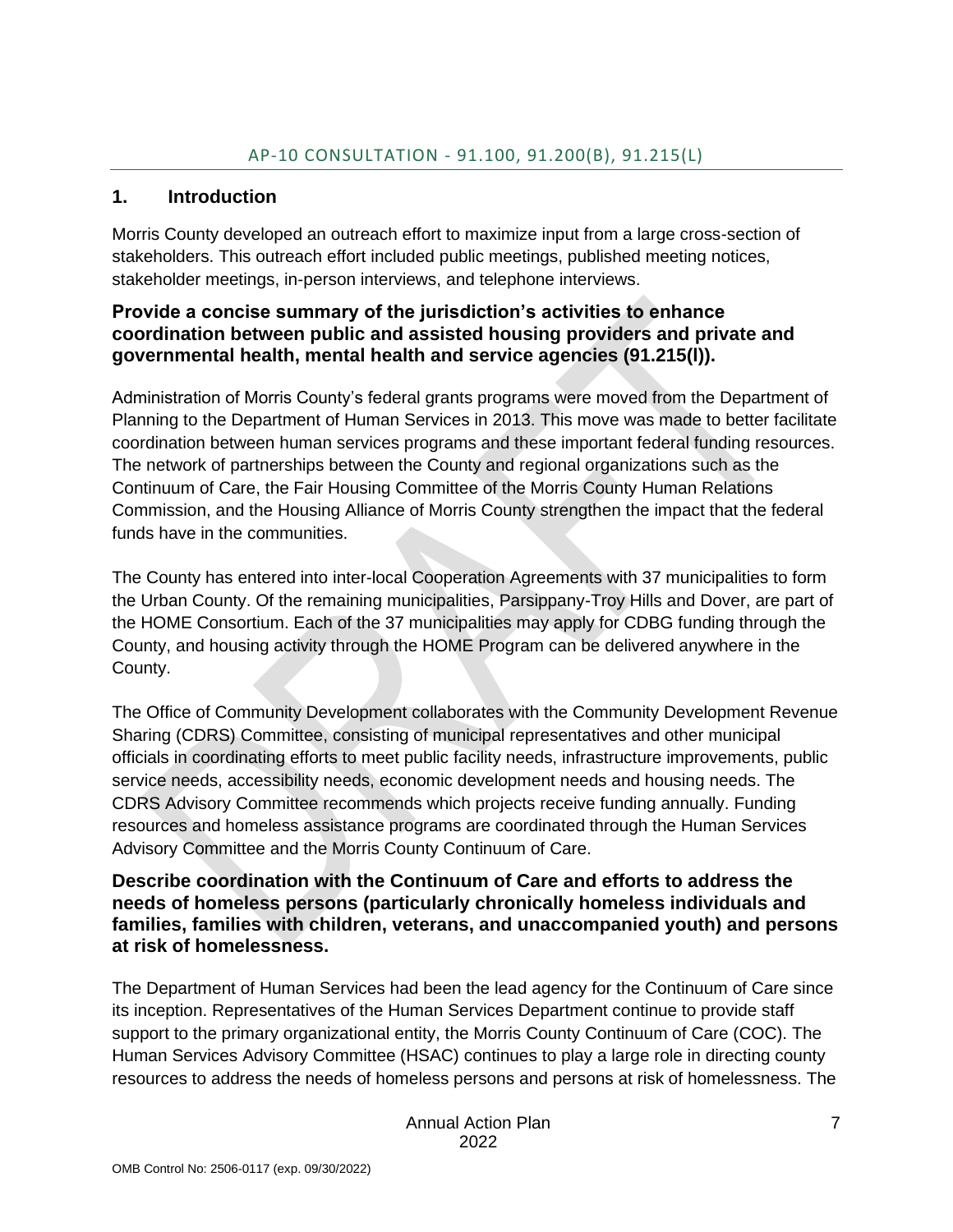HSAC makes funding recommendations on the use of ESG funds to the Board of County Commissioners and vets those recommendations with the COC.

### **Describe consultation with the Continuum(s) of Care that serves the jurisdiction's area in determining how to allocate ESG funds, develop performance standards for and evaluate outcomes of projects and activities assisted by ESG funds, and develop funding, policies and procedures for the operation and administration of HMIS**

The Morris County Department of Human Services consults with the Continuum of Care (COC) Executive Committee to develop the funding plan for the use of ESG funds as well as the development of the performance standards, outcome measures, and policies and procedures.

According to their bylaws, the COC Executive Committee shall ensure that the COC participates in the development of the Morris County 5-Year Consolidated Plan and Annual Action Plans. The COC Lead agency will obtain and share the public hearing schedule for the consolidated plan with the Executive Committee and the CAS committee. In addition, the COC Lead Agency will coordinate a presentation on the elements in the consolidated plan for both the Executive Committee and CAS Committee.

The COC Lead Agency shall work with the County to identify all areas of the plan that relate to homeless planning. The COC Lead Agency shall provide the required information related to the homeless planning process as implemented through the COC Executive Committee.

Upon selection of projects for funding through the annual Continuum of Care competition, the COC Lead agency shall prepare all information required by the County for review of consistency with the consolidated plan. The COC Lead Agency shall secure signatures on the certificate of consistency with the consolidated plan, for all supported projects, in accordance with the requirements identified by HUD in the NOFA process. The COC Executive Committee shall coordinate the monitoring of all CoC programs receiving HUD funding on an annual basis.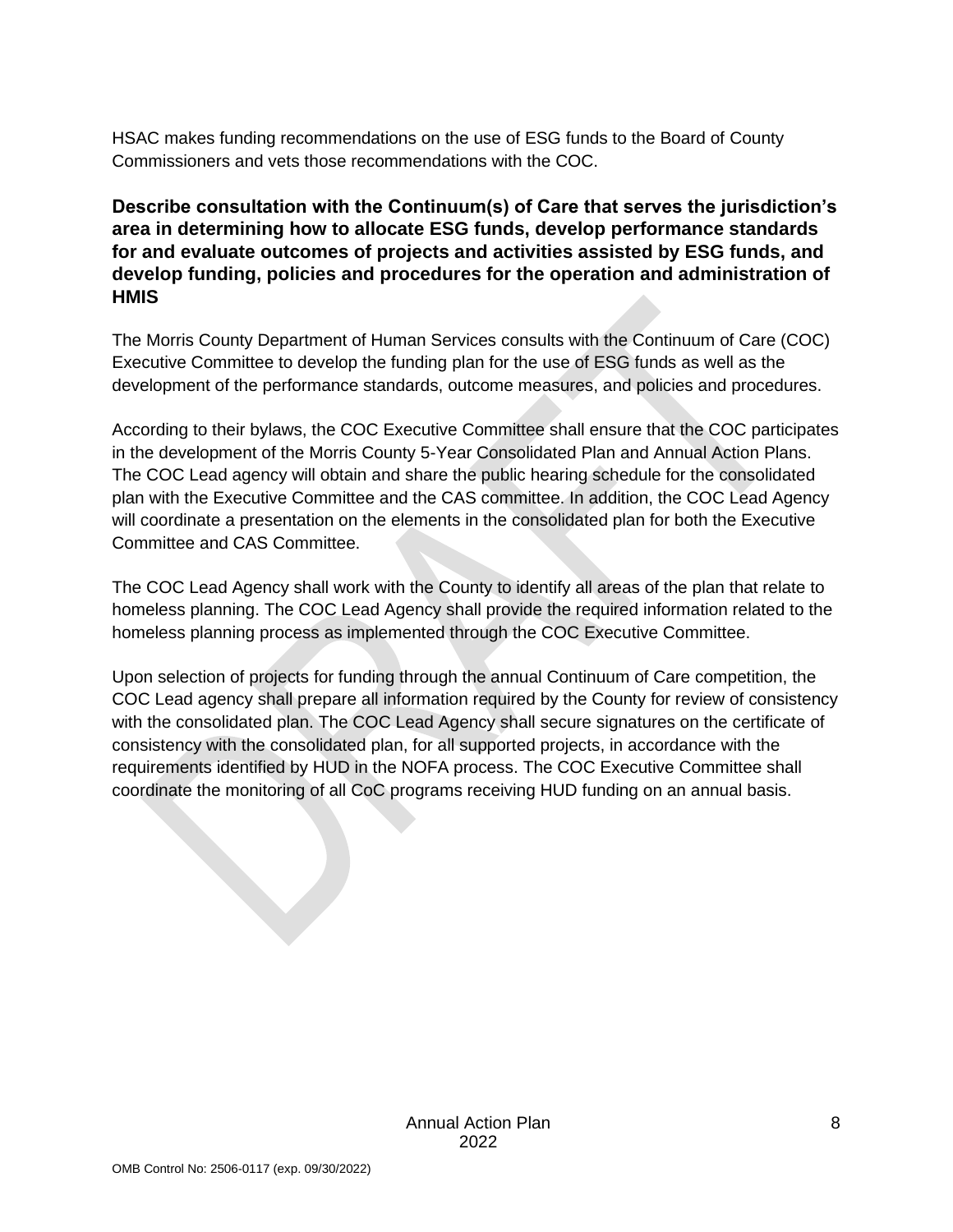## **2. Agencies, groups, organizations and others who participated in the process and consultations**

| 1              | Agency/Group/Organization                                                                                                                                                             | <b>Morris County Human Services</b>                                                                                                                                                                                                                                                              |
|----------------|---------------------------------------------------------------------------------------------------------------------------------------------------------------------------------------|--------------------------------------------------------------------------------------------------------------------------------------------------------------------------------------------------------------------------------------------------------------------------------------------------|
|                | <b>Agency/Group/Organization Type</b>                                                                                                                                                 | Other government - County                                                                                                                                                                                                                                                                        |
|                | What section of the Plan was addressed<br>by Consultation?                                                                                                                            | <b>Housing Need Assessment</b><br>Homeless Needs - Chronically homeless<br>Homeless Needs - Families with children<br>Homelessness Needs - Veterans<br>Homelessness Needs - Unaccompanied<br>youth<br><b>Homelessness Strategy</b><br>Non-Homeless Special Needs<br><b>Anti-poverty Strategy</b> |
|                | <b>Briefly describe how the</b><br><b>Agency/Group/Organization was</b><br>consulted. What are the anticipated<br>outcomes of the consultation or areas for<br>improved coordination? | This organization was consulted through<br>in-person interviews and follow-up<br>telephone conversations. Consultation will<br>result in an improved understanding of the<br>community development needs<br>throughout the county.                                                               |
| $\overline{2}$ | Agency/Group/Organization                                                                                                                                                             | <b>Morris County Housing Authority</b>                                                                                                                                                                                                                                                           |
|                | <b>Agency/Group/Organization Type</b>                                                                                                                                                 | PHA                                                                                                                                                                                                                                                                                              |
|                | What section of the Plan was addressed<br>by Consultation?                                                                                                                            | <b>Housing Need Assessment</b><br><b>Public Housing Needs</b><br><b>Market Analysis</b><br><b>Anti-poverty Strategy</b>                                                                                                                                                                          |
|                | How was the Agency/Group/Organization<br>consulted and what are the anticipated<br>outcomes of the consultation or areas for<br>improved coordination?                                | This organization was consulted through<br>the stakeholder process, in-person<br>interviews and follow-up telephone<br>conversations, as necessary. The County<br>and the Housing Authority have an identity<br>of interest in providing housing for Morris<br>County residents.                 |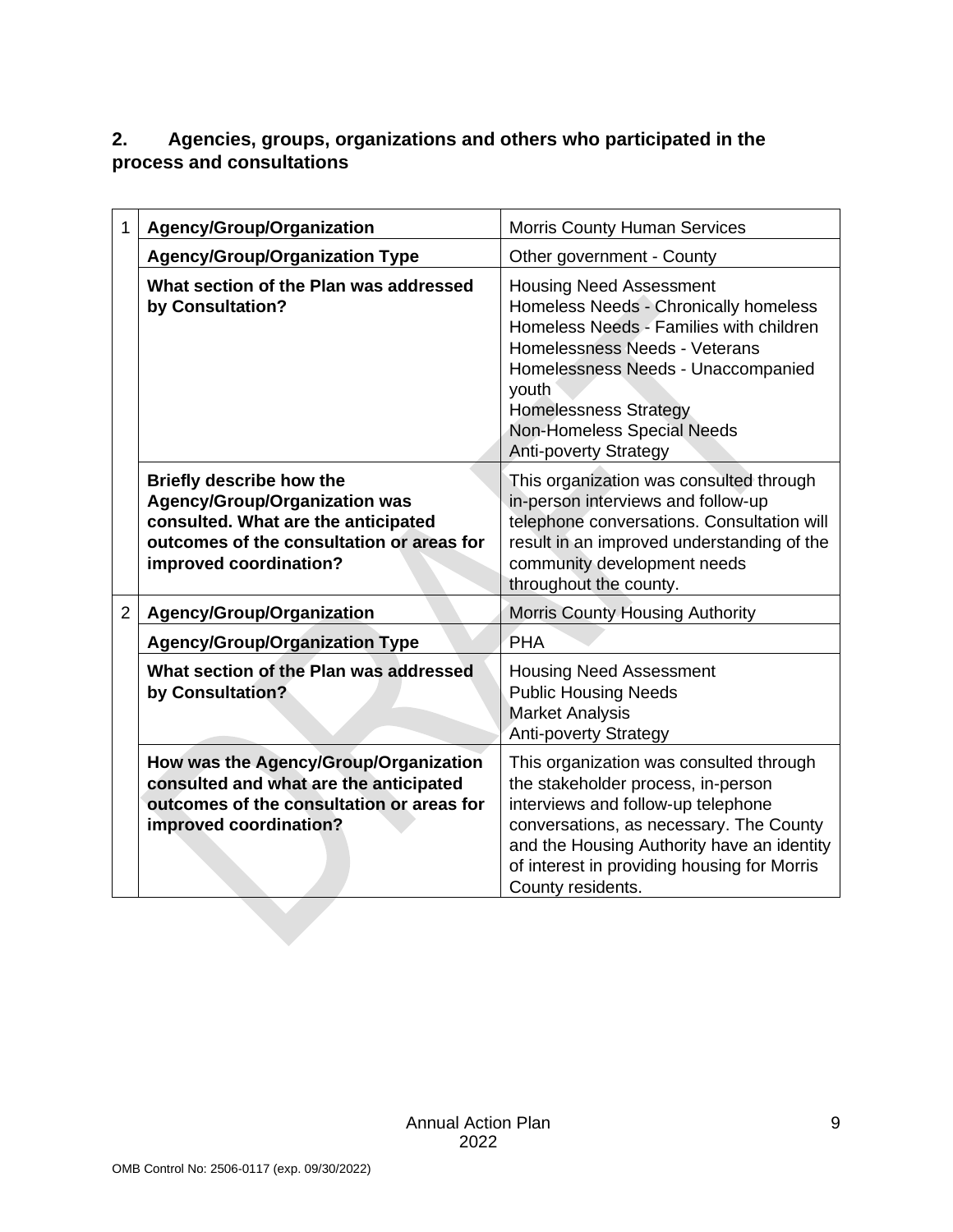| 3 | Agency/Group/Organization                                                                                                                                           | <b>Madison Housing Authority</b>                                                                                                                                                                                                           |
|---|---------------------------------------------------------------------------------------------------------------------------------------------------------------------|--------------------------------------------------------------------------------------------------------------------------------------------------------------------------------------------------------------------------------------------|
|   | <b>Agency/Group/Organization Type</b>                                                                                                                               | <b>PHA</b>                                                                                                                                                                                                                                 |
|   | What section of the Plan was<br>addressed by Consultation?                                                                                                          | <b>Housing Need Assessment</b><br><b>Public Housing Needs</b><br><b>Market Analysis</b><br><b>Anti-poverty Strategy</b>                                                                                                                    |
|   | How was the<br><b>Agency/Group/Organization</b><br>consulted and what are the<br>anticipated outcomes of the<br>consultation or areas for<br>improved coordination? | This organization was consulted through the<br>stakeholder process and telephone<br>conversations, as necessary. The County and the<br>Housing Authority have an identity of interest in<br>providing housing for Morris County residents. |
| 4 | Agency/Group/Organization                                                                                                                                           | <b>Dover Housing Authority</b>                                                                                                                                                                                                             |
|   | <b>Agency/Group/Organization Type</b>                                                                                                                               | <b>PHA</b>                                                                                                                                                                                                                                 |
|   | What section of the Plan was<br>addressed by Consultation?                                                                                                          | <b>Housing Need Assessment</b><br><b>Public Housing Needs</b><br><b>Market Analysis</b><br><b>Anti-poverty Strategy</b>                                                                                                                    |
|   | How was the<br><b>Agency/Group/Organization</b><br>consulted and what are the<br>anticipated outcomes of the<br>consultation or areas for<br>improved coordination? | This organization was consulted through the<br>stakeholder process and telephone<br>conversations, as necessary. The County and the<br>Housing Authority have an identity of interest in<br>providing housing for Morris County residents. |
|   |                                                                                                                                                                     |                                                                                                                                                                                                                                            |

**Table 2 – Agencies, groups, organizations who participated**

| 13 | <b>Agency/Group/Organization</b>                                                                                                                             | Morris County Division of Public Health                                                                                                                                                                                                                                                               |
|----|--------------------------------------------------------------------------------------------------------------------------------------------------------------|-------------------------------------------------------------------------------------------------------------------------------------------------------------------------------------------------------------------------------------------------------------------------------------------------------|
|    | <b>Agency/Group/Organization Type</b>                                                                                                                        | Services - Housing<br>Services - Health<br>Services - Education<br>Services - Employment                                                                                                                                                                                                              |
|    | What section of the Plan was<br>addressed by Consultation?                                                                                                   | <b>Broadband and Internet Service Providers</b>                                                                                                                                                                                                                                                       |
|    | How was the<br>Agency/Group/Organization<br>consulted and what are the<br>anticipated outcomes of the<br>consultation or areas for<br>improved coordination? | <b>Covid-19 Social Support Manual</b><br>(https://www.preventioniskey.org/wp-<br>content/uploads/2021/07/Morris-County-Social-<br>Support-Manual-.pdf) describes community<br>vulnerabilities for individuals in need, including<br>resources for housing, health, education, and<br>broadband needs. |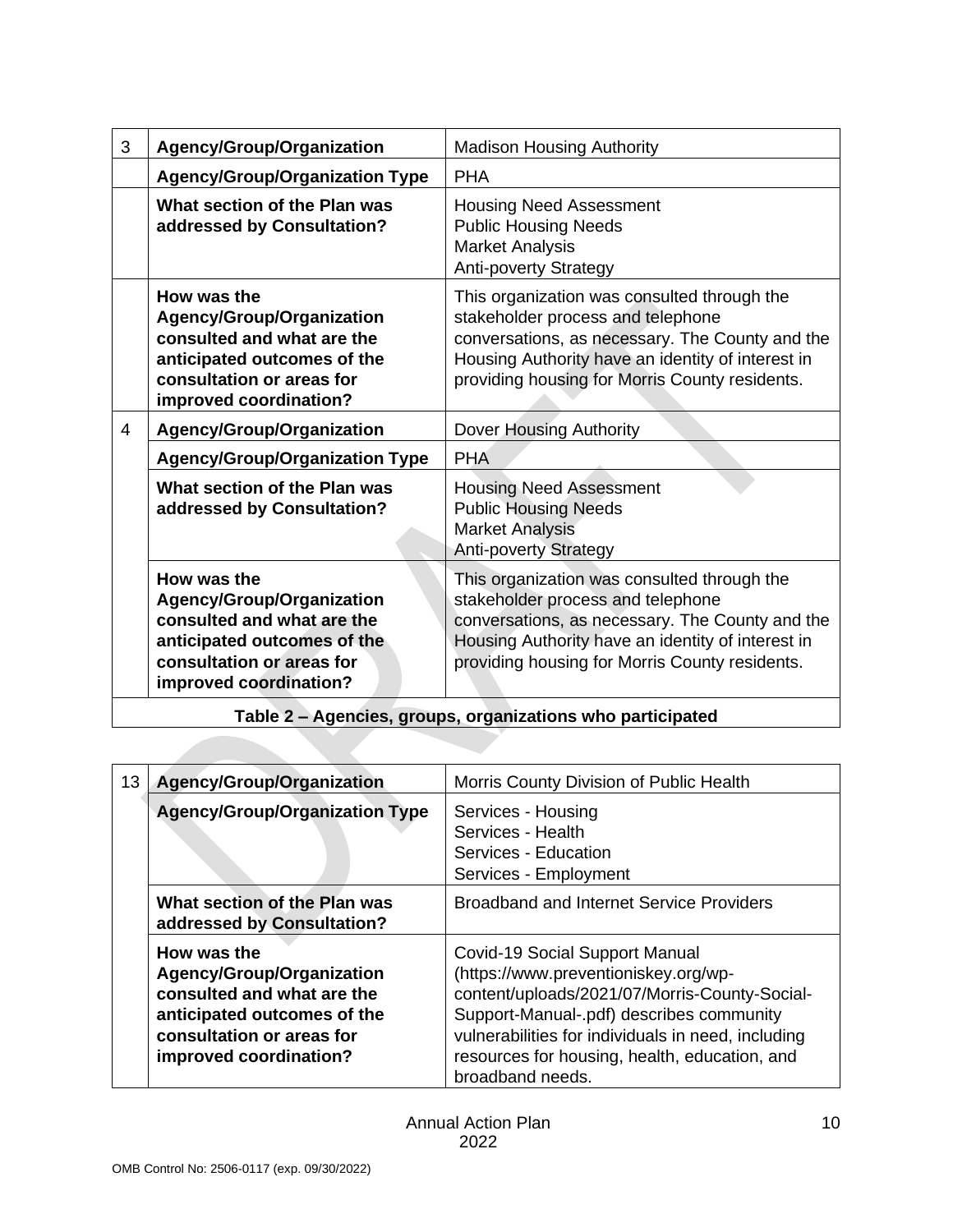**Table 3 – Agencies, groups, organizations who participated**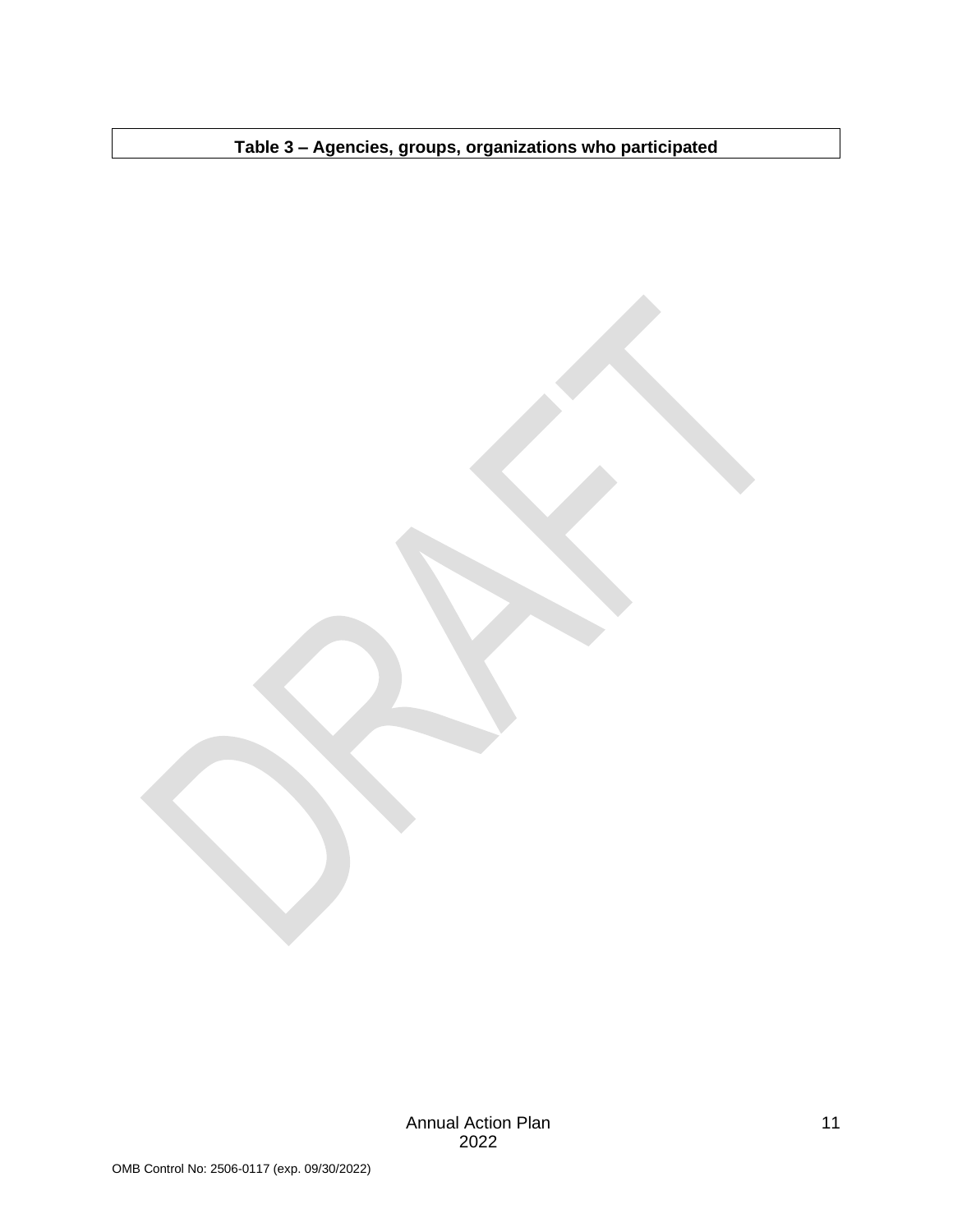## **Identify any Agency Types not consulted and provide rationale for not consulting**

There were no types of agencies that the County did not consult.

## **Other local/regional/state/federal planning efforts considered when preparing the Plan**

| <b>Name of Plan</b>                                                                                                                                    | <b>Lead Organization</b>                                                    | How do the goals of your Strategic Plan<br>overlap with the goals of each plan?                                                                                                                             |
|--------------------------------------------------------------------------------------------------------------------------------------------------------|-----------------------------------------------------------------------------|-------------------------------------------------------------------------------------------------------------------------------------------------------------------------------------------------------------|
| Continuum of Care                                                                                                                                      | <b>Morris County</b>                                                        | The goals of the COC were used in the<br>development of the Strategic Plan.                                                                                                                                 |
| <b>Morris County Master Plan</b>                                                                                                                       | <b>Morris County</b>                                                        | Master Plan directs growth in Morris County and<br>are used to inform location decisions for<br>housing projects                                                                                            |
| Asset Limited, Income Constrained, Employed (ALICE)                                                                                                    | United Way of<br>Northern NJ                                                | Data and trends from this report influenced the<br>Strategic Plan funding allocations. It identifies<br>the needs of households who are low income<br>and the types of work they do and where they<br>live. |
| Morris County Hazard Mitigation Plan                                                                                                                   | <b>Morris County Office</b><br>of Emergency<br>Management                   | The Strategic Plan implementation will<br>acknowledge the HMP goals and not place new<br>housing in the flood plain or vulnerable sites.                                                                    |
| Local Area Plan and 2019 Update                                                                                                                        | <b>Morris Sussex</b><br><b>Warren Workforce</b><br><b>Development Board</b> | This plan identified local needs and initiatives<br>for employment                                                                                                                                          |
| <b>Covid-19 Social Support Manual</b><br>(https://www.preventioniskey.org/wp-<br>content/uploads/2021/07/Morris-County-Social-Support-<br>Manual-.pdf) | <b>Morris County</b><br>Division of Public<br>Health                        | Describes community vulnerabilities for<br>individuals in need, including resources for<br>housing, health, education, and broadband<br>needs.                                                              |

TABLE 2 – OTHER LOCAL / REGIONAL / FEDERAL PLANNING EFFORTS

#### <span id="page-12-0"></span>**Narrative**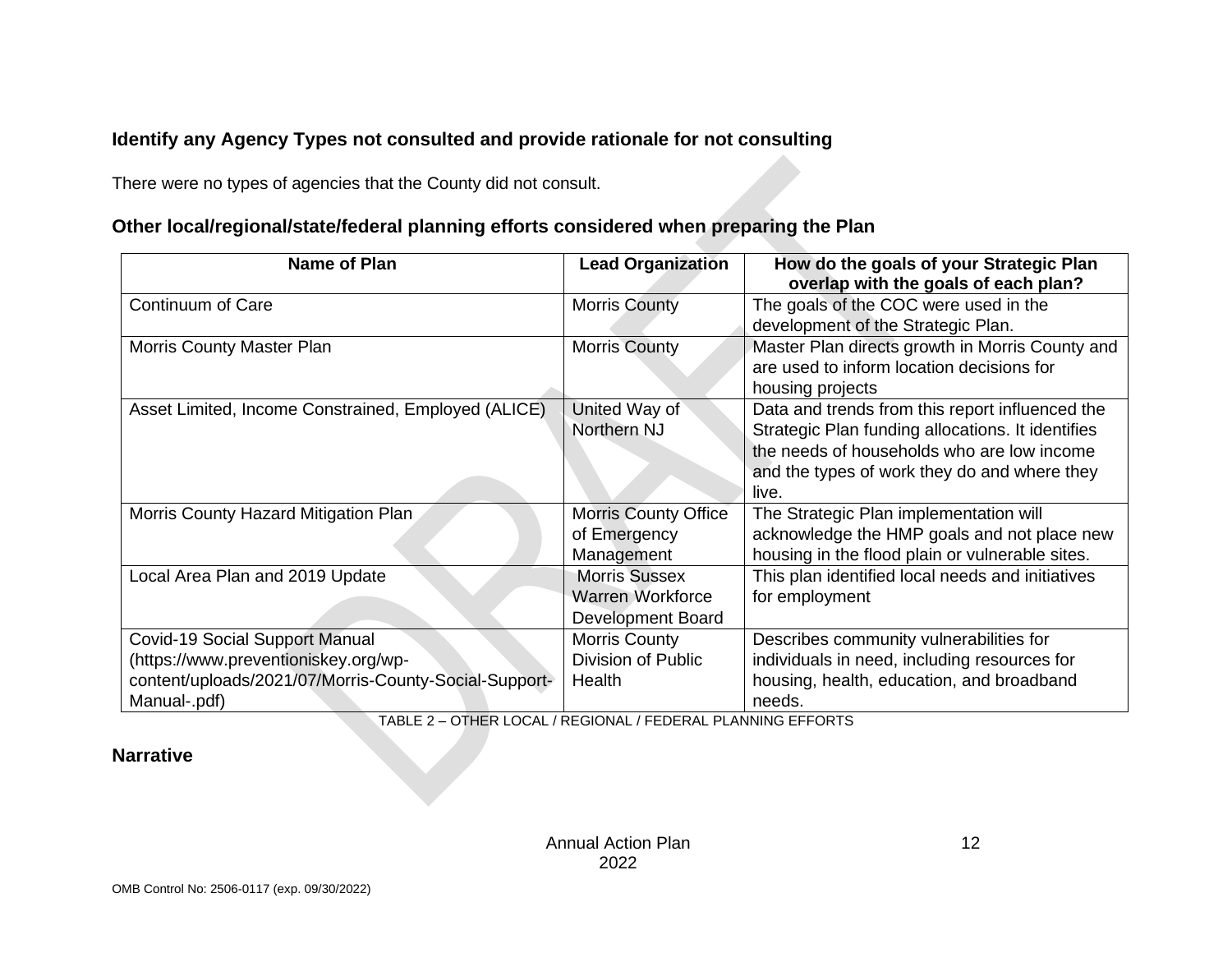The citizen participation process in Morris County ensures that local municipal officials are engaged in the planning process. Representatives of the municipalities constitute the CDRS Committee, which develops the spending allocation plan each year in the AAP.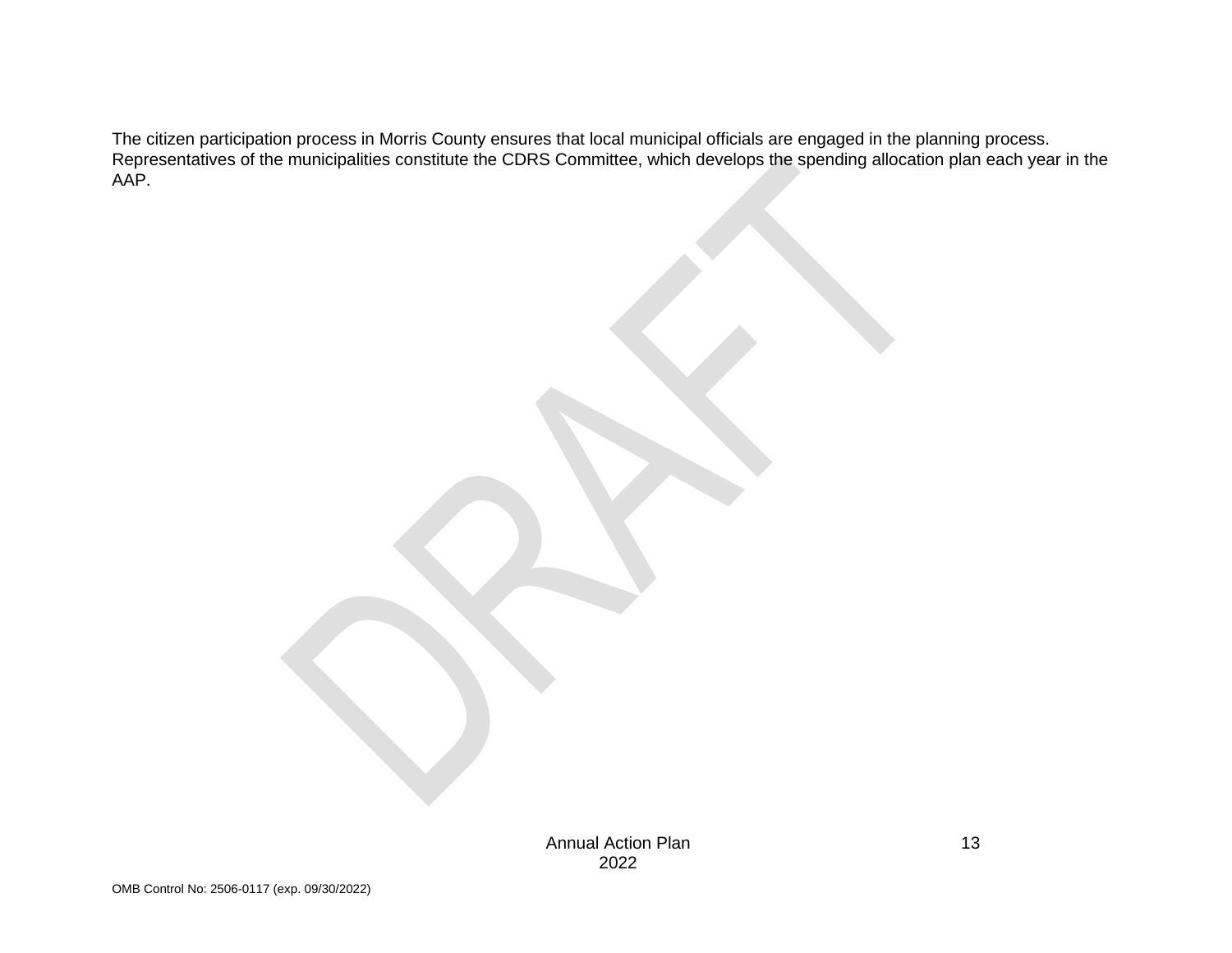## <span id="page-14-0"></span>**1. Summary of citizen participation process/ Efforts made to broaden citizen participation**

#### **Summarize citizen participation process and how it impacted goal setting**

On February 3, 2021, HUD issued a waiver allowing public hearings to be held virtually to allow for social distancing and limited public gatherings during a public health emergency. The County revised its Citizen Participation Plan to allow for virtual public meetings during public health emergencies. Morris County is continuing to follow local, state, and federal recommendations to limit public gatherings during the COVID-19 public health emergency. As such, the County is utilizing the waiver during the development of its 2022 AAP and will solicit public comments and conduct public hearings in a virtual way in accordance with its Citizen Participation Plan. Accommodation will be/were made for persons with disabilities and LEP persons. Documents for public review will be/were shared via the County's website.

Two hearings were held to encourage citizen input from residents of low- and moderate-income neighborhoods, public housing, assisted housing, and non-English speaking residents. The County's Human Services Advisory Committee consults with the Continuum of Care in development of recommendations for funding from the Emergency Solutions grant. The Community Development Revenue Sharing (CDRS) Advisory Committee reviews all the requests for funding from the CDBG and HOME programs and makes funding recommendations to the Board of County Commissioners.

Both hearings were held during the development of the Annual Plan. The first meeting was an orientation/application meeting where groups and municipalities could learn how to prepare a funding request. Two sessions were held on November 9, 2021, at 10 a.m. and 2 p.m.

An advertisement in the newspaper as well as by direct mailing to all municipalities in the County providing notification of the meeting date, and the tentative schedule of other important program year dates. Each municipality was also asked to name a representative to the CDRS committee. An email was also sent to previous applicants and any organization who had expressed interest in applying for funding to notify them of the orientation meeting. County staff held one-on-one meetings with brand new applicants that had never applied before to discuss the process in more detail and review their potential application. Municipalities also referred interested organizations directly to the County.

A second public meeting will be held on May 23, 2022 at 5:30 p.m. to provide an opportunity for those who were not applying for funds but who wished to provide input for the Consolidated Plan. The meeting date will be advertised in the local newspaper and through non-profit agencies and Morristown area churches. [To be updated following meeting]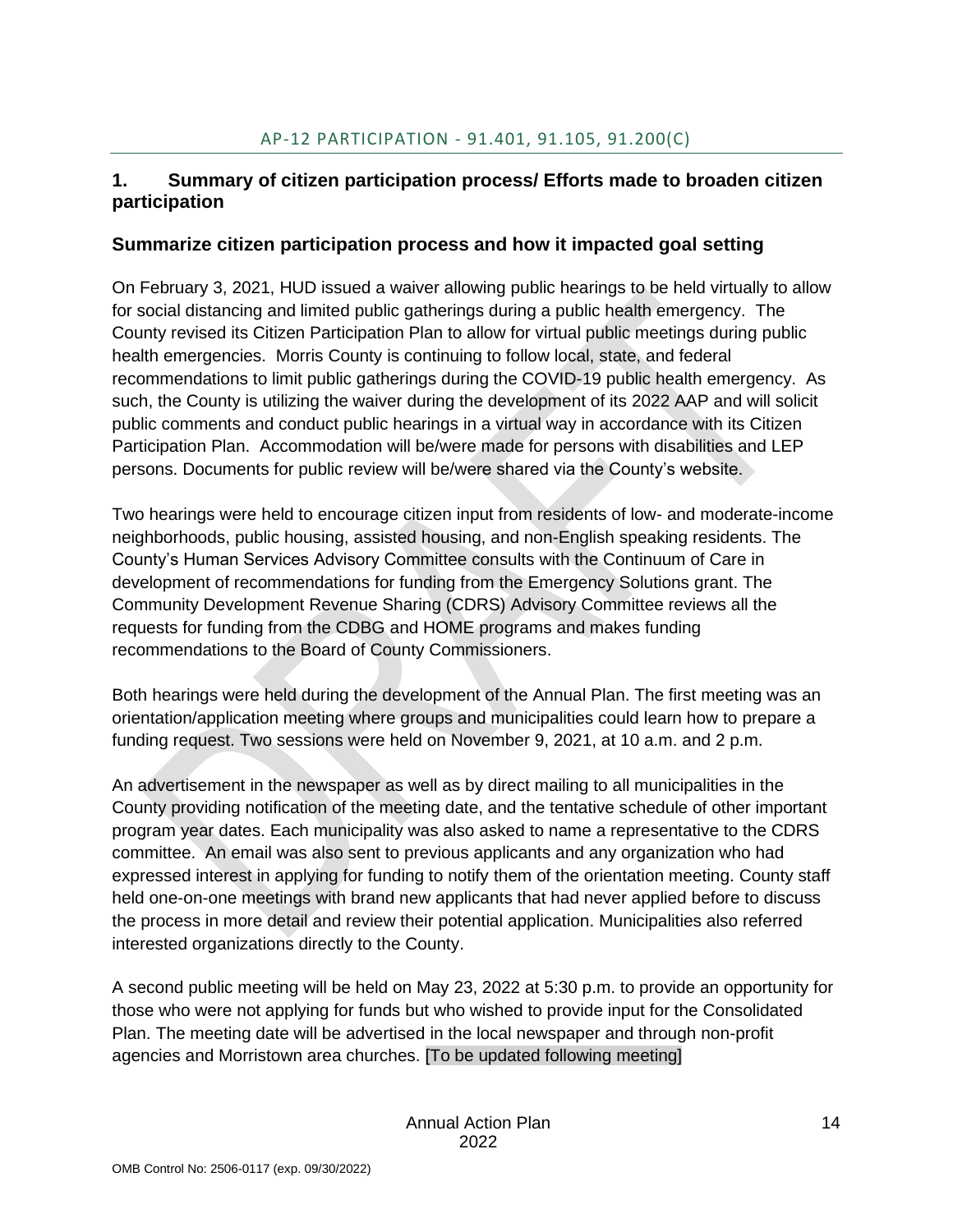Each of the hearings were advertised in *The Daily Record* and posted on the Human Services website. A copy of the public display version of the plan was made available at the Morris County library. All CDRS members and several community organizations were sent copies of the plan to review and to inform their constituents that the plan was available. These organizations included the Housing Authority, the Continuum of Care, and the Housing Alliance.

The public hearing notices for each meeting were provided to public service agencies to post in their facilities in both English and Spanish. Each notice included a statement that, should it be requested, the plan would be provided in a way that it could be translated to Spanish and/or an accessible format for those who were visually impaired. There is no local Spanish-language media; providing flyers is the only way to communicate with the County's Spanish-speaking population. In addition, public service agencies are also the best way to communicate with the lower-income community at large who might not subscribe to the local newspapers.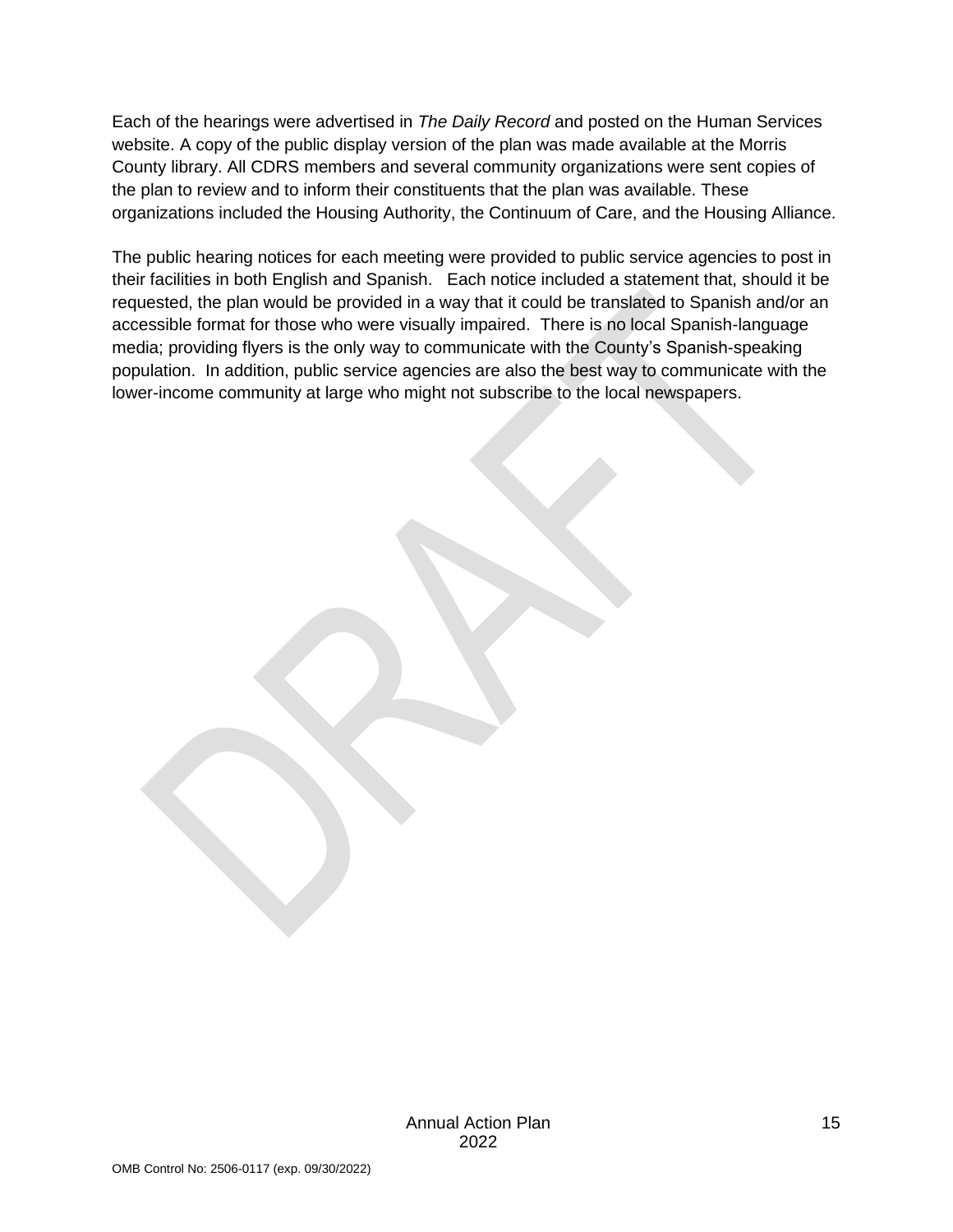## **Citizen Participation Outreach**

| Sort<br>Order  | Mode of<br><b>Outreach</b>                                | <b>Target of</b><br><b>Outreach</b>                                        | <b>Summary of</b><br>response/attendance                                                                                                                                                                                | <b>Summary of</b><br>comments received         | <b>Summary of comments</b><br>not accepted<br>and reasons             | URL (If<br>applicable) |
|----------------|-----------------------------------------------------------|----------------------------------------------------------------------------|-------------------------------------------------------------------------------------------------------------------------------------------------------------------------------------------------------------------------|------------------------------------------------|-----------------------------------------------------------------------|------------------------|
|                | Newspaper<br>10/28/21, 01/25/22,<br>04/22/22              | Non-English<br>Speaking -<br>Specify other<br>language:<br>Spanish<br>Non- | No attendance                                                                                                                                                                                                           | None received                                  | Public notice for public<br>hearing did not result in<br>any comments |                        |
|                |                                                           | targeted/broad<br>community                                                |                                                                                                                                                                                                                         |                                                |                                                                       |                        |
| $\overline{2}$ | Direct Mailings/E-mails                                   | Community<br>Groups<br>Local and<br>Adjacent<br><b>Municipalities</b>      | Emails and flyers for public<br>hearings were sent to<br>community groups. Letters<br>were mailed directly to all<br>municipalities within Morris<br>County, as well as to all<br>counties adjacent to Morris<br>County | None received                                  | <b>NA</b>                                                             |                        |
| 3              | <b>Virtual Public Meeting</b><br>#1: November 09,<br>2021 | Applicants                                                                 | Orientation meetings are well<br>advertised and promoted as it<br>is mandatory for groups and<br>municipalities wishing to<br>make an application for funds.                                                            |                                                | <b>NA</b>                                                             |                        |
| 4              | Public Hearing #2: May<br>23, 2022                        | General                                                                    | [To be updated following<br>second hearing]                                                                                                                                                                             | [To be updated<br>following second<br>hearing] | [To be updated following<br>second hearing]                           |                        |

<span id="page-16-0"></span>TABLE 3 – CITIZEN PARTICIPATION OUTREACH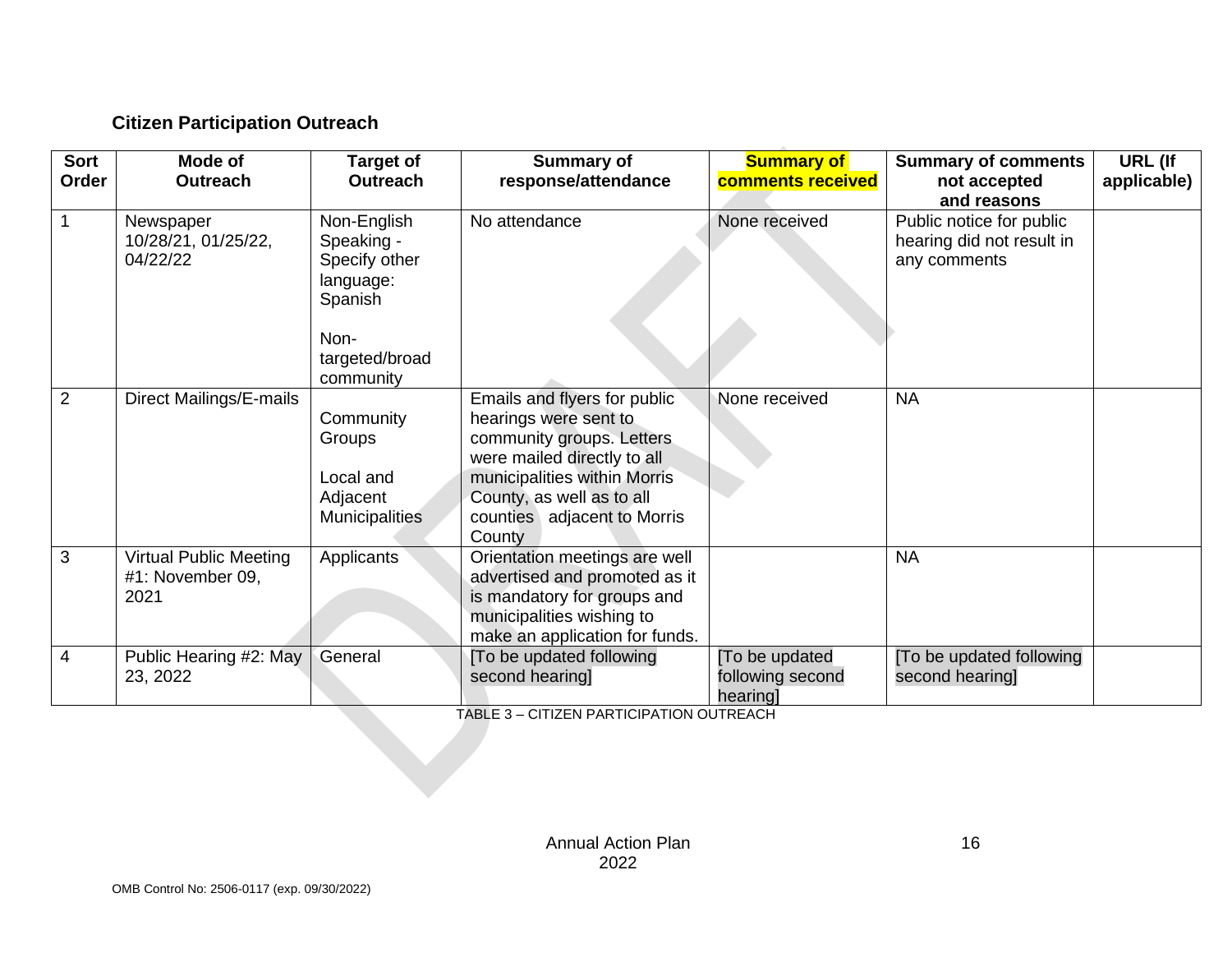### AP-15 EXPECTED RESOURCES - 91.420(B), 91.220(C) (1,2)

#### **Introduction**

The County of Morris expects to receive the following funding amounts for its FY 2022 Program Year:

- CDBG: \$1,921,781
- HOME: \$963,834
- ESG: \$166,486

<span id="page-17-1"></span><span id="page-17-0"></span>These funds will be combined with available prior year CDBG and HOME funds. The FY 2022 funding awards were determined by the Community Development Revenue Sharing (CDRS) Advisory Committee to meet overall county needs and local and national objectives. Of the total available for 2022 activities exclusive of program administration, 100% of grant funds will be used for activities that benefit low/moderate income persons.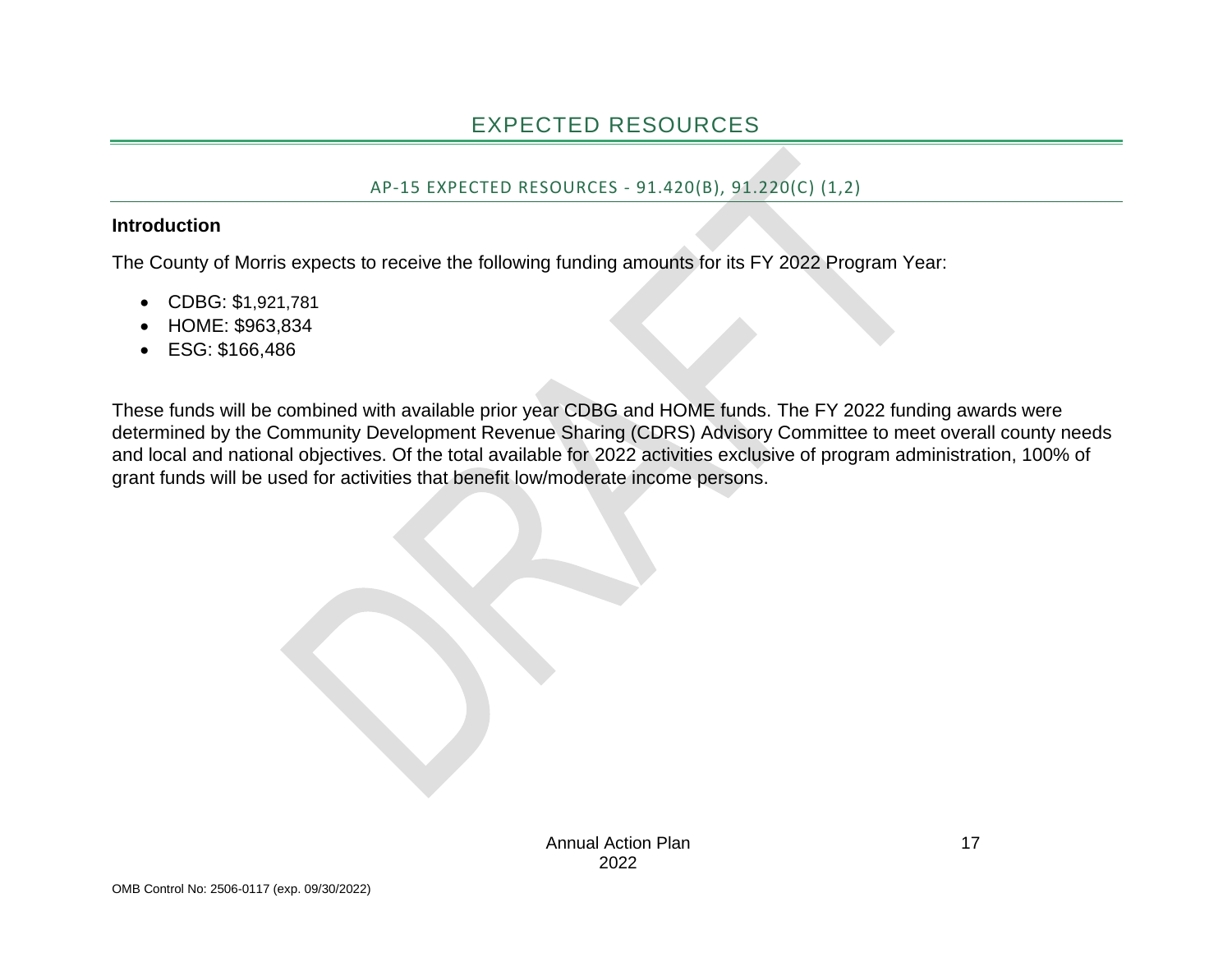## **Anticipated Resources**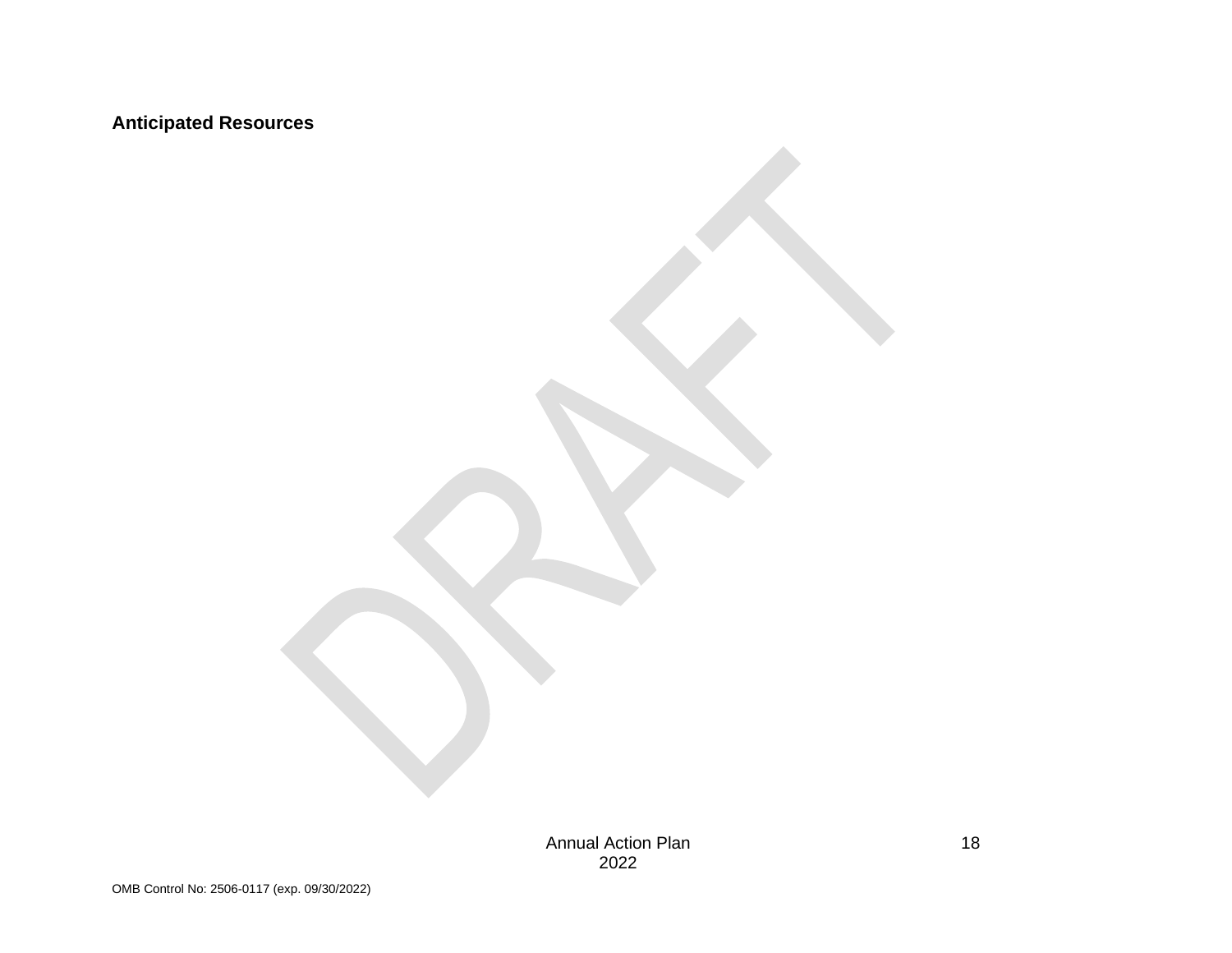| Program     | <b>Source</b> | <b>Uses of Funds</b>        | <b>Expected Amount Available Year 1</b> |            |                   | <b>Expected</b> | <b>Narrative</b>    |                    |
|-------------|---------------|-----------------------------|-----------------------------------------|------------|-------------------|-----------------|---------------------|--------------------|
|             | of            |                             | <b>Annual</b>                           | Program    | <b>Prior Year</b> | Total:          | <b>Amount</b>       | <b>Description</b> |
|             | <b>Funds</b>  |                             | <b>Allocation:</b>                      | Income: \$ | <b>Resources:</b> |                 | <b>Available</b>    |                    |
|             |               |                             |                                         |            |                   |                 | Remainder<br>of Con |                    |
|             |               |                             |                                         |            |                   |                 | Plan                |                    |
|             |               |                             |                                         |            |                   |                 | \$                  |                    |
| <b>CDBG</b> | Public        | Acquisition, Admin          |                                         |            |                   |                 |                     | Funds for housing  |
|             | federal       | and Planning,               |                                         |            |                   |                 |                     | and non-housing    |
|             |               | Economic                    |                                         |            |                   |                 |                     | community          |
|             |               | Development,                |                                         |            |                   |                 |                     | development        |
|             |               | Housing, Public             |                                         |            |                   |                 |                     | needs.             |
|             |               | Improvements,               |                                         |            |                   |                 |                     | Remainder is       |
|             |               | <b>Public Services</b>      |                                         |            |                   |                 |                     | approx. 2 times    |
|             |               |                             | \$1,921,781                             | \$20,000   | \$622,231         | \$2,564,012     | \$3,843,562         | total allocation.  |
| <b>HOME</b> | Public        | Acquisition                 |                                         |            |                   |                 |                     | Funds for housing  |
|             | federal       | Homebuyer                   |                                         |            |                   |                 |                     | and non-housing    |
|             |               | assistance                  |                                         |            |                   |                 |                     | community          |
|             |               | Homeowner rehab             |                                         |            |                   |                 |                     | development        |
|             |               | Multifamily rental          |                                         |            |                   |                 |                     | needs.             |
|             |               | new construction            |                                         |            |                   |                 |                     | Remainder is       |
|             |               | Multifamily rental          |                                         |            |                   |                 |                     | approx. 2 times    |
|             |               | rehab                       |                                         |            |                   |                 |                     | total allocation.  |
|             |               | New construction for        |                                         |            |                   |                 |                     |                    |
|             |               | ownership<br><b>TBRA</b>    |                                         |            |                   |                 |                     |                    |
| <b>ESG</b>  | Public        | Conversion and              | \$963,834                               | \$0        | \$643,433.18      | \$1,607,267.18  | \$1,927,668         | Funds for housing  |
|             | federal       | rehab for transitional      |                                         |            |                   |                 |                     | and non-housing    |
|             |               | housing                     |                                         |            |                   |                 |                     | community          |
|             |               | <b>Financial Assistance</b> |                                         |            |                   |                 |                     | development        |
|             |               | Overnight shelter           |                                         |            |                   |                 |                     | needs.             |
|             |               | Rapid re-housing            |                                         |            |                   |                 |                     | Remainder is       |
|             |               | (rental assistance)         |                                         |            |                   |                 |                     | approx. 2 times    |
|             |               | <b>Rental Assistance</b>    |                                         |            |                   |                 |                     | total allocation.  |
|             |               | <b>Services</b>             |                                         |            |                   |                 |                     |                    |
|             |               | <b>Transitional housing</b> | \$166,486                               | \$0        | \$0               | \$166,486       | \$332,972           |                    |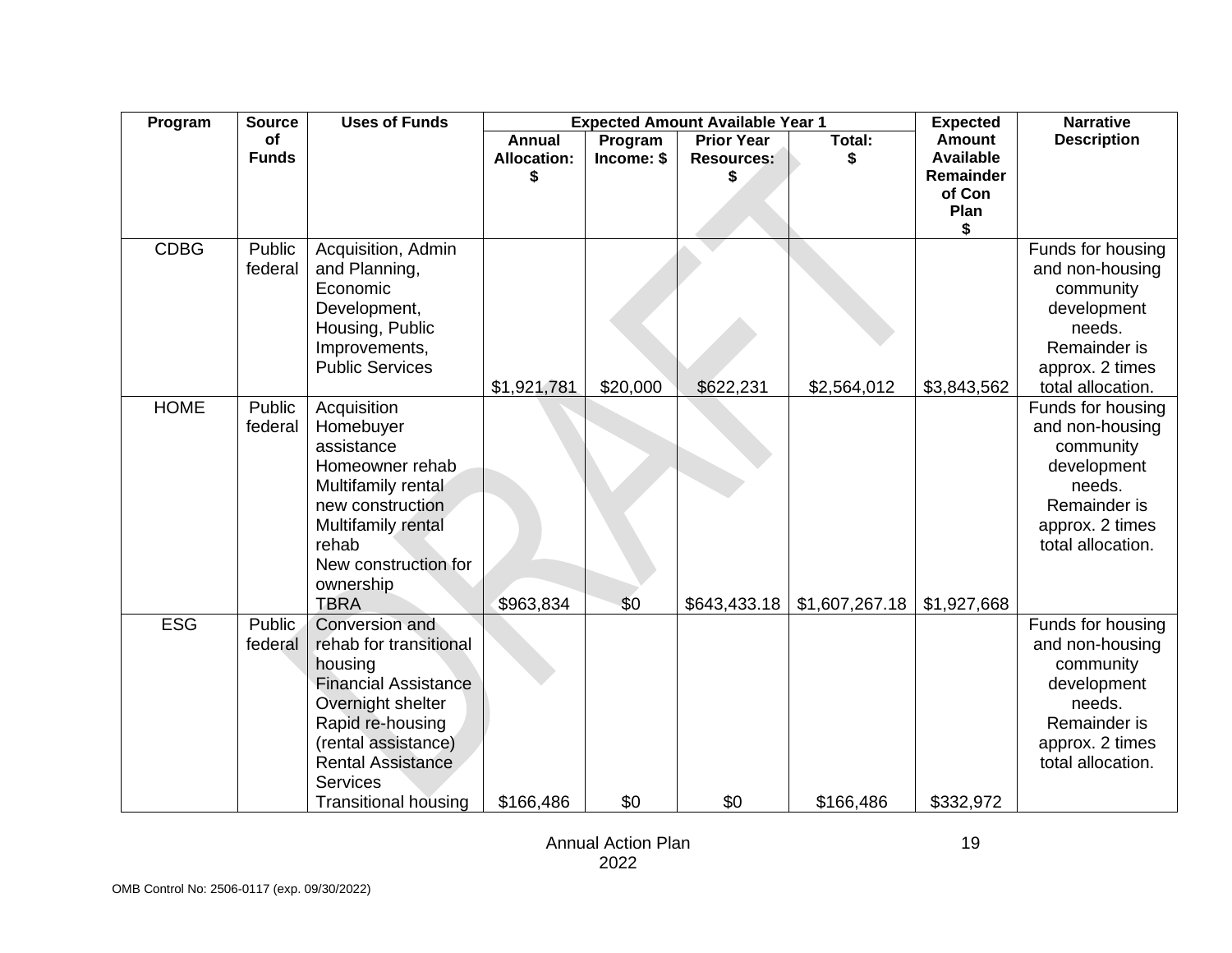<span id="page-20-0"></span>TABLE 4 - EXPECTED RESOURCES – PRIORITY TABLE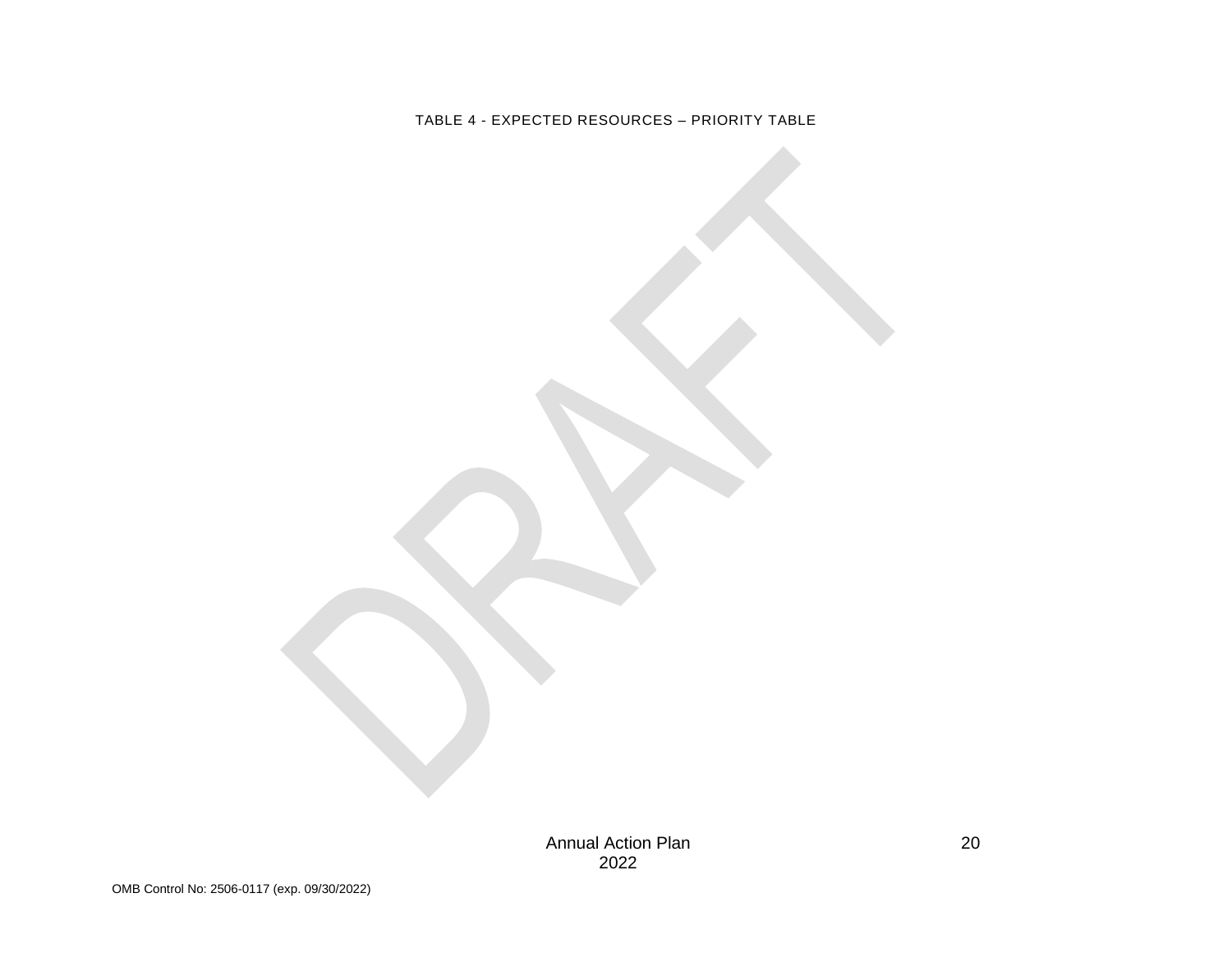### **Explain how federal funds will leverage those additional resources (private, state and local funds), including a description of how matching requirements will be satisfied**

Other resources from private and non-federal public sources that will be available to meet the needs identified in the Annual Plan include state and municipal funds, County grant-in-aid, weatherization funds, private foundations, private donations, volunteer labor, and private loans from lending institutions. The federal funds, in most cases, will complement other resources rather than leverage these funds.

The Emergency Solutions Grant Program and the HOME Program require matching funds. All applicants to these programs must identify the match in the applications for funding from the Office of Community Development. All matching sources are verified prior to commitment of any federal funds. The County has not committed any funds specifically to provide a monetary match to any activity but may provide the match for Emergency Solutions activities through local grant-in-aid to homeless service providers. Sponsors of HOME activities are responsible for providing their match.

Specific matching requirements are:

HOME: Anticipated sources of match will be provided by activities requiring match - the total value of which will meet or exceed 25% of the total HOME award, with the exception of program administration activities which do not require match. Sources will include waiver of fees, in-kind donations, donations of land, private, state and local government funds.

**ESG:** Each grantee must provide a 1:1 match for funding provided from the Emergency Solutions Grant Program. Most of the match comes from private non-profits with fund raising activities, state grants and other foundation grants.

### **If appropriate, describe publicly owned land or property located within the jurisdiction that may be used to address the needs identified in the plan**

The County is not involved with land banking and has a limited amount of resources available to acquire, assemble, and dispose of sites for the purpose of expanding affordable housing and employment opportunities.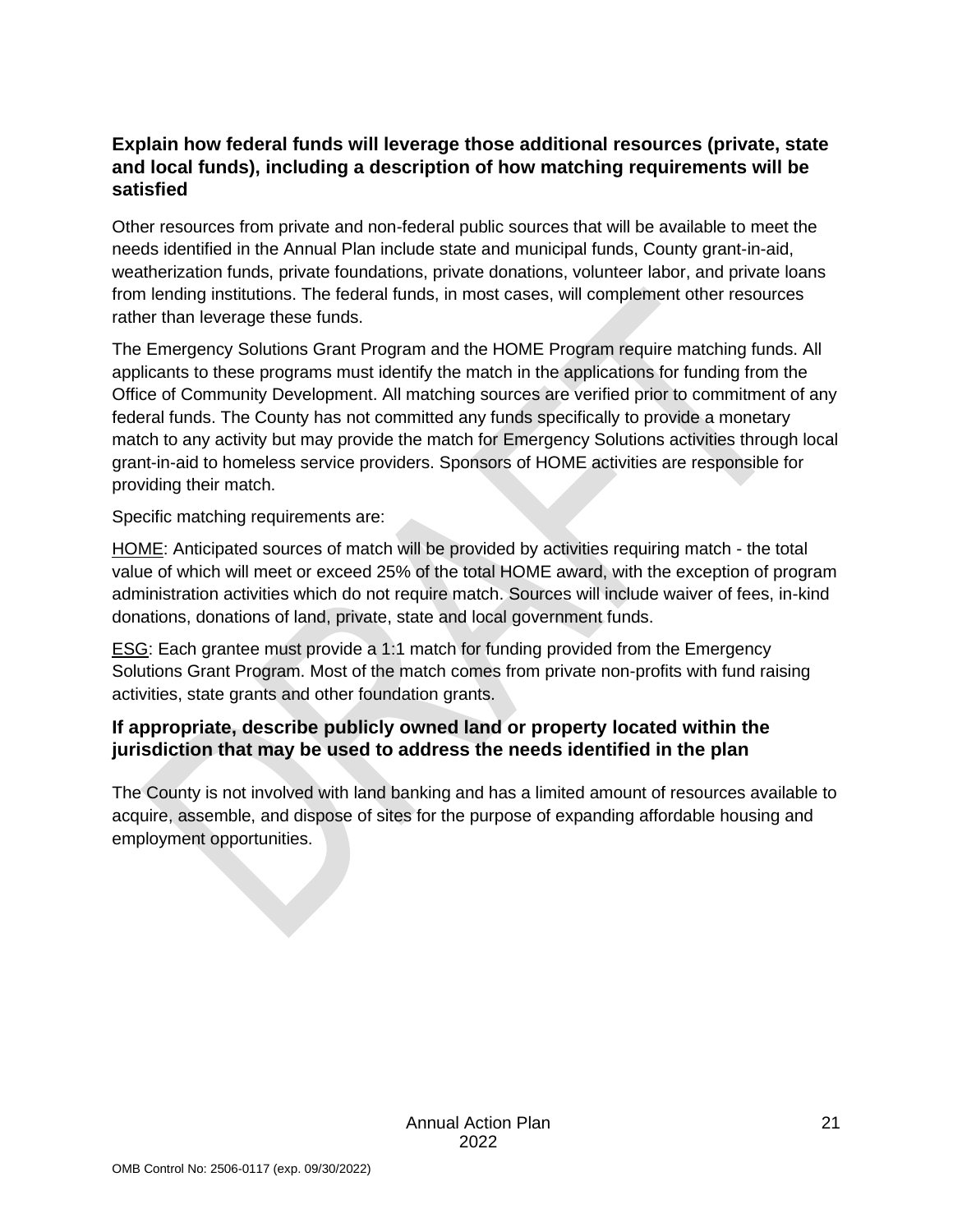## ANNUAL GOALS AND OBJECTIVES

## <span id="page-22-1"></span><span id="page-22-0"></span>AP-20 ANNUAL GOALS AND OBJECTIVES - 91.420, 91.220(C)(3) &(E)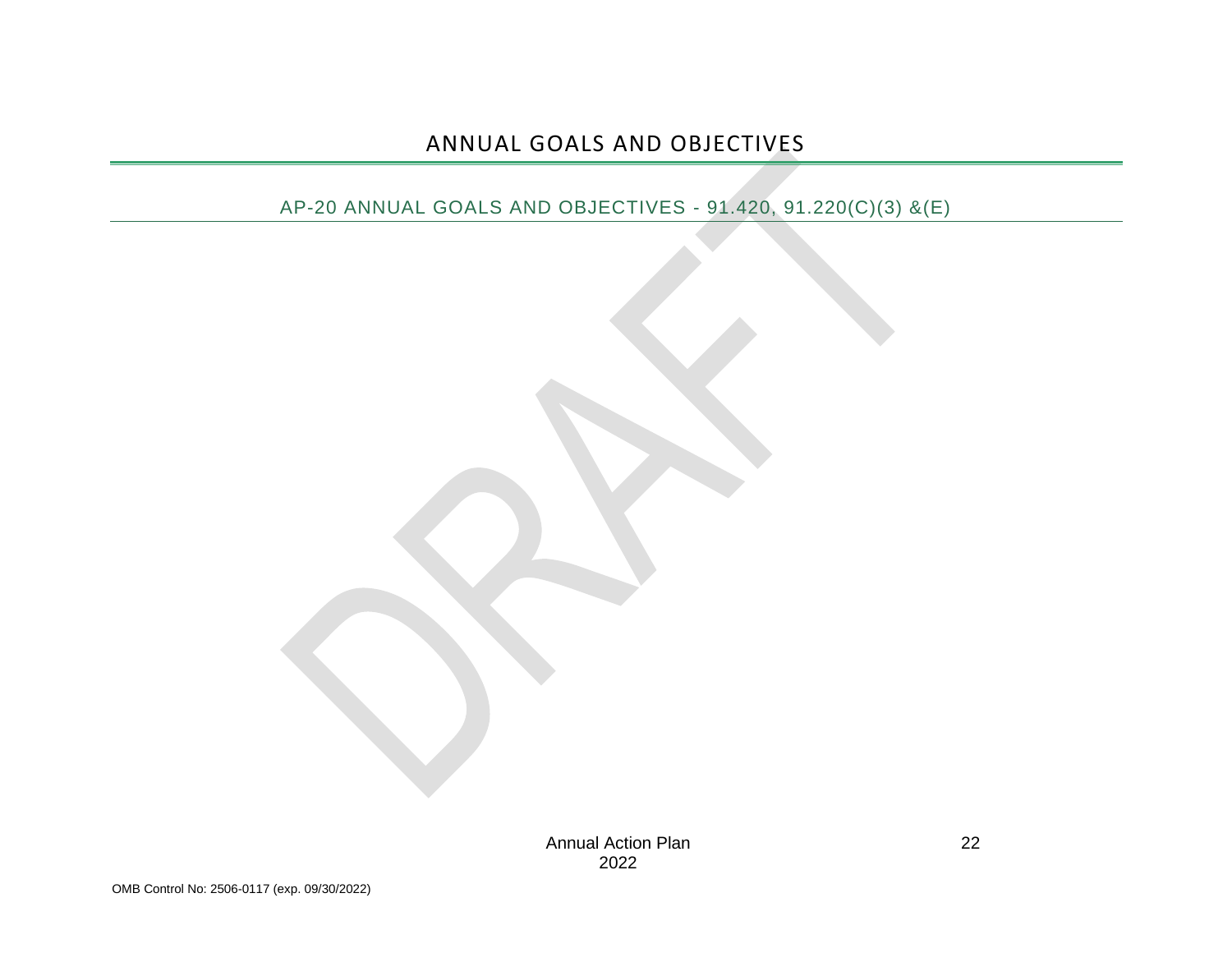| <b>Sort</b><br><b>Order</b> | <b>Goal Name</b>                                  | <b>Start</b><br>Year | <b>End</b><br>Year | <b>Category</b>                         | Geographic<br>Area | <b>Needs</b><br><b>Addressed</b>                | <b>Funding</b>                           | <b>Goal Outcome</b><br><b>Indicator</b>                                                                                                                                 |
|-----------------------------|---------------------------------------------------|----------------------|--------------------|-----------------------------------------|--------------------|-------------------------------------------------|------------------------------------------|-------------------------------------------------------------------------------------------------------------------------------------------------------------------------|
| $\mathbf{1}$                | Improve and<br>expand<br>Infrastructure           | 2020                 | 2024               | Non-Housing<br>Community<br>Development | Countywide         | Infrastructure<br>and Facilities                | CDBG:<br>\$718,125                       | <b>Public Facility or</b><br><b>Infrastructure Activities</b><br>other than Low/Moderate<br>Income Housing Benefit:<br>3005 Persons Assisted<br>Other: 35 ADA ramps     |
| $\overline{2}$              | Improve and<br>expand public<br>facilities        | 2020                 | 2024               | Non-Housing<br>Community<br>Development | Countywide         | <b>Infrastructure</b><br>and Facilities         | CDBG:<br>\$443,401                       | Public Facility or<br><b>Infrastructure Activities</b><br>other than Low/Moderate<br>Income Housing Benefit:<br>9675 Persons Assisted                                   |
| 3                           | <b>Public Service</b>                             | 2020                 | 2024               | Non-Housing<br>Community<br>Development | Countywide         | Supportive<br><b>Services</b>                   | CDBG:<br>\$288,267                       | Public service activities<br>other than Low/Moderate<br>Income Housing Benefit:<br>1442 Persons Assisted                                                                |
| 4                           | Housing for<br>Persons who are<br>Homeless        | 2020                 | 2024               | Homeless                                | Countywide         | End to<br>homelessness                          | HOME:<br>\$163,718<br>ESG:<br>\$166,486  | Tenant-based rental<br>assistance / Rapid<br>Rehousing: 15<br><b>Households Assisted</b><br><b>Homeless Person</b><br>Overnight Shelter: 255<br><b>Persons Assisted</b> |
| 5                           | Creation and<br>preservation of<br>rental housing | 2020                 | 2024               | Affordable<br>Housing                   | Countywide         | Affordable<br>Housing<br>End to<br>homelessness | CDBG:<br>\$395,000<br>HOME:<br>\$775,000 | Rental units constructed:<br>22 Household Housing<br>Units<br>Rental units rehabilitated:<br>106 Household Housing<br><b>Units</b>                                      |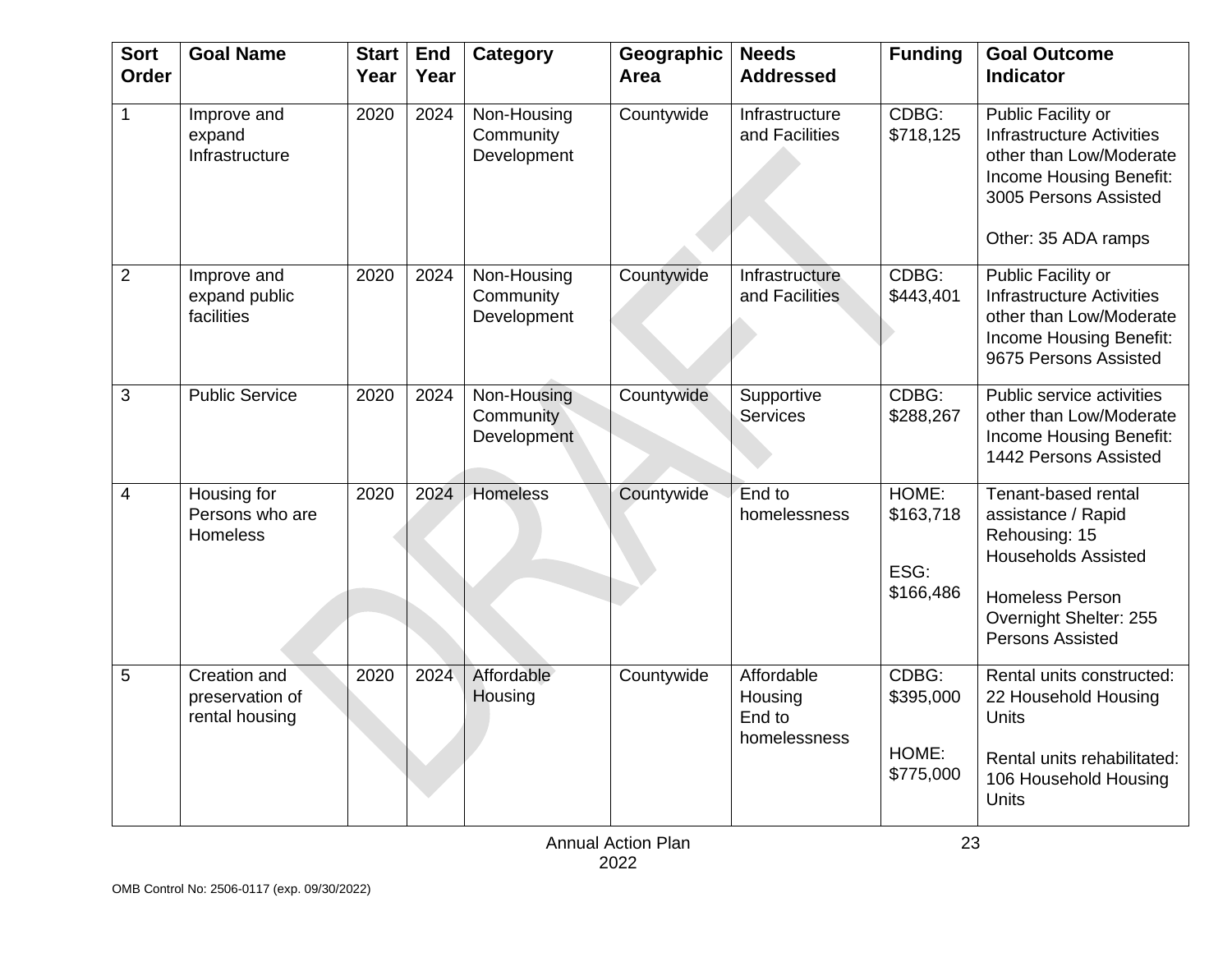| <b>Sort</b><br>Order | <b>Goal Name</b>                                         | <b>Start</b><br>Year | <b>End</b><br>Year | Category                             | Geographic<br>Area | <b>Needs</b><br><b>Addressed</b>                                              | <b>Funding</b>              | <b>Goal Outcome</b><br><b>Indicator</b>                                        |
|----------------------|----------------------------------------------------------|----------------------|--------------------|--------------------------------------|--------------------|-------------------------------------------------------------------------------|-----------------------------|--------------------------------------------------------------------------------|
| 6                    | Non-homeless<br><b>Special Needs</b><br>Housing          | 2020                 | 2024               | Non-Homeless<br><b>Special Needs</b> | Countywide         | Affordable<br>Housing                                                         | CDBG:<br>\$84,423           | Rental units constructed:<br>1 Household Housing<br>Unit                       |
|                      |                                                          |                      |                    |                                      |                    |                                                                               | HOME:<br>\$184,602          | Rental units rehabilitated:<br>5 Household Housing<br>Unit                     |
| $\overline{7}$       | Creation and<br>preservation of<br>homeownership<br>opp. | 2020                 | 2024               | Affordable<br>Housing                | Countywide         | Affordable<br>Housing<br>Housing for non-<br>homeless<br><b>Special Needs</b> | CDBG:<br>\$230,440<br>HOME: | <b>Homeowner Housing</b><br>Added: 1 Household<br>Housing Unit                 |
|                      |                                                          |                      |                    |                                      |                    |                                                                               | \$387,564                   | <b>Homeowner Housing</b><br>Rehabilitated: 49<br><b>Household Housing Unit</b> |
|                      |                                                          |                      |                    |                                      |                    |                                                                               |                             | Other: 1 Other                                                                 |
| 8                    | Administration                                           | 2020                 | 2024               | Administration                       | Countywide         | Supportive<br><b>Services</b>                                                 | CDBG:<br>\$384,356          | Other: 1 Other                                                                 |
|                      |                                                          |                      |                    |                                      |                    |                                                                               | HOME:<br>\$96,383           |                                                                                |
|                      |                                                          |                      |                    |                                      |                    |                                                                               |                             |                                                                                |

<span id="page-24-0"></span>TABLE 5 – GOALS SUMMARY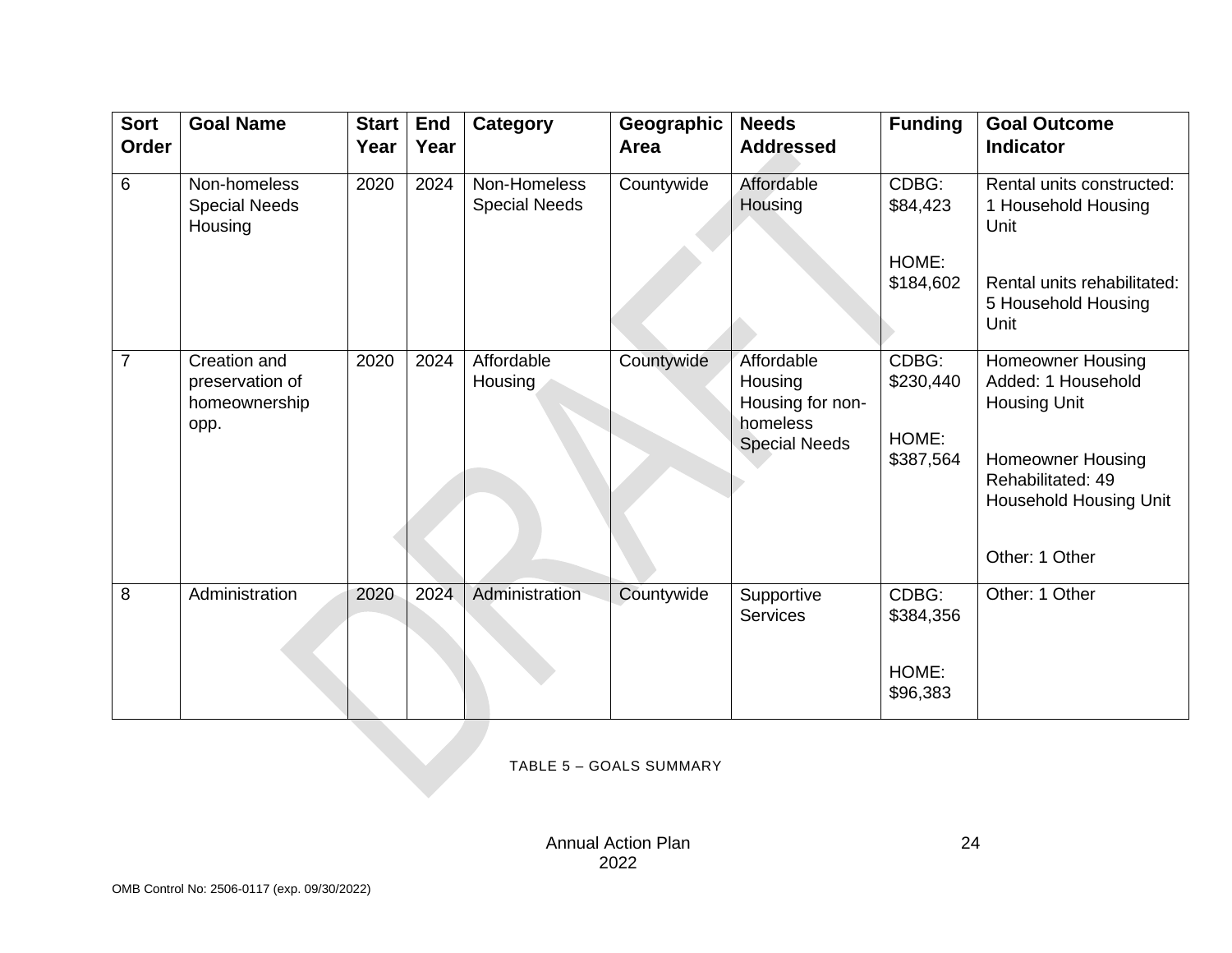## **Goal Descriptions**

| 1                       | <b>Goal Name</b>                          | Improve and expand Infrastructure                                                                                                                                                                                   |  |  |  |  |  |  |
|-------------------------|-------------------------------------------|---------------------------------------------------------------------------------------------------------------------------------------------------------------------------------------------------------------------|--|--|--|--|--|--|
|                         | Goal<br><b>Description</b>                | Infrastructure in the low-income areas of the county must be improved or expanded to improve the quality of<br>life for lower-income residents.                                                                     |  |  |  |  |  |  |
| $\overline{2}$          | <b>Goal Name</b>                          | Improve and expand public facilities                                                                                                                                                                                |  |  |  |  |  |  |
|                         | Goal<br><b>Description</b>                | Improve public facilities serving low-income residents including parks, libraries, and social service agencies<br>require capital improvements including handicap accessibility.                                    |  |  |  |  |  |  |
| 3                       | <b>Goal Name</b><br><b>Public Service</b> |                                                                                                                                                                                                                     |  |  |  |  |  |  |
|                         | Goal<br><b>Description</b>                | Expand and continue non-housing community development supportive services.                                                                                                                                          |  |  |  |  |  |  |
| $\overline{\mathbf{4}}$ | <b>Goal Name</b>                          | Housing for Persons who are Homeless                                                                                                                                                                                |  |  |  |  |  |  |
|                         | Goal<br><b>Description</b>                | Preservation of short- and long-term homeless facilities and housing including the provision of Tenant Based<br>Rental Assistance (TBRA) to end homelessness. ESG funding includes Shelter and Homeless Prevention. |  |  |  |  |  |  |
| 5                       | <b>Goal Name</b>                          | Creation and preservation of rental housing                                                                                                                                                                         |  |  |  |  |  |  |
|                         | Goal<br><b>Description</b>                | Creation and preservation of affordable rental housing through use of HOME and CDBG funding.                                                                                                                        |  |  |  |  |  |  |
| 6                       | <b>Goal Name</b>                          | Non-homeless Special Needs Housing                                                                                                                                                                                  |  |  |  |  |  |  |
|                         | Goal<br><b>Description</b>                | Creation and preservation of special needs facilities and housing.                                                                                                                                                  |  |  |  |  |  |  |
| $\overline{7}$          | <b>Goal Name</b>                          | Creation and preservation of homeownership opp.                                                                                                                                                                     |  |  |  |  |  |  |
|                         | Goal<br><b>Description</b>                | Creation and preservation of affordable homeownership housing opportunities including housing rehabilitation<br>assistance and creation of new homeownership units.                                                 |  |  |  |  |  |  |
| 8                       | <b>Goal Name</b>                          | Administration                                                                                                                                                                                                      |  |  |  |  |  |  |
|                         | Goal<br><b>Description</b>                | Program oversight, public outreach and on-going management of the federal grant's programs - CDBG HOME<br>and ESG                                                                                                   |  |  |  |  |  |  |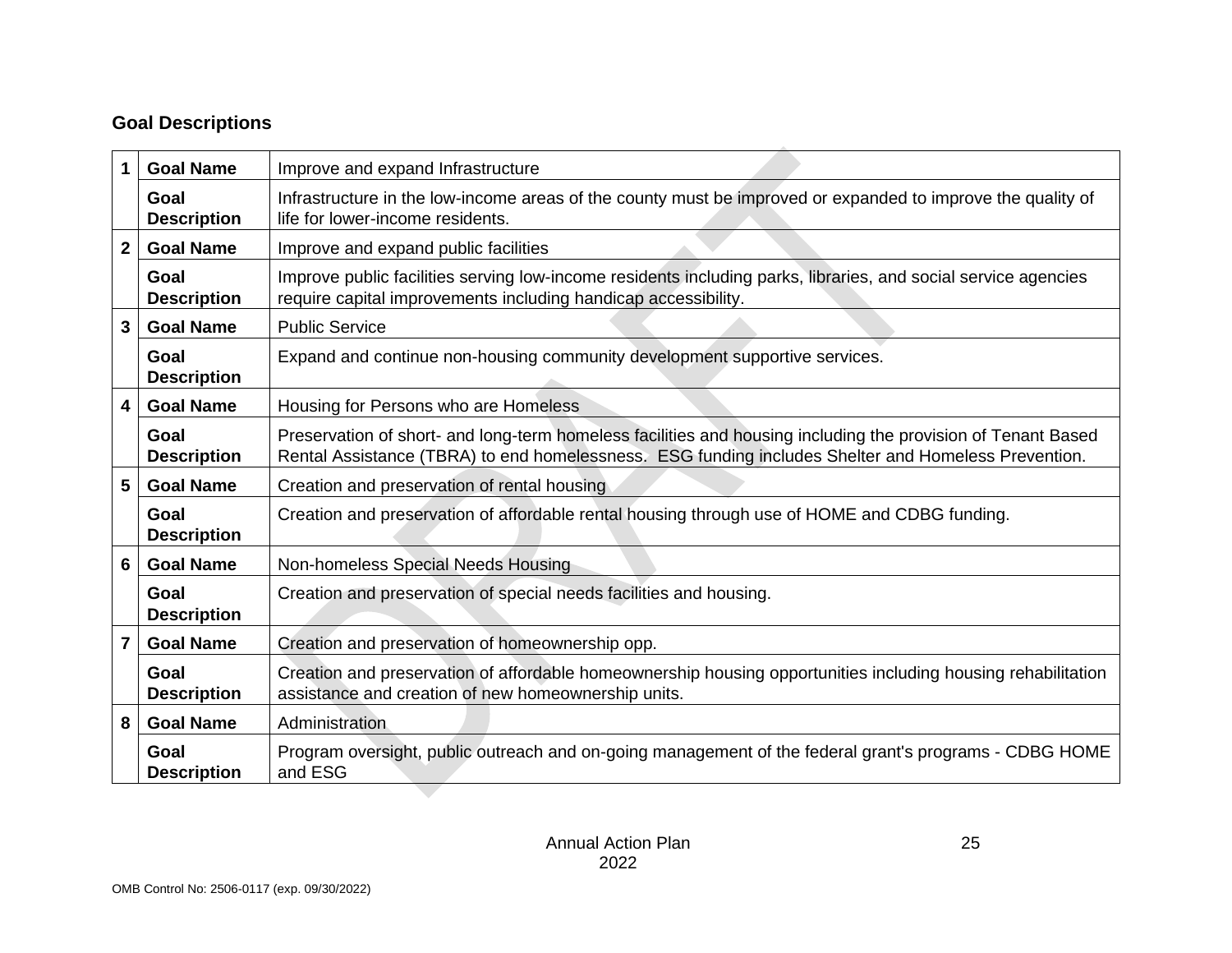## <span id="page-26-0"></span>**Introduction**

For 2022, Morris County has allocated funds to the following projects for CDBG, HOME and ESG:

| #  | <b>Project Name</b>                                                        |
|----|----------------------------------------------------------------------------|
| 1  | Borough of Madison-Dodge Field Accessible Playground                       |
| 2  | Township of Roxbury-ADA Ramp Project                                       |
| 3  | Town of Morristown-Restroom at George Gramby Park                          |
| 4  | Borough of Wharton-Library Roof Replacement                                |
| 5  | Borough of Netcong-Arbolinio Park Restroom ADA Improvements                |
| 6  | Township of Pequannock- Ryerson Ave Reconstruction                         |
| 7  | Borough Victory Gardens - Improvements to Washington Ave                   |
| 8  | Lincoln Park Borough - Maturan Watermain                                   |
| 9  | Borough of Rockaway - Brook Street Watermain                               |
| 10 | Borough of Butler - Belleview Ave Watermain                                |
| 11 | Borough of Morris Plains-Community Center Health & Safety ADA Improvements |
| 12 | Loantaka HVAC Project                                                      |
| 13 | The Farm Housing Rehabilitation                                            |
| 14 | Cook's Pond Housing Rehabilitation                                         |
| 15 | Community Hope-Morris County Affordable Housing                            |
| 16 | Habitat for Humanity Neighborhood Revitalization/ Aging in Place Program   |
| 17 | <b>Madison Family Apartments</b>                                           |
| 18 | <b>Thomas Street Supportive Housing</b>                                    |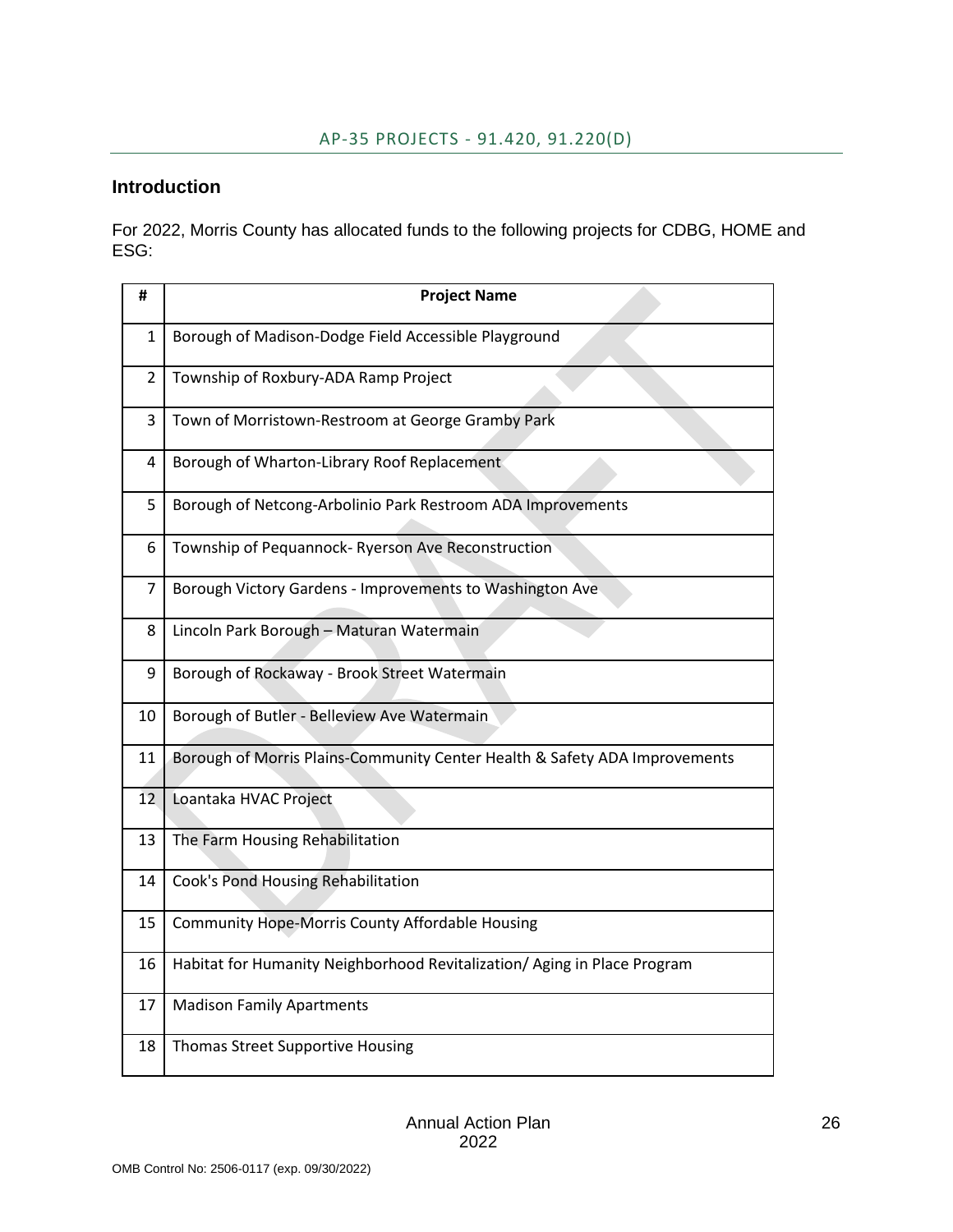| 19 | <b>Chatham Family Apartments</b>                       |
|----|--------------------------------------------------------|
| 20 | <b>Morris County TBRA</b>                              |
| 21 | Future CHDO Project                                    |
| 22 | <b>HOME Administration</b>                             |
| 23 | <b>Child Advocacy Positions</b>                        |
| 24 | <b>Clinical Counseling Program</b>                     |
| 25 | <b>HSI Childcare Scholarships</b>                      |
| 26 | <b>Family Promise Community Outreach Programs</b>      |
| 27 | Children's Program                                     |
| 28 | Homeless Shelter Scholarship Program                   |
| 29 | Case Management & Counseling for Aged-Out Foster Youth |
| 30 | Morristown Neighborhood House Childcare Scholarships   |
| 31 | Dial-a-Ride Bus for Mount Arlington                    |
| 32 | <b>CDBG Administration</b>                             |
| 33 | Rehab Program Service Delivery Cost                    |
| 34 | Morris County Housing Rehabilitation                   |
| 35 | <b>ESG 2022</b>                                        |

<span id="page-27-0"></span>TABLE 6 – PROJECT INFORMATION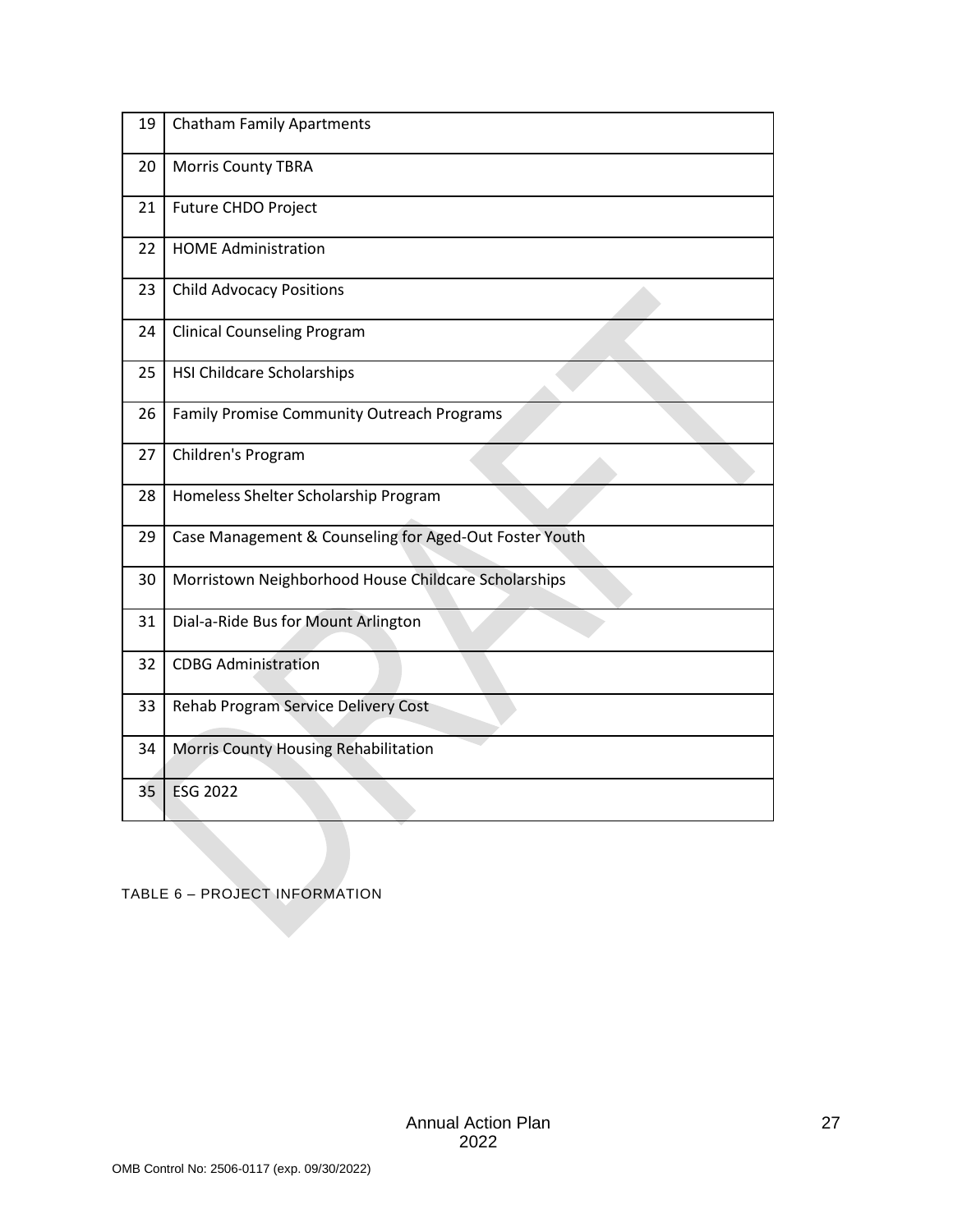#### **Describe the reasons for allocation priorities and any obstacles to addressing underserved needs**

Funding awards are based on need and activity eligibility. Assistance is spread throughout the consortium with actual locations determined by applications received and funding availability. Activities have been recommended for funding in areas of minority concentrations in the Borough of Butler, Roxbury Township, Town of Morristown, Town of Boonton, Borough of Rockaway and Borough of Wharton.

Obstacles to meeting underserved needs include:

- Limited funds for all programs (HOME, CDBG and ESG)
- Diminishment and disappearance of State funds
- Diminishment and disappearance of local funds
- Diminishment and disappearance of private funds
- Increased competition for diminishing pool of funds
- Lack of affordable childcare services
- Lack of transportation
- Lack of employment training and opportunities
- Lack of affordable housing; severe shortage of affordable rentals
- Lack of employment training for veterans
- Lack of affordable permanent supportive housing for veterans
- Lack of land for construction of facilities and residential units
- Lack of societal 'will' to address the need of the underserved
- Dwindling capacity on the part of providers due to layoffs
- Severe financial stress at the municipal level
- Severe financial stress on the part of non-profits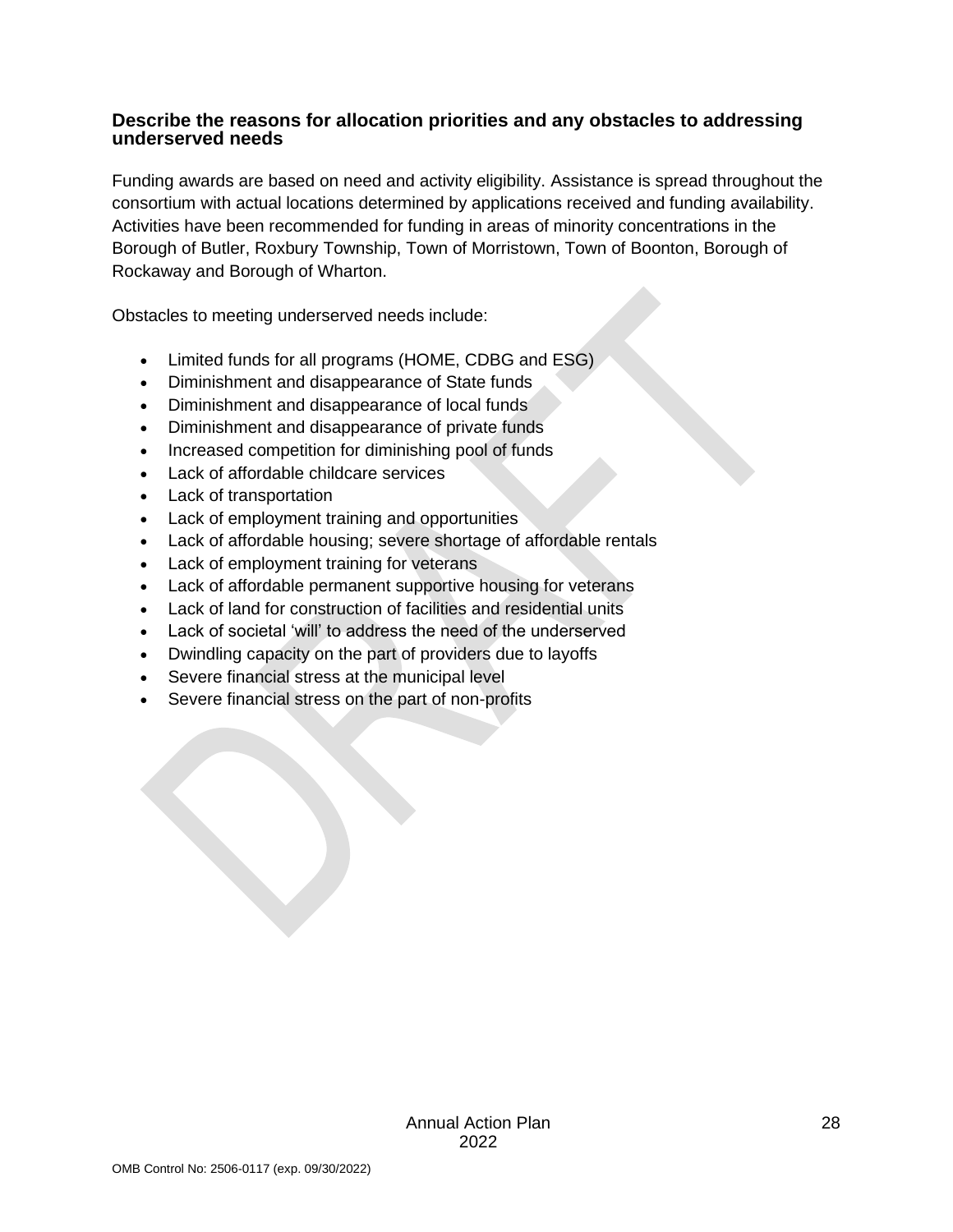#### AP-38 PROJECT SUMMARY

## <span id="page-29-0"></span>**Project Summary Information**

| $\mathbf{1}$ | <b>Project Name</b>                                                                                     | Borough of Madison-Dodge Field Accessible Playground                                      |
|--------------|---------------------------------------------------------------------------------------------------------|-------------------------------------------------------------------------------------------|
|              | <b>Target Area</b>                                                                                      | Countywide                                                                                |
|              | <b>Goals Supported</b>                                                                                  | Improve and expand public facilities                                                      |
|              | <b>Needs Addressed</b>                                                                                  | <b>Infrastructure and Facilities</b>                                                      |
|              | <b>Funding</b>                                                                                          | CDBG: \$125,000                                                                           |
|              | <b>Description</b>                                                                                      | Dodge Field Accessible Playground                                                         |
|              | <b>Target Date</b>                                                                                      | 6/30/2023                                                                                 |
|              | <b>Estimate the number</b><br>and type of families that<br>will benefit from the<br>proposed activities | Accessibility improvements will benefit 1,270 individuals.                                |
|              | <b>Location Description</b>                                                                             | These improvements will occur at the Dodge Field playground in the<br>Borough of Madison. |
|              | <b>Planned Activities</b>                                                                               | Park accessibility improvements.                                                          |
| $\mathbf{2}$ | <b>Project Name</b>                                                                                     | Township of Roxbury-ADA Ramp Project                                                      |
|              | <b>Target Area</b>                                                                                      | Countywide                                                                                |
|              | <b>Goals Supported</b>                                                                                  | Improve and expand Infrastructure                                                         |
|              | <b>Needs Addressed</b>                                                                                  | <b>Infrastructure and Facilities</b>                                                      |
|              | <b>Funding</b>                                                                                          | CDBG: \$125,000                                                                           |
|              | <b>Description</b>                                                                                      | <b>ADA Ramp Project</b>                                                                   |
|              | <b>Target Date</b>                                                                                      | 6/30/2023                                                                                 |
|              | <b>Estimate the number</b><br>and type of families that<br>will benefit from the<br>proposed activities | Individuals with disabilities.                                                            |
|              | <b>Location Description</b>                                                                             | 20 Lincoln St Wharton NJ 07885                                                            |
|              | <b>Planned Activities</b>                                                                               | Remove barriers to 35 ramps across the community                                          |
| 3            | <b>Project Name</b>                                                                                     | Town of Morristown-Restroom at George Gramby Park                                         |
|              | <b>Target Area</b>                                                                                      | Countywide                                                                                |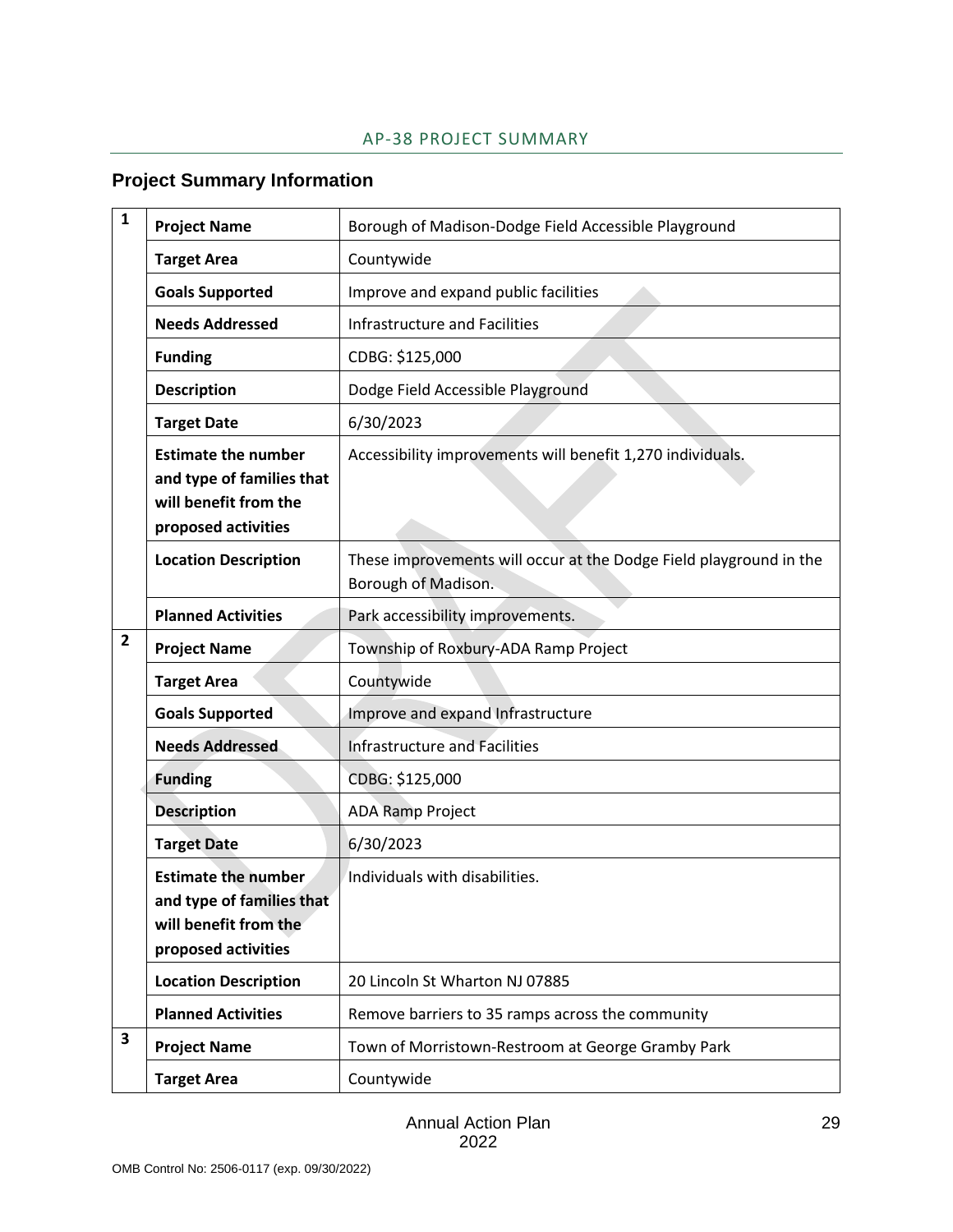|   | <b>Goals Supported</b>                                                                                  | Improve and expand public facilities                        |
|---|---------------------------------------------------------------------------------------------------------|-------------------------------------------------------------|
|   | <b>Needs Addressed</b>                                                                                  | Infrastructure and Facilities                               |
|   | <b>Funding</b>                                                                                          | CDBG: \$125,000                                             |
|   | <b>Description</b>                                                                                      | Restroom at George Gramby Park                              |
|   | <b>Target Date</b>                                                                                      | 6/30/2023                                                   |
|   | <b>Estimate the number</b><br>and type of families that<br>will benefit from the<br>proposed activities | 2,755 persons assisted.                                     |
|   | <b>Location Description</b>                                                                             | 20 Lincoln St Morristown NJ 07960Â Wharton NJ 07885         |
|   | <b>Planned Activities</b>                                                                               | New prefabricated restroom for park                         |
| 4 | <b>Project Name</b>                                                                                     | Borough of Wharton-Library Roof Replacement                 |
|   | <b>Target Area</b>                                                                                      | Countywide                                                  |
|   | <b>Goals Supported</b>                                                                                  | Improve and expand public facilities                        |
|   | <b>Needs Addressed</b>                                                                                  | <b>Infrastructure and Facilities</b>                        |
|   | <b>Funding</b>                                                                                          | CDBG: \$49,000                                              |
|   | <b>Description</b>                                                                                      | <b>Library Roof Replacement</b>                             |
|   | <b>Target Date</b>                                                                                      | 6/30/2023                                                   |
|   | <b>Estimate the number</b><br>and type of families that<br>will benefit from the<br>proposed activities | 3380 Persons Assisted                                       |
|   | <b>Location Description</b>                                                                             | 15 South Main Street Wharton NJ 0788                        |
|   | <b>Planned Activities</b>                                                                               | Replace existing roof                                       |
| 5 | <b>Project Name</b>                                                                                     | Borough of Netcong-Arbolinio Park Restroom ADA Improvements |
|   | <b>Target Area</b>                                                                                      | Countywide                                                  |
|   | <b>Goals Supported</b>                                                                                  | Improve and expand public facilities                        |
|   | <b>Needs Addressed</b>                                                                                  | Infrastructure and Facilities                               |
|   | <b>Funding</b>                                                                                          | CDBG: \$125,000                                             |
|   | <b>Description</b>                                                                                      | Arbolinio Park Restroom Improvement                         |
|   | <b>Target Date</b>                                                                                      | 6/30/2023                                                   |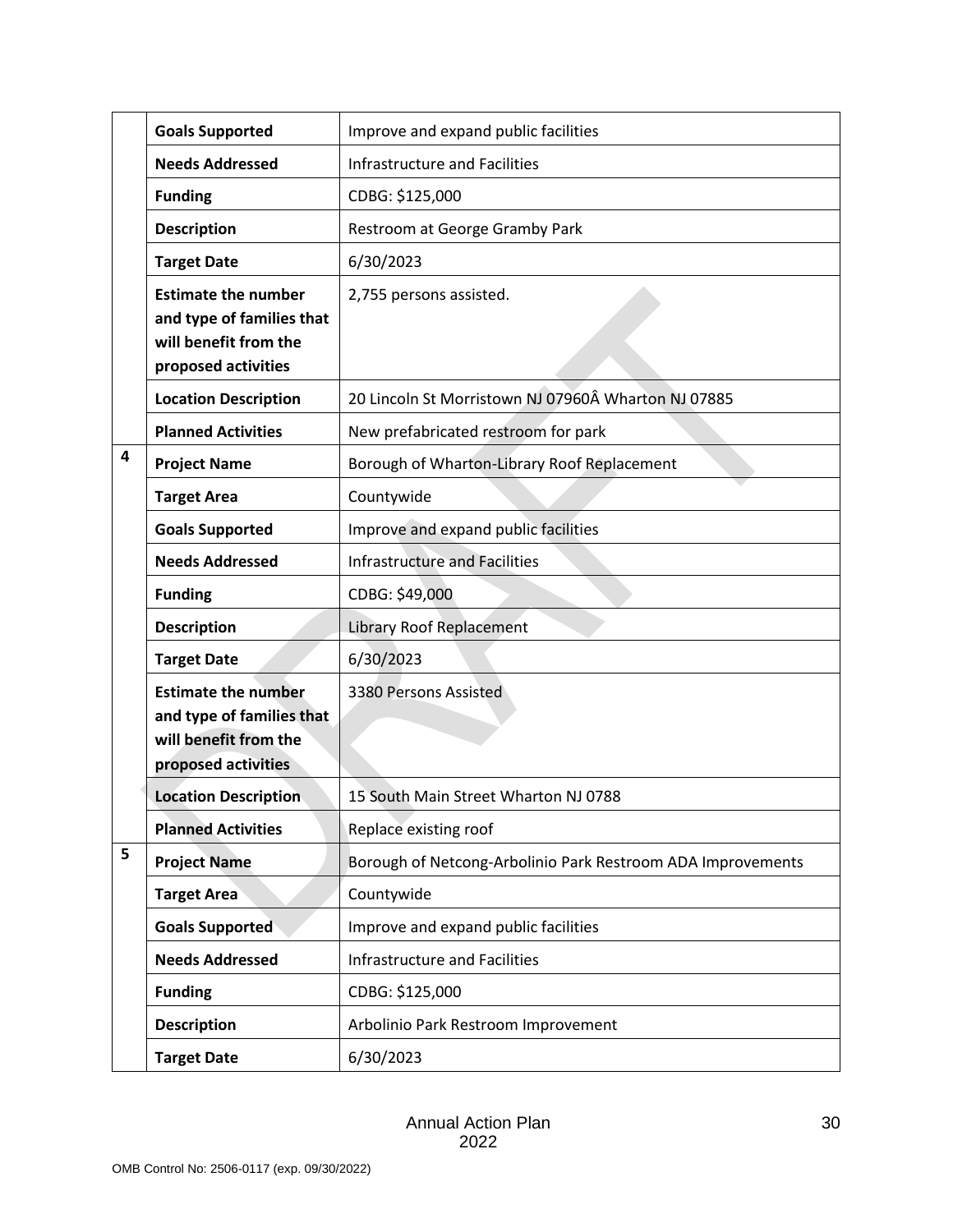|                         | <b>Estimate the number</b><br>and type of families that<br>will benefit from the<br>proposed activities | Elderly/Disabled Person Assisted.                                                                                                                       |
|-------------------------|---------------------------------------------------------------------------------------------------------|---------------------------------------------------------------------------------------------------------------------------------------------------------|
|                         | <b>Location Description</b>                                                                             | 93 Koclas Dr Netcong NJ 07857                                                                                                                           |
|                         | <b>Planned Activities</b>                                                                               | Removal of barriers to make bathroom ADA compliant, ensure<br>walkway is accessible, remove exterior door to allow for increased<br>width of entrance.  |
| 6                       | <b>Project Name</b>                                                                                     | Township of Pequannock- Ryerson Ave Reconstruction                                                                                                      |
|                         | <b>Target Area</b>                                                                                      | Countywide                                                                                                                                              |
|                         | <b>Goals Supported</b>                                                                                  | Improve and expand Infrastructure                                                                                                                       |
|                         | <b>Needs Addressed</b>                                                                                  | <b>Infrastructure and Facilities</b>                                                                                                                    |
|                         | <b>Funding</b>                                                                                          | CDBG: \$113,625                                                                                                                                         |
|                         | <b>Description</b>                                                                                      | <b>Ryerson Ave Reconstruction</b>                                                                                                                       |
|                         | <b>Target Date</b>                                                                                      | 6/30/2023                                                                                                                                               |
|                         | <b>Estimate the number</b><br>and type of families that<br>will benefit from the<br>proposed activities | 1440 Persons Assisted                                                                                                                                   |
|                         | <b>Location Description</b>                                                                             | 5 Ryerson Ave                                                                                                                                           |
|                         | <b>Planned Activities</b>                                                                               | Street improvement to include milling and paving, replacement of<br>curbs with ADA compliant and reconstruction of sidewalks. Drainage<br>Improvements. |
| $\overline{\mathbf{z}}$ | <b>Project Name</b>                                                                                     | Borough Victory Gardens - Improvements to Washington Ave                                                                                                |
|                         | <b>Target Area</b>                                                                                      | Countywide                                                                                                                                              |
|                         | <b>Goals Supported</b>                                                                                  | Improve and expand Infrastructure                                                                                                                       |
|                         | <b>Needs Addressed</b>                                                                                  | Infrastructure and Facilities                                                                                                                           |
|                         | <b>Funding</b>                                                                                          | CDBG: \$104,500                                                                                                                                         |
|                         | <b>Description</b>                                                                                      | Improvements to Washington Ave                                                                                                                          |
|                         | <b>Target Date</b>                                                                                      | 6/30/2023                                                                                                                                               |
|                         | <b>Estimate the number</b><br>and type of families that<br>will benefit from the<br>proposed activities | 1595 low mod persons assisted.                                                                                                                          |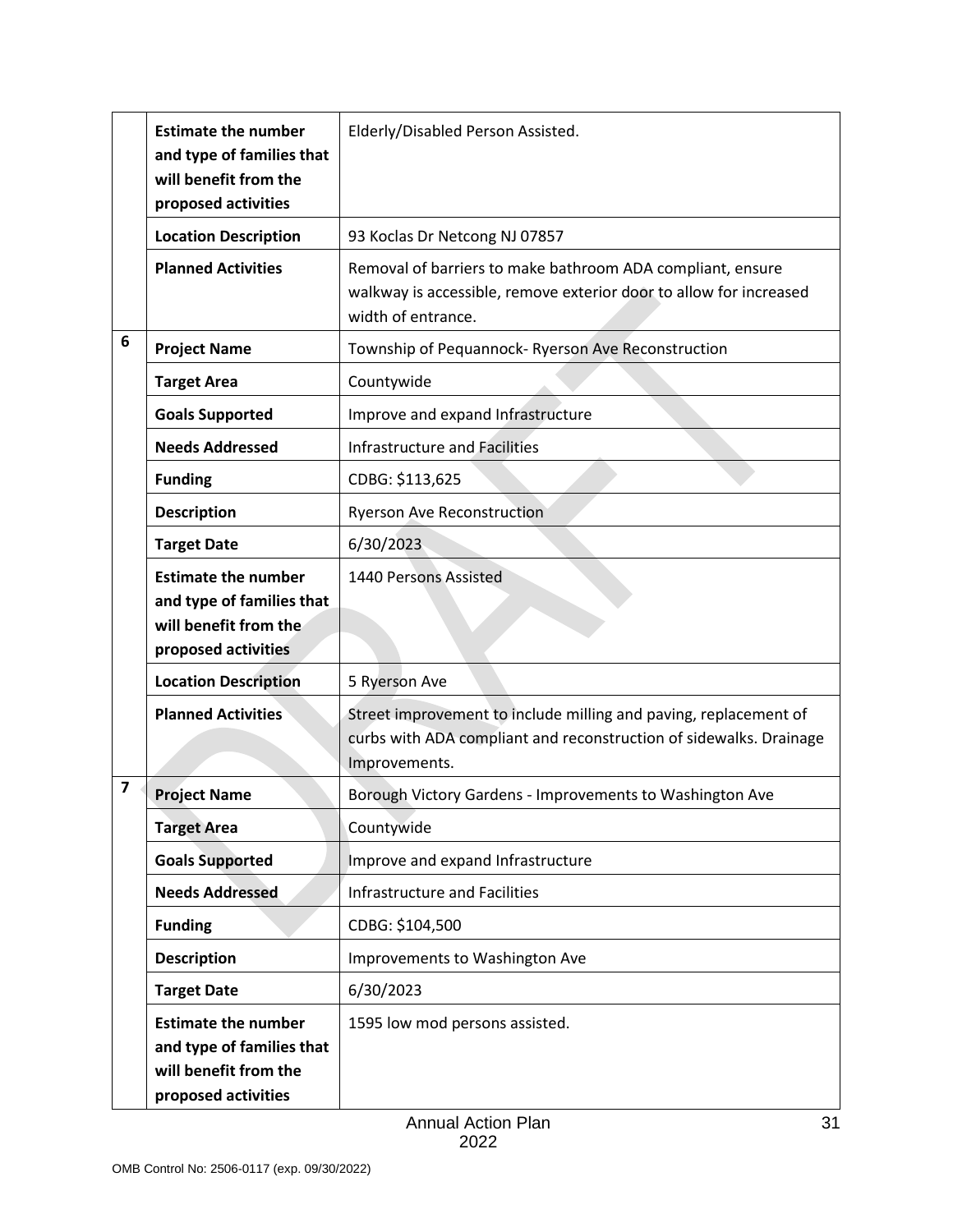|    | <b>Location Description</b>                                                                             | Washington Ave, Victory Gardens Borough                                                                     |
|----|---------------------------------------------------------------------------------------------------------|-------------------------------------------------------------------------------------------------------------|
|    | <b>Planned Activities</b>                                                                               | Milling and paving of Washington Ave, including curb replacements,<br>speed table replacement               |
| 8  | <b>Project Name</b>                                                                                     | Lincoln Park Borough - Maturan Ave Water Main Replacement                                                   |
|    | <b>Target Area</b>                                                                                      | Countywide                                                                                                  |
|    | <b>Goals Supported</b>                                                                                  | Improve and expand Infrastructure                                                                           |
|    | <b>Needs Addressed</b>                                                                                  | Infrastructure and Facilities                                                                               |
|    | <b>Funding</b>                                                                                          | CDBG: \$125,000                                                                                             |
|    | <b>Description</b>                                                                                      | Maturan Ave Water Main Replacement                                                                          |
|    | <b>Target Date</b>                                                                                      | 6/30/2023                                                                                                   |
|    | <b>Estimate the number</b><br>and type of families that<br>will benefit from the<br>proposed activities | 12 households.                                                                                              |
|    | <b>Location Description</b>                                                                             | Maturan Ave Lincoln Park NJ 07035                                                                           |
|    | <b>Planned Activities</b>                                                                               | Replace 850 feet of water main and construct a fire hydrant                                                 |
| 9  | <b>Project Name</b>                                                                                     | Borough of Rockaway - Brook Street Watermain                                                                |
|    |                                                                                                         |                                                                                                             |
|    | <b>Target Area</b>                                                                                      | Countywide                                                                                                  |
|    | <b>Goals Supported</b>                                                                                  | Improve and expand Infrastructure                                                                           |
|    | <b>Needs Addressed</b>                                                                                  | <b>Infrastructure and Facilities</b>                                                                        |
|    | <b>Funding</b>                                                                                          | CDBG: \$125,000                                                                                             |
|    | <b>Description</b>                                                                                      | <b>Brook Street Watermain</b>                                                                               |
|    | <b>Target Date</b>                                                                                      | 6/30/2023                                                                                                   |
|    | <b>Estimate the number</b><br>and type of families that<br>will benefit from the<br>proposed activities | 12 households assisted                                                                                      |
|    | <b>Location Description</b>                                                                             | 24 Brooke Street Rockaway NJ 07866                                                                          |
|    | <b>Planned Activities</b>                                                                               | Replacement of existing 550 linear feet water main along Brook<br>Street, replacing existing fire hydrants. |
| 10 | <b>Project Name</b>                                                                                     | Borough of Butler - Belleview Ave Watermain                                                                 |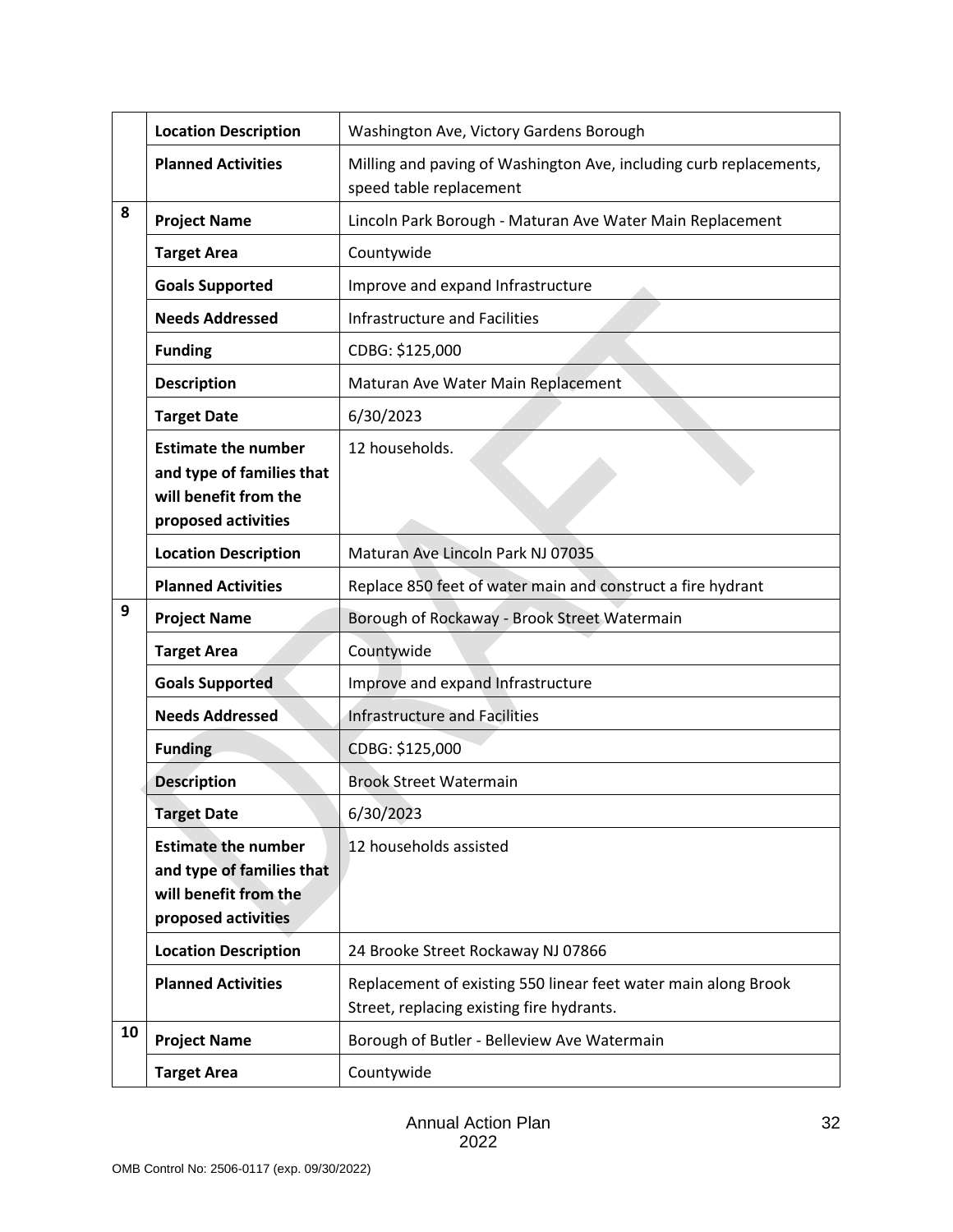|    | <b>Goals Supported</b>                                                                                  | Improve and expand Infrastructure                                                                                                                                        |
|----|---------------------------------------------------------------------------------------------------------|--------------------------------------------------------------------------------------------------------------------------------------------------------------------------|
|    | <b>Needs Addressed</b>                                                                                  | <b>Infrastructure and Facilities</b>                                                                                                                                     |
|    | <b>Funding</b>                                                                                          | CDBG: \$125,000                                                                                                                                                          |
|    | <b>Description</b>                                                                                      | <b>Belleview Ave Watermain</b>                                                                                                                                           |
|    | <b>Target Date</b>                                                                                      | 6/30/2023                                                                                                                                                                |
|    | <b>Estimate the number</b><br>and type of families that<br>will benefit from the<br>proposed activities | 25 households assisted                                                                                                                                                   |
|    | <b>Location Description</b>                                                                             | Belleview Ave from 74 to Bartholdi intersection                                                                                                                          |
|    | <b>Planned Activities</b>                                                                               | Replace 940 feet of water main on Belleview Ave. restore looped<br>water feed.                                                                                           |
| 11 | <b>Project Name</b>                                                                                     | Borough of Morris Plains-Community Center Health & Safety ADA<br>Improvements                                                                                            |
|    | <b>Target Area</b>                                                                                      | Countywide                                                                                                                                                               |
|    | <b>Goals Supported</b>                                                                                  | Improve and expand public facilities                                                                                                                                     |
|    | <b>Needs Addressed</b>                                                                                  | <b>Infrastructure and Facilities</b>                                                                                                                                     |
|    | <b>Funding</b>                                                                                          | CDBG: \$19,401                                                                                                                                                           |
|    | <b>Description</b>                                                                                      | Community Center Health & Safety Improvements                                                                                                                            |
|    | <b>Target Date</b>                                                                                      | 6/30/2023                                                                                                                                                                |
|    | <b>Estimate the number</b><br>and type of families that<br>will benefit from the<br>proposed activities | 446 Elderly/Disabled Persons Assisted                                                                                                                                    |
|    | <b>Location Description</b>                                                                             | 51 Jim Fear Drive Morris Plains NJ 07950                                                                                                                                 |
|    | <b>Planned Activities</b>                                                                               | Improvements to community center to include handicap access pads<br>at entry doors, hands free improvements to bathrooms including<br>touch less sink, hand dryer, flush |
| 12 | <b>Project Name</b>                                                                                     | Loantaka HVAC Project                                                                                                                                                    |
|    | <b>Target Area</b>                                                                                      | Countywide                                                                                                                                                               |
|    | <b>Goals Supported</b>                                                                                  | Creation and preservation of rental housing                                                                                                                              |
|    | <b>Needs Addressed</b>                                                                                  | Housing for non-homeless Special Needs                                                                                                                                   |
|    | <b>Funding</b>                                                                                          | CDBG: \$95,000                                                                                                                                                           |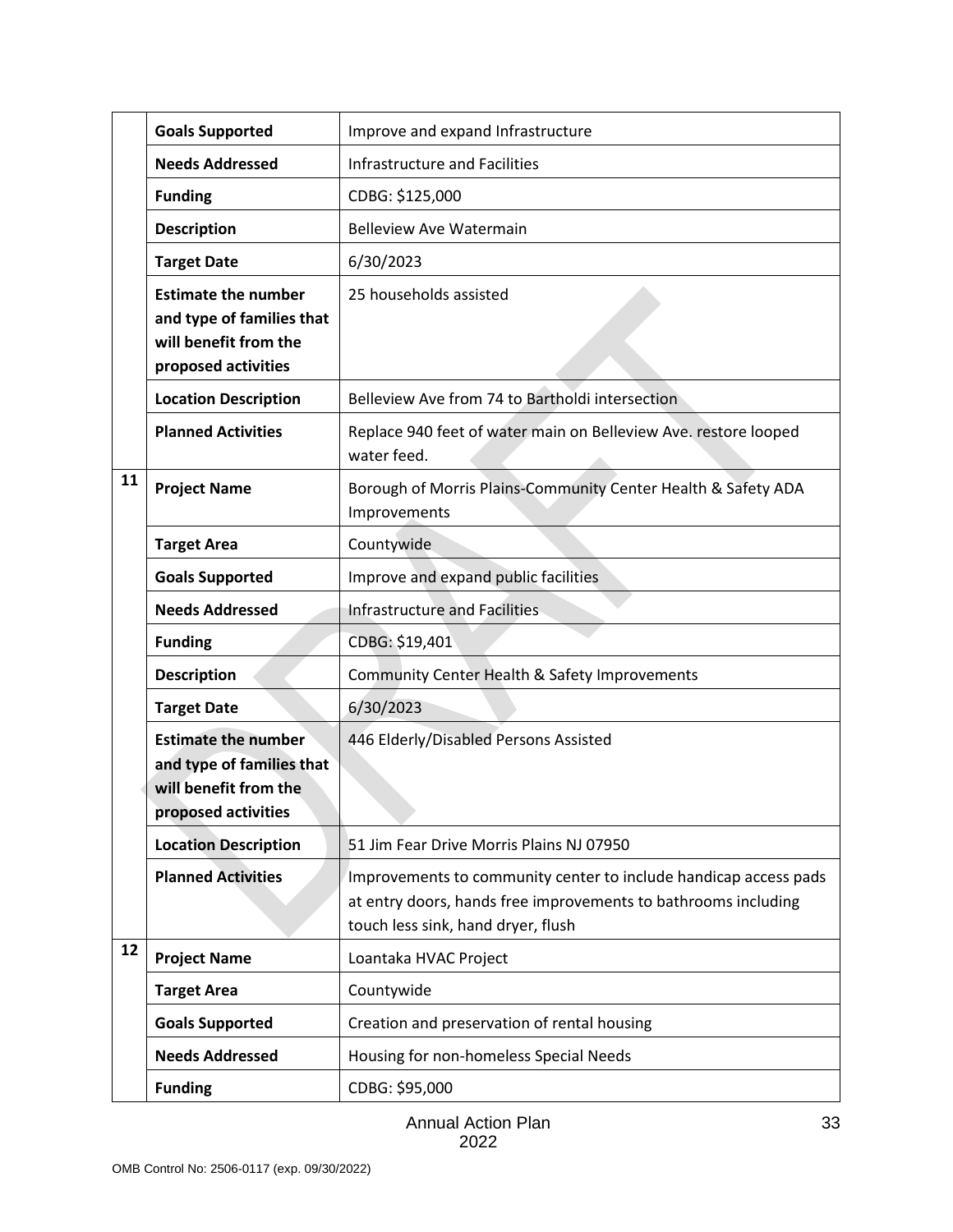|    | <b>Description</b>                                                                                      | Replacement of HVAC system for Madison Housing Authority at<br>Loantaka Way       |
|----|---------------------------------------------------------------------------------------------------------|-----------------------------------------------------------------------------------|
|    | <b>Target Date</b>                                                                                      | 6/30/2023                                                                         |
|    | <b>Estimate the number</b><br>and type of families that<br>will benefit from the<br>proposed activities | This will benefit 12 households living in public housing.                         |
|    | <b>Location Description</b>                                                                             | 24 Central Avenue, Madison, NJ 07940                                              |
|    | <b>Planned Activities</b>                                                                               | Replacement of HVAC system.                                                       |
| 13 | <b>Project Name</b>                                                                                     | The Farm Housing Rehabilitation                                                   |
|    | <b>Target Area</b>                                                                                      | Countywide                                                                        |
|    | <b>Goals Supported</b>                                                                                  | Creation and preservation of rental housing                                       |
|    | <b>Needs Addressed</b>                                                                                  | <b>Affordable Housing</b>                                                         |
|    | <b>Funding</b>                                                                                          | CDBG: \$150,000                                                                   |
|    | <b>Description</b>                                                                                      | Rehabilitation of affordable housing property.                                    |
|    | <b>Target Date</b>                                                                                      | 6/30/2023                                                                         |
|    | <b>Estimate the number</b><br>and type of families that<br>will benefit from the<br>proposed activities | The activity will benefit 24 low to moderate income households.                   |
|    | <b>Location Description</b>                                                                             | 455 Diamond Spring Road, Denville, NJ 07834                                       |
|    | <b>Planned Activities</b>                                                                               | Rehabilitation of development, including HVAC system and flooring<br>replacement. |
| 14 | <b>Project Name</b>                                                                                     | Cook's Pond Housing Rehabilitation                                                |
|    | <b>Target Area</b>                                                                                      | Countywide                                                                        |
|    | <b>Goals Supported</b>                                                                                  | Creation and preservation of rental housing                                       |
|    | <b>Needs Addressed</b>                                                                                  | <b>Affordable Housing</b><br>Housing for non-homeless Special Needs               |
|    | <b>Funding</b>                                                                                          | CDBG: \$150,000                                                                   |
|    | <b>Description</b>                                                                                      | Rehabilitation of affordable multifamily senior development.                      |
|    | <b>Target Date</b>                                                                                      | 6/30/2023                                                                         |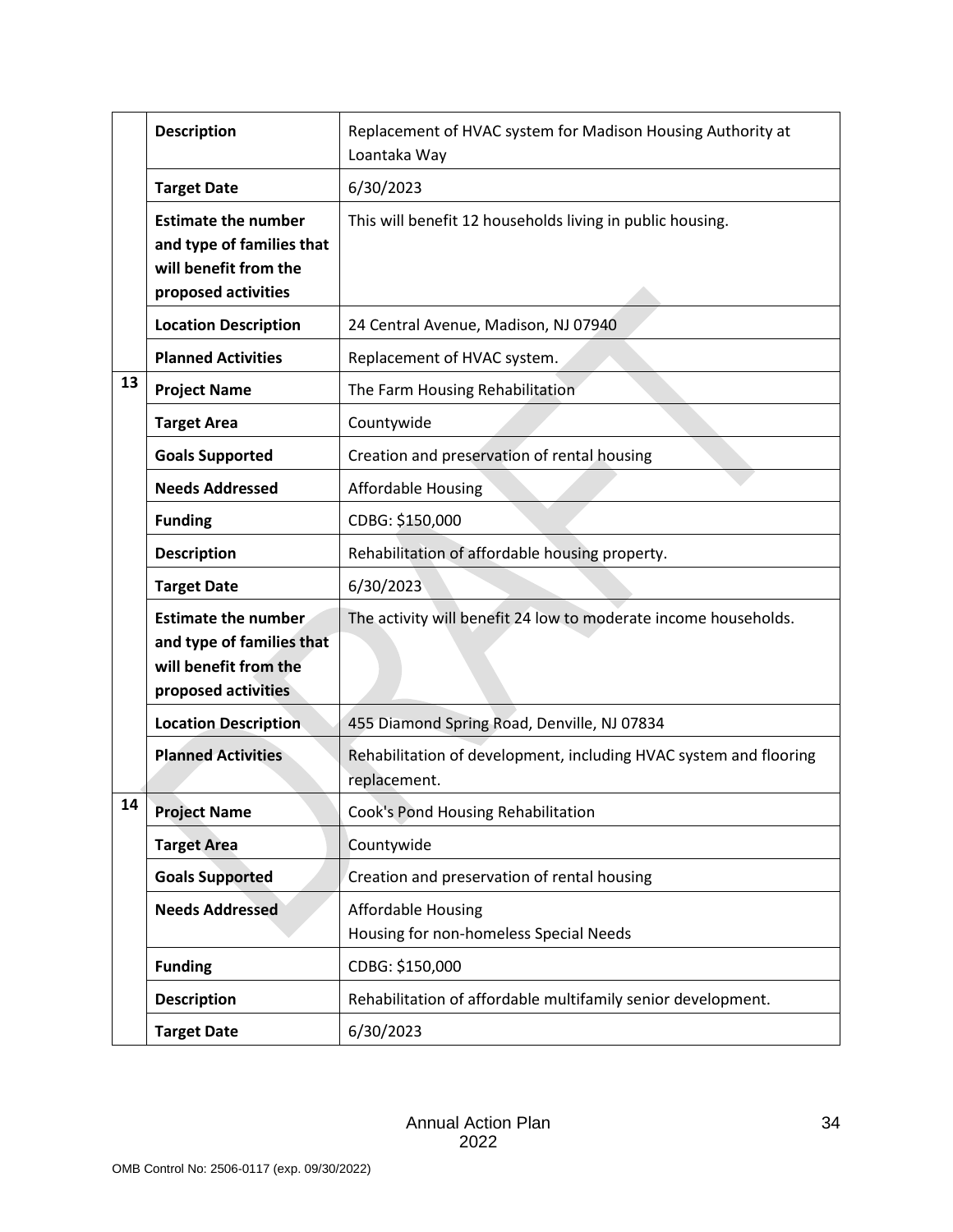|    | <b>Estimate the number</b><br>and type of families that<br>will benefit from the<br>proposed activities | 70 senior households                                                                                                                                           |
|----|---------------------------------------------------------------------------------------------------------|----------------------------------------------------------------------------------------------------------------------------------------------------------------|
|    | <b>Location Description</b>                                                                             | 455 Diamond Spring Road, Denville, NJ 07834                                                                                                                    |
|    | <b>Planned Activities</b>                                                                               | Replacement of HVAC system.                                                                                                                                    |
| 15 | <b>Project Name</b>                                                                                     | Community Hope-Morris County Affordable Housing                                                                                                                |
|    | <b>Target Area</b>                                                                                      | Countywide                                                                                                                                                     |
|    | <b>Goals Supported</b>                                                                                  | Non-homeless Special Needs Housing                                                                                                                             |
|    | <b>Needs Addressed</b>                                                                                  | <b>Affordable Housing</b>                                                                                                                                      |
|    | <b>Funding</b>                                                                                          | CDBG: \$84,423                                                                                                                                                 |
|    | <b>Description</b>                                                                                      | Rehabilitation of group homes                                                                                                                                  |
|    | <b>Target Date</b>                                                                                      | 6/30/2023                                                                                                                                                      |
|    | <b>Estimate the number</b><br>and type of families that<br>will benefit from the<br>proposed activities | Rehabilitation of five group home units serving individuals in<br>recovery.                                                                                    |
|    | <b>Location Description</b>                                                                             | Includes Community Hope locations throughout the County.                                                                                                       |
|    | <b>Planned Activities</b>                                                                               | Group housing rehabilitation including sidewalk replacement and<br>driveway expansion for ADA access; retaining wall, walkway, deck<br>and stairs replacement. |
| 16 | <b>Project Name</b>                                                                                     | Habitat for Humanity Neighborhood Revitalization/ Aging in Place<br>Program                                                                                    |
|    | <b>Target Area</b>                                                                                      | Countywide                                                                                                                                                     |
|    | <b>Goals Supported</b>                                                                                  | Creation and preservation of homeownership opp.                                                                                                                |
|    | <b>Needs Addressed</b>                                                                                  | <b>Affordable Housing</b>                                                                                                                                      |
|    | <b>Funding</b>                                                                                          | CDBG: \$50,000                                                                                                                                                 |
|    | <b>Description</b>                                                                                      | Provision of exterior repair, painting, landscaping, and<br>weatherization services to low-moderate income seniors.                                            |
|    | <b>Target Date</b>                                                                                      | 6/30/2023                                                                                                                                                      |
|    | <b>Estimate the number</b><br>and type of families that<br>will benefit from the<br>proposed activities | An estimated 44 housing units will be rehabilitated from the<br>proposed activities                                                                            |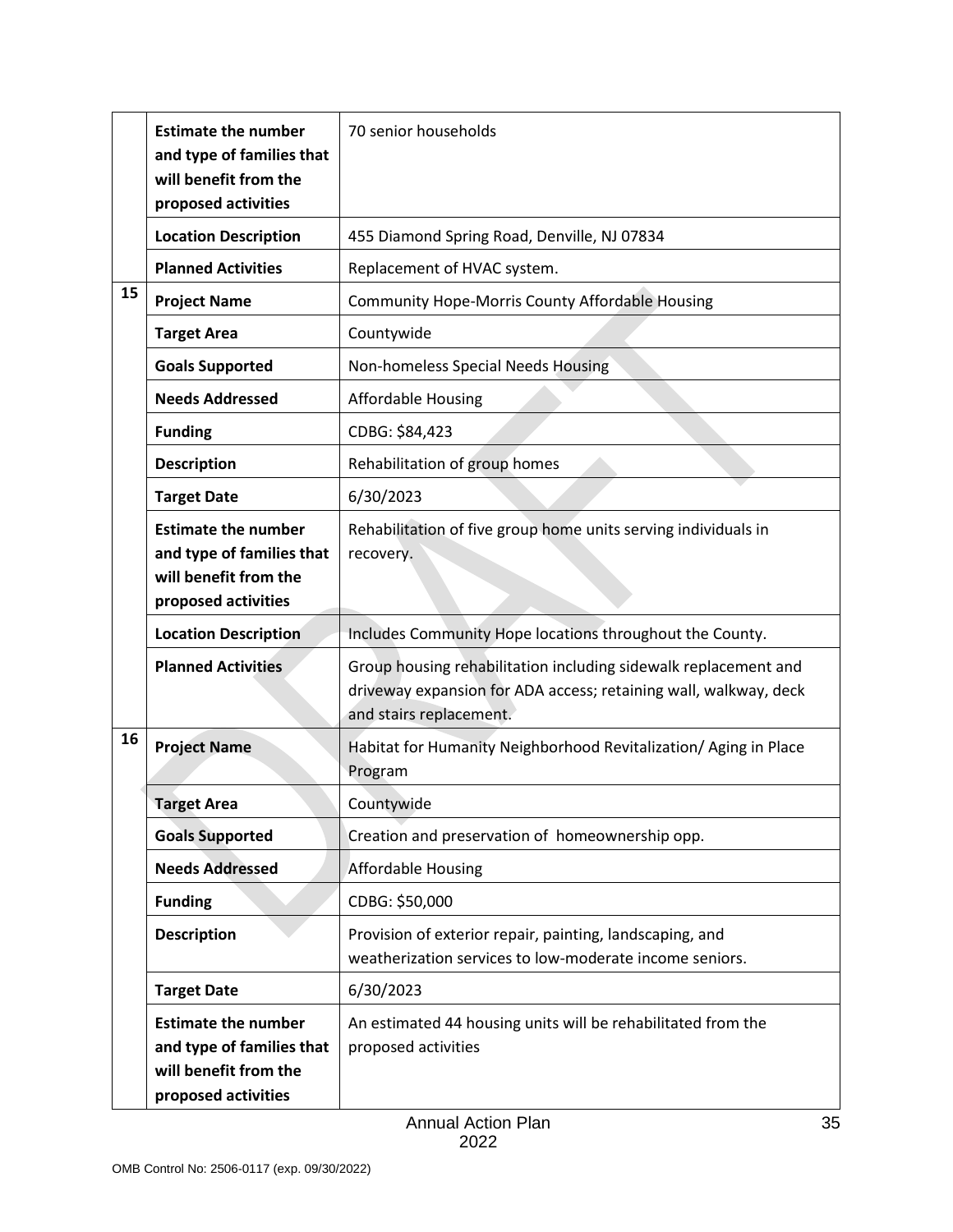|    | <b>Location Description</b>                                                                             | County-wide                                                                                                                                                                             |
|----|---------------------------------------------------------------------------------------------------------|-----------------------------------------------------------------------------------------------------------------------------------------------------------------------------------------|
|    | <b>Planned Activities</b>                                                                               | Activities include mobility, safety, and energy efficient<br>improvements, installation of grab bars, handrails, and handheld<br>showers, and repair of water leaks and broken windows. |
| 17 | <b>Project Name</b>                                                                                     | <b>Madison Family Apartments</b>                                                                                                                                                        |
|    | <b>Target Area</b>                                                                                      | Countywide                                                                                                                                                                              |
|    | <b>Goals Supported</b>                                                                                  | Creation and preservation of rental housing                                                                                                                                             |
|    | <b>Needs Addressed</b>                                                                                  | <b>Affordable Housing</b>                                                                                                                                                               |
|    | <b>Funding</b>                                                                                          | HOME: \$425,000                                                                                                                                                                         |
|    | <b>Description</b>                                                                                      | Construction of general occupancy affordable housing rental<br>development                                                                                                              |
|    | <b>Target Date</b>                                                                                      | 6/30/2023                                                                                                                                                                               |
|    | <b>Estimate the number</b><br>and type of families that<br>will benefit from the<br>proposed activities | This will benefit 11 income eligible rental households                                                                                                                                  |
|    | <b>Location Description</b>                                                                             | 28 Walnut Street & Community Place, Madison, NJ                                                                                                                                         |
|    | <b>Planned Activities</b>                                                                               | Construction of 44 affordable rental units, including 11 HOME units<br>for income eligible households.                                                                                  |
| 18 | <b>Project Name</b>                                                                                     | <b>Thomas Street Supportive Housing</b>                                                                                                                                                 |
|    | <b>Target Area</b>                                                                                      | Countywide                                                                                                                                                                              |
|    | <b>Goals Supported</b>                                                                                  | Non-homeless Special Needs Housing                                                                                                                                                      |
|    | <b>Needs Addressed</b>                                                                                  | Housing for non-homeless Special Needs                                                                                                                                                  |
|    | <b>Funding</b>                                                                                          | HOME: \$184,602                                                                                                                                                                         |
|    | <b>Description</b>                                                                                      | Rental housing for individuals with developmental disabilities.                                                                                                                         |
|    | <b>Target Date</b>                                                                                      | 6/30/2023                                                                                                                                                                               |
|    | <b>Estimate the number</b><br>and type of families that<br>will benefit from the<br>proposed activities | 4 individuals with developmental disabilties                                                                                                                                            |
|    | <b>Location Description</b>                                                                             | Thomas Street, Borough of Wharton                                                                                                                                                       |
|    | <b>Planned Activities</b>                                                                               | Development of permanent supportive housing                                                                                                                                             |
|    | <b>Project Name</b>                                                                                     | <b>Chatham Family Apartments</b>                                                                                                                                                        |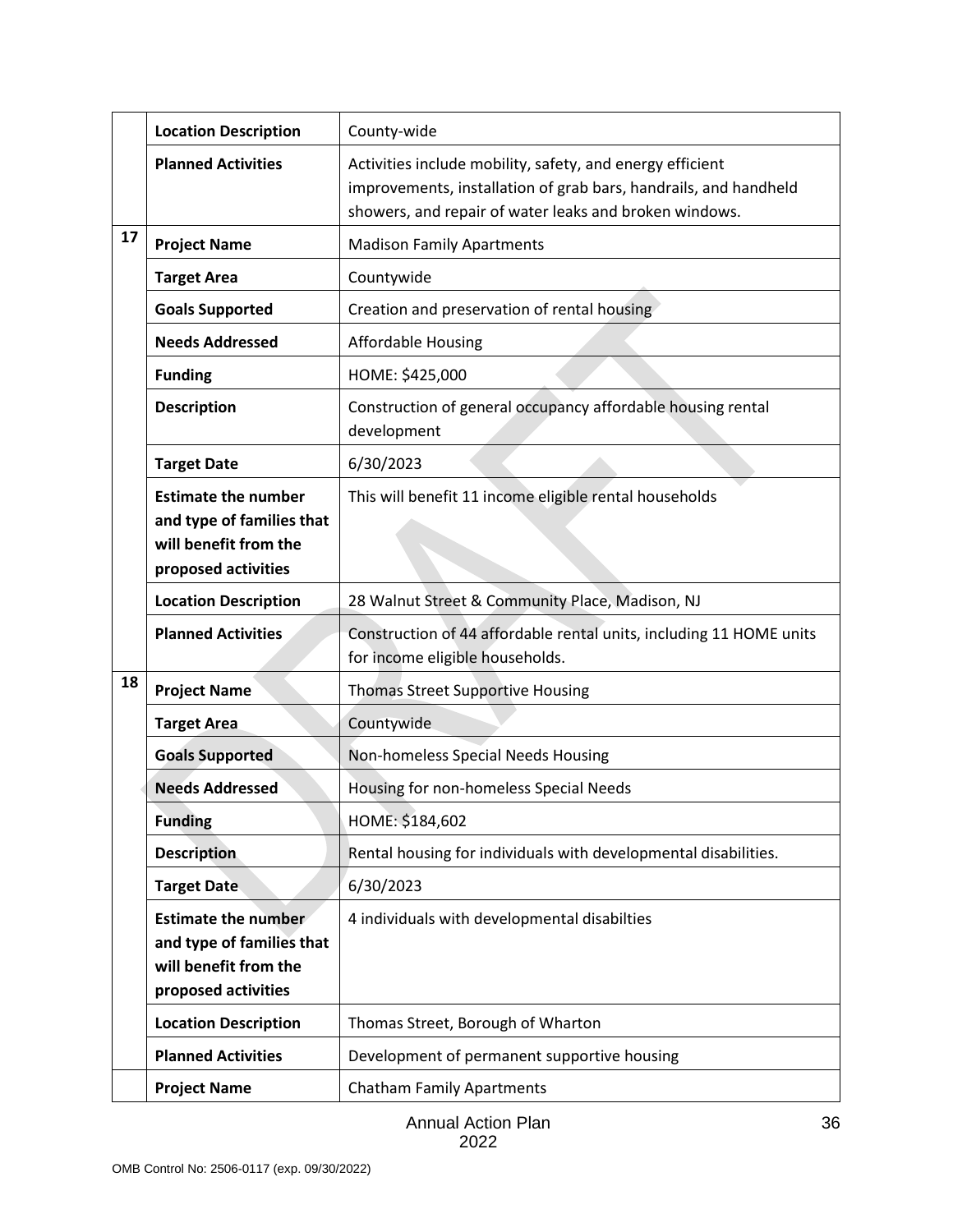| 19 | <b>Target Area</b>                                                                                      | Countywide                                                                                                                                                               |
|----|---------------------------------------------------------------------------------------------------------|--------------------------------------------------------------------------------------------------------------------------------------------------------------------------|
|    | <b>Goals Supported</b>                                                                                  | Creation and preservation of rental housing                                                                                                                              |
|    | <b>Needs Addressed</b>                                                                                  | <b>Affordable Housing</b>                                                                                                                                                |
|    | <b>Funding</b>                                                                                          | HOME: \$350,000                                                                                                                                                          |
|    | <b>Description</b>                                                                                      | Construction of affordable general occupancy rental units                                                                                                                |
|    | <b>Target Date</b>                                                                                      | 6/30/2023                                                                                                                                                                |
|    | <b>Estimate the number</b><br>and type of families that<br>will benefit from the<br>proposed activities | This 63 unit affordable housing development will include 11 HOME<br>units for income eligible households.                                                                |
|    | <b>Location Description</b>                                                                             | 522 Southern Blvd, Chatham, NJ                                                                                                                                           |
|    | <b>Planned Activities</b>                                                                               | Construction of 63 unit affordable housing development with 11<br><b>HOME</b> units                                                                                      |
| 20 | <b>Project Name</b>                                                                                     | Morris County CoC Tenant Based Rental Assistance                                                                                                                         |
|    | <b>Target Area</b>                                                                                      | Countywide                                                                                                                                                               |
|    | <b>Goals Supported</b>                                                                                  | Housing for Persons who are Homeless                                                                                                                                     |
|    | <b>Needs Addressed</b>                                                                                  | <b>End to homelessness</b>                                                                                                                                               |
|    | <b>Funding</b>                                                                                          | HOME: \$163,718                                                                                                                                                          |
|    | <b>Description</b>                                                                                      | Tenant Based Rental Assistance provided to homeless families to<br>move the families to permanent housing. Supportive services<br>provided to realize housing stability. |
|    | <b>Target Date</b>                                                                                      | 6/30/2023                                                                                                                                                                |
|    | <b>Estimate the number</b><br>and type of families that<br>will benefit from the<br>proposed activities | An estimated 15 households will benefit from the proposed activity.                                                                                                      |
|    | <b>Location Description</b>                                                                             | County-wide at multiple locations                                                                                                                                        |
|    | <b>Planned Activities</b>                                                                               | Rental assistance to homeless families.                                                                                                                                  |
| 21 | <b>Project Name</b>                                                                                     | Future CHDO Project                                                                                                                                                      |
|    | <b>Target Area</b>                                                                                      | Countywide                                                                                                                                                               |
|    | <b>Goals Supported</b>                                                                                  | Creation and preservation of homeownership opp.                                                                                                                          |
|    | <b>Needs Addressed</b>                                                                                  | <b>Affordable Housing</b>                                                                                                                                                |
|    | <b>Funding</b>                                                                                          | HOME: \$387,564                                                                                                                                                          |
|    |                                                                                                         | <b>Annual Action Plan</b><br>37                                                                                                                                          |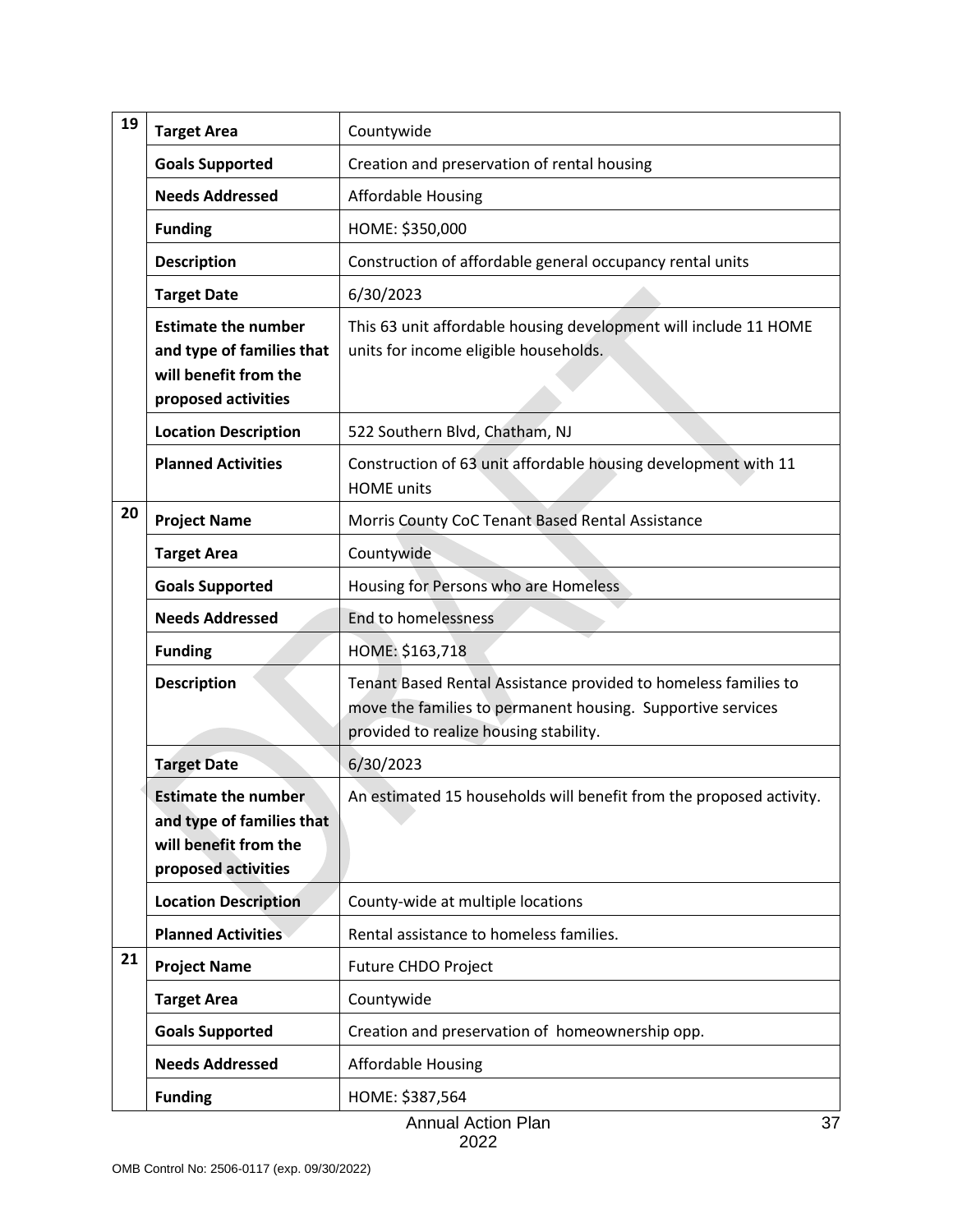|    | <b>Description</b>                                                                                      | <b>Future CHDO Project</b>                                                                           |
|----|---------------------------------------------------------------------------------------------------------|------------------------------------------------------------------------------------------------------|
|    | <b>Target Date</b>                                                                                      | 6/30/2024                                                                                            |
|    | <b>Estimate the number</b><br>and type of families that<br>will benefit from the<br>proposed activities | This activity will be determined at a later date.                                                    |
|    | <b>Location Description</b>                                                                             | To be determined.                                                                                    |
|    | <b>Planned Activities</b>                                                                               | Development of affordable housing by designated Community<br>Housing Development Organization (CHDO) |
| 22 | <b>Project Name</b>                                                                                     | <b>HOME Administration</b>                                                                           |
|    | <b>Target Area</b>                                                                                      | Countywide                                                                                           |
|    | <b>Goals Supported</b>                                                                                  | Administration                                                                                       |
|    | <b>Needs Addressed</b>                                                                                  | <b>Affordable Housing</b>                                                                            |
|    | <b>Funding</b>                                                                                          | HOME: \$96,383                                                                                       |
|    | <b>Description</b>                                                                                      | HOME Program planning and administration.                                                            |
|    | <b>Target Date</b>                                                                                      | 6/30/2023                                                                                            |
|    | <b>Estimate the number</b><br>and type of families that<br>will benefit from the<br>proposed activities | N/A                                                                                                  |
|    | <b>Location Description</b>                                                                             |                                                                                                      |
|    | <b>Planned Activities</b>                                                                               | HOME Program administration activities.                                                              |
| 23 | <b>Project Name</b>                                                                                     | <b>CASA Child Advocacy Positions</b>                                                                 |
|    | <b>Target Area</b>                                                                                      | Countywide                                                                                           |
|    | <b>Goals Supported</b>                                                                                  | <b>Public Service</b>                                                                                |
|    | <b>Needs Addressed</b>                                                                                  | <b>Supportive Services</b>                                                                           |
|    | <b>Funding</b>                                                                                          | CDBG: \$39,021                                                                                       |
|    | <b>Description</b>                                                                                      | Funding for two Case Supervisor Salary Positions                                                     |
|    | <b>Target Date</b>                                                                                      | 6/30/2023                                                                                            |
|    | <b>Estimate the number</b><br>and type of families that<br>will benefit from the<br>proposed activities | 125 persons assisted                                                                                 |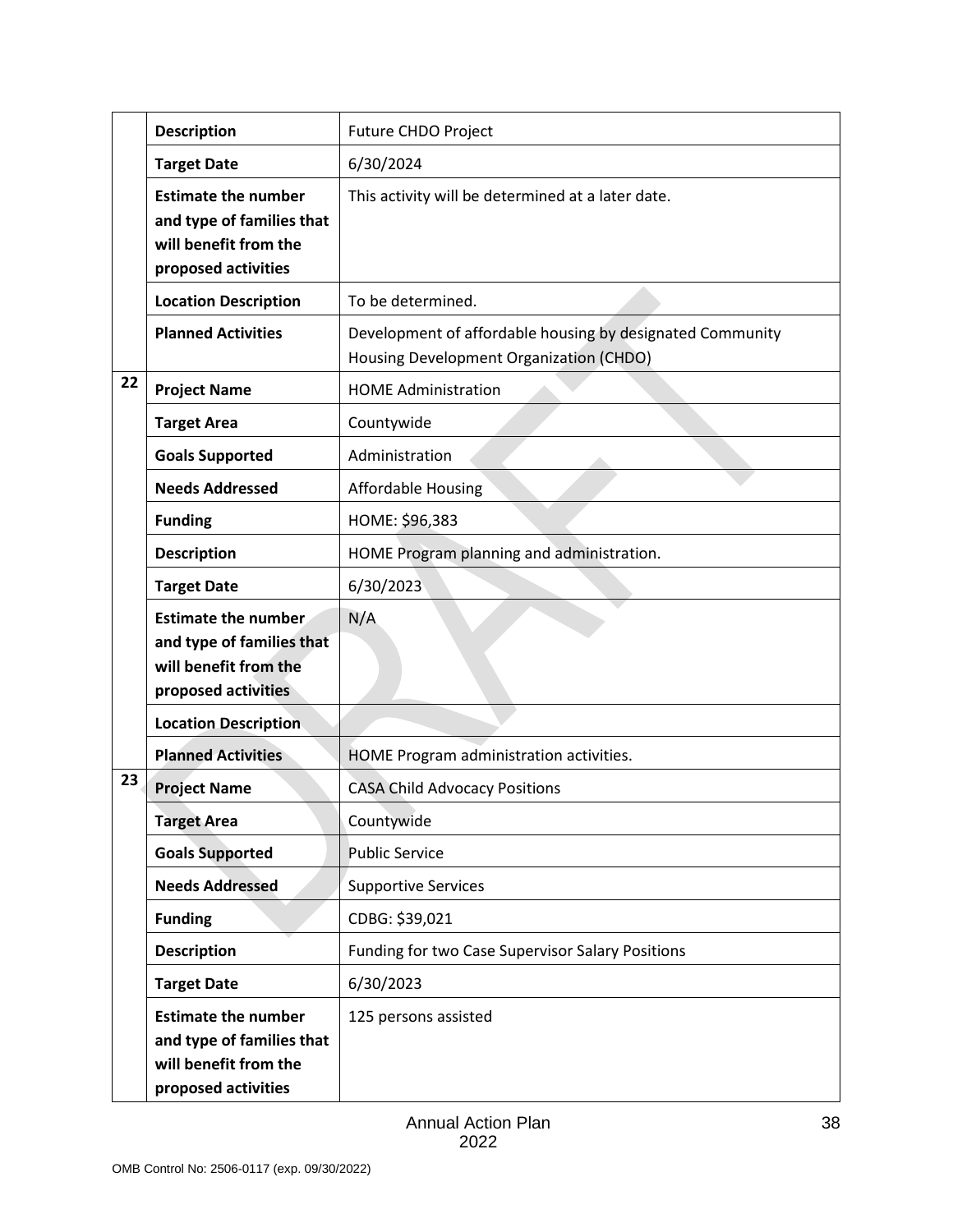|    | <b>Location Description</b>                                                                             | 18 Cattano Avenue, Morristown, NJ 07960                                                                                                                                                                                                                                                |  |  |  |
|----|---------------------------------------------------------------------------------------------------------|----------------------------------------------------------------------------------------------------------------------------------------------------------------------------------------------------------------------------------------------------------------------------------------|--|--|--|
|    | <b>Planned Activities</b>                                                                               | Funding for Case Supervisor Positions to mentor Morris County<br>abused and neglected foster youth who are part of the court system<br>presently living in foster homes and residential facilities.                                                                                    |  |  |  |
| 24 | <b>Project Name</b>                                                                                     | Child Advocacy Center Clinical Counseling Program                                                                                                                                                                                                                                      |  |  |  |
|    | <b>Target Area</b>                                                                                      | Countywide                                                                                                                                                                                                                                                                             |  |  |  |
|    | <b>Goals Supported</b>                                                                                  | <b>Public Service</b>                                                                                                                                                                                                                                                                  |  |  |  |
|    | <b>Needs Addressed</b>                                                                                  | <b>Supportive Services</b>                                                                                                                                                                                                                                                             |  |  |  |
|    | <b>Funding</b>                                                                                          | CDBG: \$39,021                                                                                                                                                                                                                                                                         |  |  |  |
|    | <b>Description</b>                                                                                      | Salary program will be used to maintain existing counselors as well as<br>an additional bilingual clinician to the Clinical Counseling Program,<br>which would provide counseling to child victims. The program offers<br>individual therapy, crisis intervention, and case management |  |  |  |
|    | <b>Target Date</b>                                                                                      | 6/30/2023                                                                                                                                                                                                                                                                              |  |  |  |
|    | <b>Estimate the number</b><br>and type of families that<br>will benefit from the<br>proposed activities | 14 Persons Assisted                                                                                                                                                                                                                                                                    |  |  |  |
|    | <b>Location Description</b>                                                                             | 8 Court Street, Morristown, NJ 07960                                                                                                                                                                                                                                                   |  |  |  |
|    | <b>Planned Activities</b>                                                                               | Salary program will be used to maintain existing counselors as well as<br>an additional bilingual clinician to the Clinical Counseling Program,<br>which would provide counseling to child victims. The program offers<br>individual therapy, crisis intervention, and case management |  |  |  |
| 25 | <b>Project Name</b>                                                                                     | <b>HSI Childcare Scholarships</b>                                                                                                                                                                                                                                                      |  |  |  |
|    | <b>Target Area</b>                                                                                      | Countywide                                                                                                                                                                                                                                                                             |  |  |  |
|    | <b>Goals Supported</b>                                                                                  | <b>Public Service</b>                                                                                                                                                                                                                                                                  |  |  |  |
|    | <b>Needs Addressed</b>                                                                                  | <b>Supportive Services</b>                                                                                                                                                                                                                                                             |  |  |  |
|    | <b>Funding</b>                                                                                          | CDBG: \$29,021                                                                                                                                                                                                                                                                         |  |  |  |
|    | <b>Description</b>                                                                                      | Provision of childcare services and summer camp scholarships for<br>children that are in the Family and Transitional Housing Programs                                                                                                                                                  |  |  |  |
|    | <b>Target Date</b>                                                                                      | 6/30/2023                                                                                                                                                                                                                                                                              |  |  |  |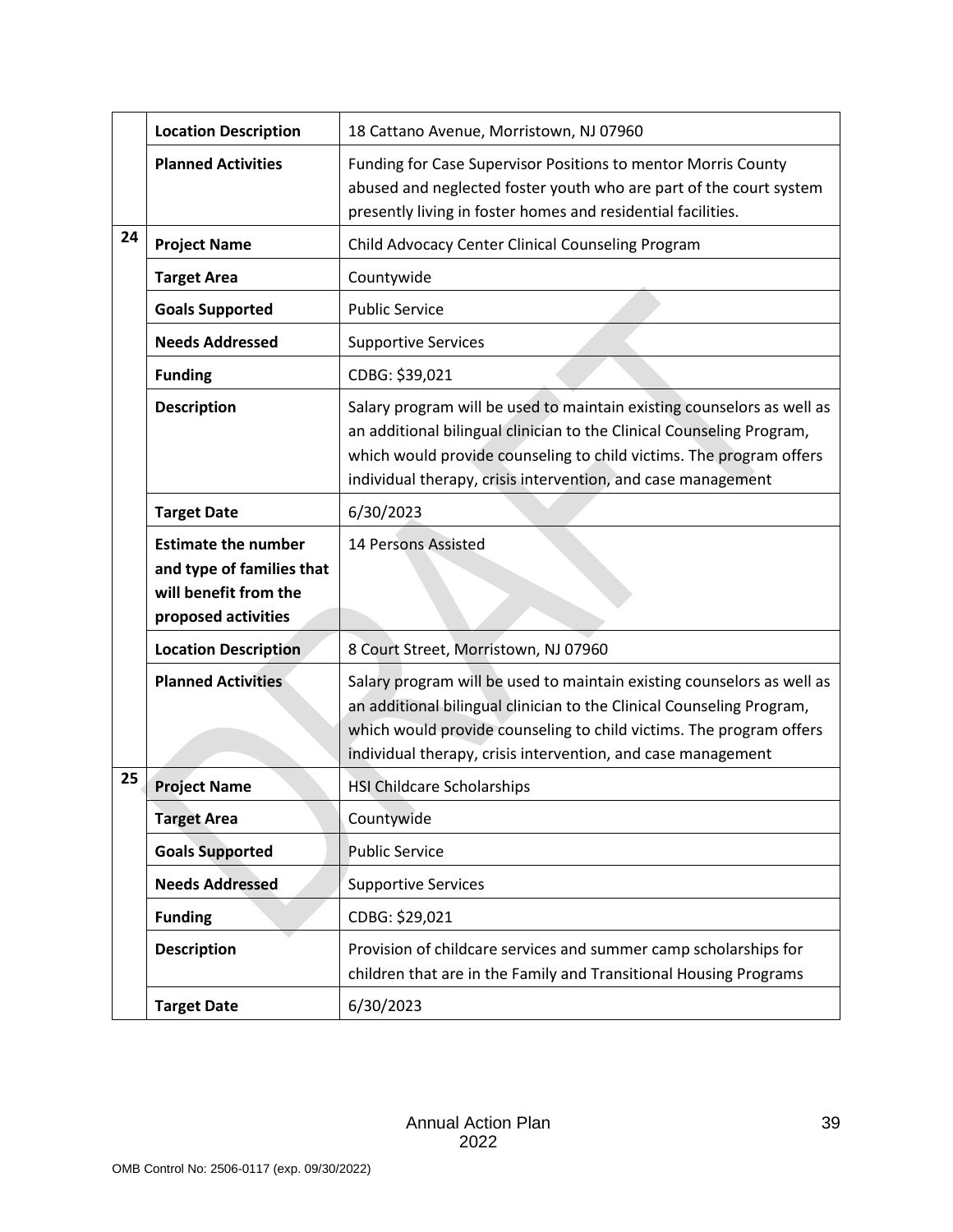|    | <b>Estimate the number</b><br>and type of families that<br>will benefit from the<br>proposed activities | 40 Persons Assisted.                                                                                                                                                                           |  |  |  |  |  |
|----|---------------------------------------------------------------------------------------------------------|------------------------------------------------------------------------------------------------------------------------------------------------------------------------------------------------|--|--|--|--|--|
|    | <b>Location Description</b>                                                                             | 540 West Hanover Street and 4 Jean Street, Morristown, NJ 07960                                                                                                                                |  |  |  |  |  |
|    | <b>Planned Activities</b>                                                                               | Activities include provision of childcare services (before and after<br>school programs) and summer camp scholarships for children that<br>are in the Family and Transitional Housing Programs |  |  |  |  |  |
| 26 | <b>Project Name</b>                                                                                     | <b>Family Promise Community Outreach</b>                                                                                                                                                       |  |  |  |  |  |
|    | <b>Target Area</b>                                                                                      | Countywide                                                                                                                                                                                     |  |  |  |  |  |
|    | <b>Goals Supported</b>                                                                                  | <b>Public Service</b>                                                                                                                                                                          |  |  |  |  |  |
|    | <b>Needs Addressed</b>                                                                                  | <b>Supportive Services</b><br>End to homelessness                                                                                                                                              |  |  |  |  |  |
|    | <b>Funding</b>                                                                                          | CDBG: \$39,021                                                                                                                                                                                 |  |  |  |  |  |
|    | <b>Description</b>                                                                                      | Community outreach and case management services                                                                                                                                                |  |  |  |  |  |
|    | <b>Target Date</b>                                                                                      | 6/30/2023                                                                                                                                                                                      |  |  |  |  |  |
|    | <b>Estimate the number</b><br>and type of families that<br>will benefit from the<br>proposed activities | 200 Persons Assisted                                                                                                                                                                           |  |  |  |  |  |
|    | <b>Location Description</b>                                                                             | County wide                                                                                                                                                                                    |  |  |  |  |  |
|    | <b>Planned Activities</b>                                                                               | Activity will support staffing for outreach programs, case<br>management for families and the needed continuum of services.                                                                    |  |  |  |  |  |
| 27 | <b>Project Name</b>                                                                                     | JBWS Children's Program                                                                                                                                                                        |  |  |  |  |  |
|    | <b>Target Area</b>                                                                                      | Countywide                                                                                                                                                                                     |  |  |  |  |  |
|    | <b>Goals Supported</b>                                                                                  | <b>Public Service</b>                                                                                                                                                                          |  |  |  |  |  |
|    | <b>Needs Addressed</b>                                                                                  | <b>Supportive Services</b>                                                                                                                                                                     |  |  |  |  |  |
|    | <b>Funding</b>                                                                                          | CDBG: \$19,020                                                                                                                                                                                 |  |  |  |  |  |
|    | <b>Description</b>                                                                                      | Provision of counseling services for children of battered women<br>while at the JBWS residential facilities                                                                                    |  |  |  |  |  |
|    | <b>Target Date</b>                                                                                      | 6/30/2023                                                                                                                                                                                      |  |  |  |  |  |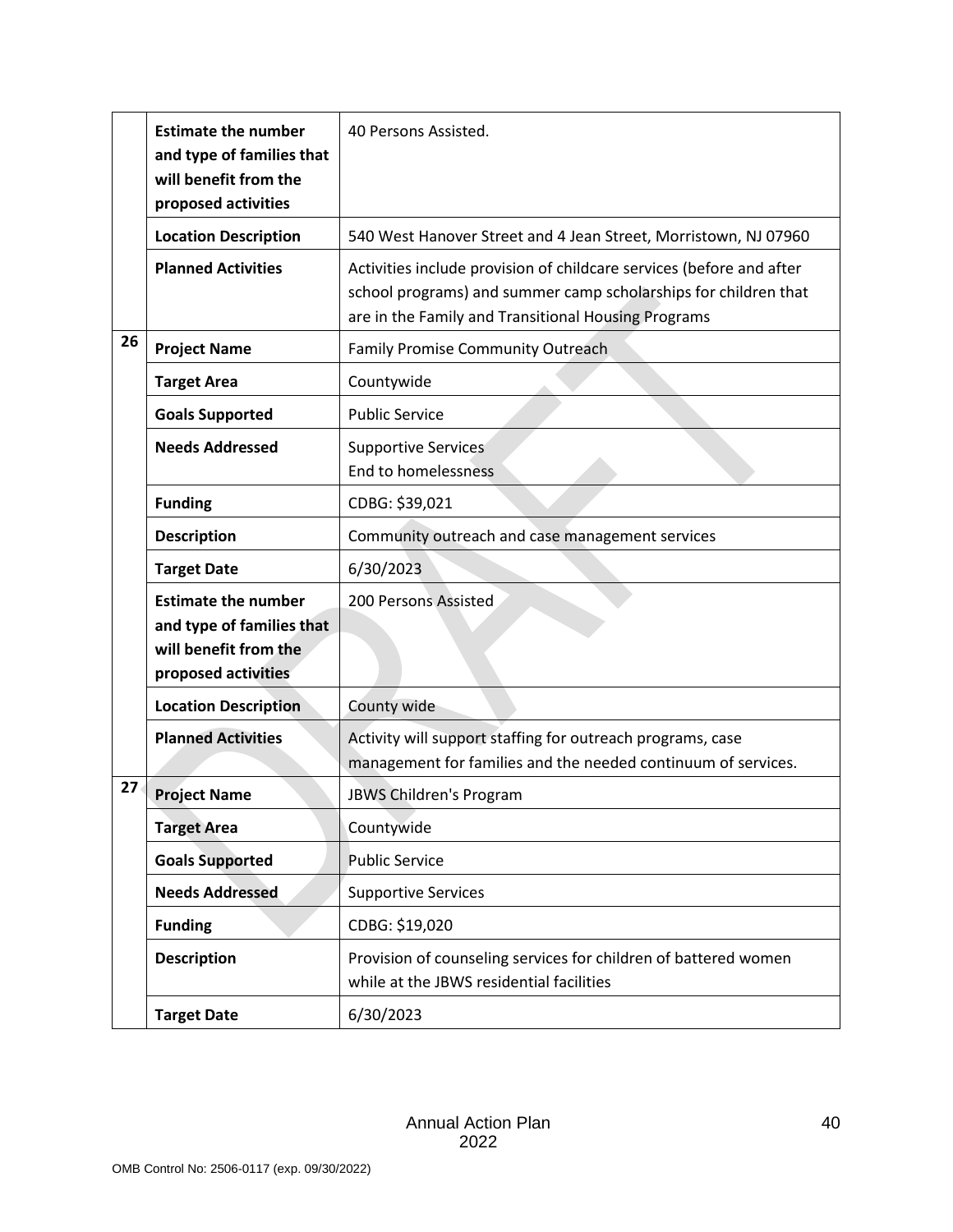|    | <b>Estimate the number</b><br>and type of families that<br>will benefit from the                        | 5 children of DV survivors assisted                                                                                                                                                                                                                                   |  |  |  |  |  |
|----|---------------------------------------------------------------------------------------------------------|-----------------------------------------------------------------------------------------------------------------------------------------------------------------------------------------------------------------------------------------------------------------------|--|--|--|--|--|
|    | proposed activities                                                                                     |                                                                                                                                                                                                                                                                       |  |  |  |  |  |
|    | <b>Location Description</b>                                                                             | Suppressed                                                                                                                                                                                                                                                            |  |  |  |  |  |
|    | <b>Planned Activities</b>                                                                               | Activities involve provision of counseling services for children of<br>battered women                                                                                                                                                                                 |  |  |  |  |  |
| 28 | <b>Project Name</b>                                                                                     | Children on the Green: Homeless Shelter Scholarship Program                                                                                                                                                                                                           |  |  |  |  |  |
|    | <b>Target Area</b>                                                                                      | Countywide                                                                                                                                                                                                                                                            |  |  |  |  |  |
|    | <b>Goals Supported</b>                                                                                  | <b>Public Service</b>                                                                                                                                                                                                                                                 |  |  |  |  |  |
|    | <b>Needs Addressed</b>                                                                                  | <b>Supportive Services</b>                                                                                                                                                                                                                                            |  |  |  |  |  |
|    | <b>Funding</b>                                                                                          | CDBG: \$19,020                                                                                                                                                                                                                                                        |  |  |  |  |  |
|    | <b>Description</b>                                                                                      | Children on the Green's childcare scholarships for low-income<br>families living/working in the Morristown area                                                                                                                                                       |  |  |  |  |  |
|    | <b>Target Date</b>                                                                                      | 6/30/2023                                                                                                                                                                                                                                                             |  |  |  |  |  |
|    | <b>Estimate the number</b><br>and type of families that<br>will benefit from the<br>proposed activities | 6 Persons Assisted                                                                                                                                                                                                                                                    |  |  |  |  |  |
|    | <b>Location Description</b>                                                                             | 50 South Park Place, Morristown, NJ                                                                                                                                                                                                                                   |  |  |  |  |  |
|    | <b>Planned Activities</b>                                                                               | Childcare scholarships for low-income families living/working in the<br>Morristown area. First priority is given to families leaving a homeless<br>shelter. Subsidized tuition assistance to qualified families and those<br>who have temporarily lost their voucher. |  |  |  |  |  |
| 29 | <b>Project Name</b>                                                                                     | Case Management & Counseling for Aged-Out Foster Youth                                                                                                                                                                                                                |  |  |  |  |  |
|    | <b>Target Area</b>                                                                                      | Countywide                                                                                                                                                                                                                                                            |  |  |  |  |  |
|    | <b>Goals Supported</b>                                                                                  | <b>Public Service</b>                                                                                                                                                                                                                                                 |  |  |  |  |  |
|    | <b>Needs Addressed</b>                                                                                  | <b>Supportive Services</b>                                                                                                                                                                                                                                            |  |  |  |  |  |
|    | <b>Funding</b>                                                                                          | CDBG: \$29,020                                                                                                                                                                                                                                                        |  |  |  |  |  |
|    | <b>Description</b>                                                                                      | Roots and Wings provision of case management and counseling<br>services for foster youth who have aged out of the system                                                                                                                                              |  |  |  |  |  |
|    | <b>Target Date</b>                                                                                      | 6/30/2023                                                                                                                                                                                                                                                             |  |  |  |  |  |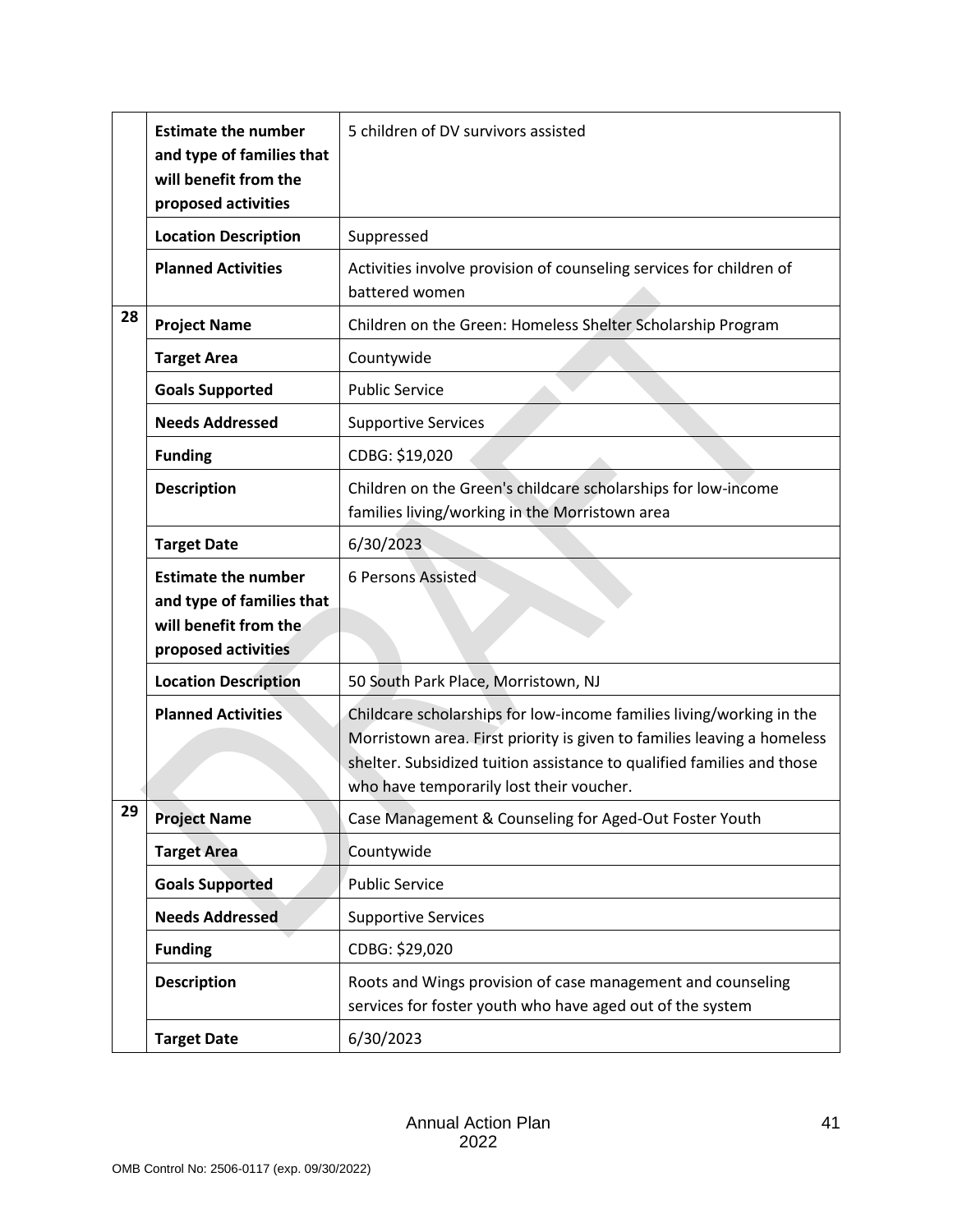|    | <b>Estimate the number</b><br>and type of families that<br>will benefit from the<br>proposed activities | 12 Persons Assisted                                                                                                                                                                                                  |  |  |  |
|----|---------------------------------------------------------------------------------------------------------|----------------------------------------------------------------------------------------------------------------------------------------------------------------------------------------------------------------------|--|--|--|
|    | <b>Location Description</b>                                                                             | Countywide                                                                                                                                                                                                           |  |  |  |
|    | <b>Planned Activities</b>                                                                               | Provision of case management and counseling services for foster<br>youth who have aged out of the system.                                                                                                            |  |  |  |
| 30 | <b>Project Name</b>                                                                                     | Morristown Neighborhood House Childcare Scholarships                                                                                                                                                                 |  |  |  |
|    | <b>Target Area</b>                                                                                      | Countywide                                                                                                                                                                                                           |  |  |  |
|    | <b>Goals Supported</b>                                                                                  | <b>Public Service</b>                                                                                                                                                                                                |  |  |  |
|    | <b>Needs Addressed</b>                                                                                  | <b>Supportive Services</b>                                                                                                                                                                                           |  |  |  |
|    | <b>Funding</b>                                                                                          | CDBG: \$39,020                                                                                                                                                                                                       |  |  |  |
|    | <b>Description</b>                                                                                      | School-aged childcare scholarship funding to subsidize childcare slots<br>for low-income families at the before and after school program at<br>the Morristown Neighborhood House                                     |  |  |  |
|    | <b>Target Date</b>                                                                                      | 6/30/2023                                                                                                                                                                                                            |  |  |  |
|    | <b>Estimate the number</b><br>and type of families that<br>will benefit from the<br>proposed activities | <b>40 Persons Assisted</b>                                                                                                                                                                                           |  |  |  |
|    | <b>Location Description</b>                                                                             | 12 Flagler Street, Morristown, NJ 07960                                                                                                                                                                              |  |  |  |
|    | <b>Planned Activities</b>                                                                               | Activities involve provision of school-aged childcare scholarship<br>funding to subsidize childcare slots for low-income families at the<br>before and after school program at the Morristown Neighborhood<br>House. |  |  |  |
| 31 | <b>Project Name</b>                                                                                     | Dial-a-Ride Bus for Mount Arlington                                                                                                                                                                                  |  |  |  |
|    | <b>Target Area</b>                                                                                      | Countywide                                                                                                                                                                                                           |  |  |  |
|    | <b>Goals Supported</b>                                                                                  | <b>Public Service</b>                                                                                                                                                                                                |  |  |  |
|    | <b>Needs Addressed</b>                                                                                  | <b>Supportive Services</b>                                                                                                                                                                                           |  |  |  |
|    | <b>Funding</b>                                                                                          | CDBG: \$36,103                                                                                                                                                                                                       |  |  |  |
|    | <b>Description</b>                                                                                      | Dial-a-Ride Bus for Mount Arlington                                                                                                                                                                                  |  |  |  |
|    | <b>Target Date</b>                                                                                      | 6/30/2023                                                                                                                                                                                                            |  |  |  |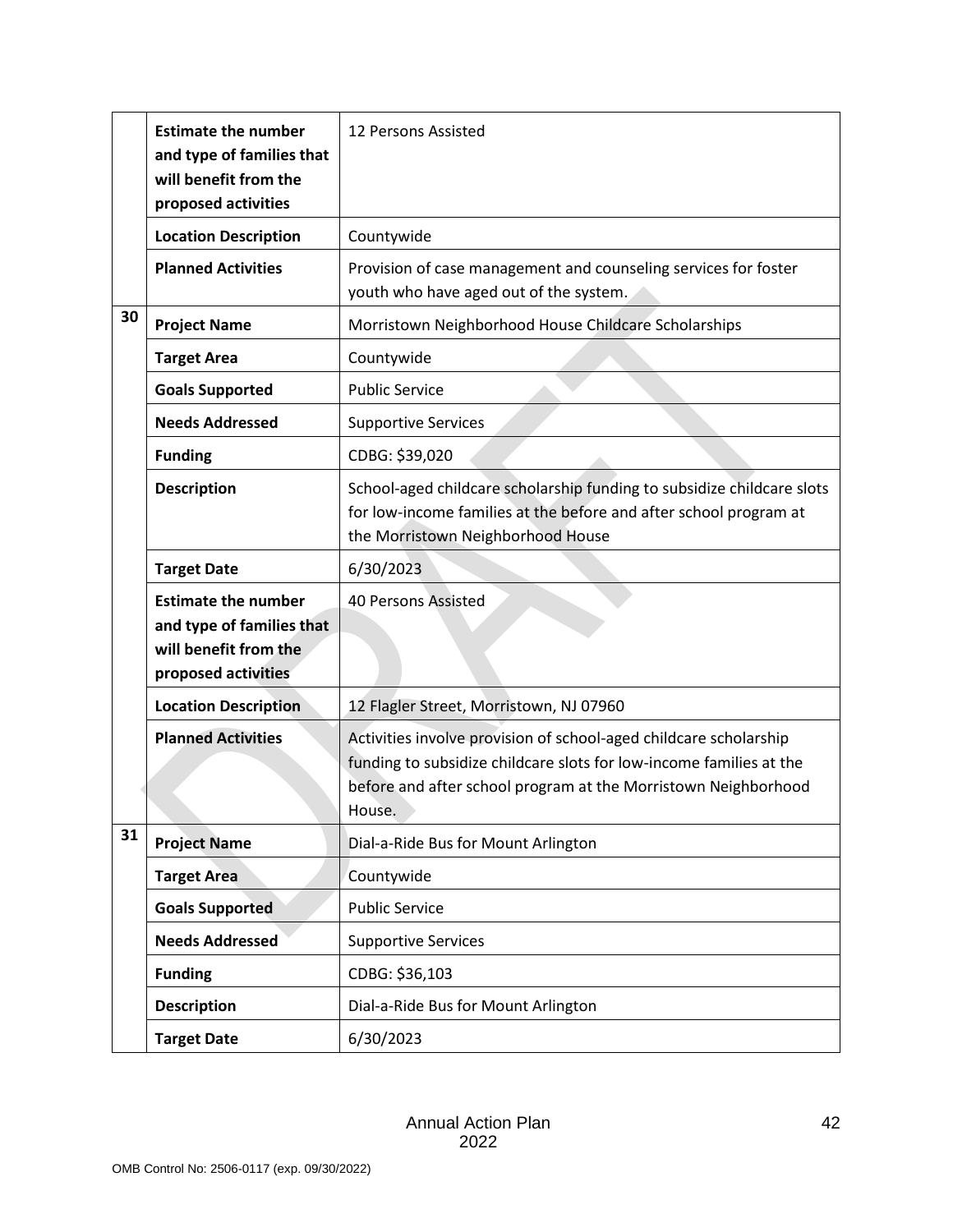|    | <b>Estimate the number</b><br>and type of families that<br>will benefit from the<br>proposed activities | 1000 Persons Assisted                                              |  |  |  |  |  |
|----|---------------------------------------------------------------------------------------------------------|--------------------------------------------------------------------|--|--|--|--|--|
|    | <b>Location Description</b>                                                                             | Countywide                                                         |  |  |  |  |  |
|    | <b>Planned Activities</b>                                                                               | Dial-a-Ride Bus for Mount Arlington                                |  |  |  |  |  |
| 32 | <b>Project Name</b>                                                                                     | <b>CDBG Administration</b>                                         |  |  |  |  |  |
|    | <b>Target Area</b>                                                                                      | Countywide                                                         |  |  |  |  |  |
|    | <b>Goals Supported</b>                                                                                  | Administration                                                     |  |  |  |  |  |
|    | <b>Needs Addressed</b>                                                                                  | <b>Supportive Services</b>                                         |  |  |  |  |  |
|    | <b>Funding</b>                                                                                          | CDBG: \$384,356                                                    |  |  |  |  |  |
|    | <b>Description</b>                                                                                      | CDBG planning and program administration.                          |  |  |  |  |  |
|    | <b>Target Date</b>                                                                                      | 6/30/2023                                                          |  |  |  |  |  |
|    | <b>Estimate the number</b><br>and type of families that<br>will benefit from the<br>proposed activities |                                                                    |  |  |  |  |  |
|    | <b>Location Description</b>                                                                             | Planning and administration will occur for activities county-wide. |  |  |  |  |  |
|    | <b>Planned Activities</b>                                                                               | CDBG planning and program administration.                          |  |  |  |  |  |
| 33 | <b>Project Name</b>                                                                                     | Rehab Program Service Delivery                                     |  |  |  |  |  |
|    | <b>Target Area</b>                                                                                      | Countywide                                                         |  |  |  |  |  |
|    | <b>Goals Supported</b>                                                                                  | Creation and preservation of homeownership opp.                    |  |  |  |  |  |
|    | <b>Needs Addressed</b>                                                                                  | <b>Affordable Housing</b>                                          |  |  |  |  |  |
|    | <b>Funding</b>                                                                                          | CDBG: \$155,440                                                    |  |  |  |  |  |
|    | <b>Description</b>                                                                                      | Rehab Program Service Delivery                                     |  |  |  |  |  |
|    | <b>Target Date</b>                                                                                      | 6/30/2023                                                          |  |  |  |  |  |
|    | <b>Estimate the number</b><br>and type of families that<br>will benefit from the<br>proposed activities |                                                                    |  |  |  |  |  |
|    | <b>Location Description</b>                                                                             | Countywide                                                         |  |  |  |  |  |
|    | <b>Planned Activities</b>                                                                               | Rehab Program Service Delivery                                     |  |  |  |  |  |
|    | <b>Project Name</b>                                                                                     | Morris County Housing Rehabilitation                               |  |  |  |  |  |
|    |                                                                                                         | <b>Annual Action Plan</b><br>43                                    |  |  |  |  |  |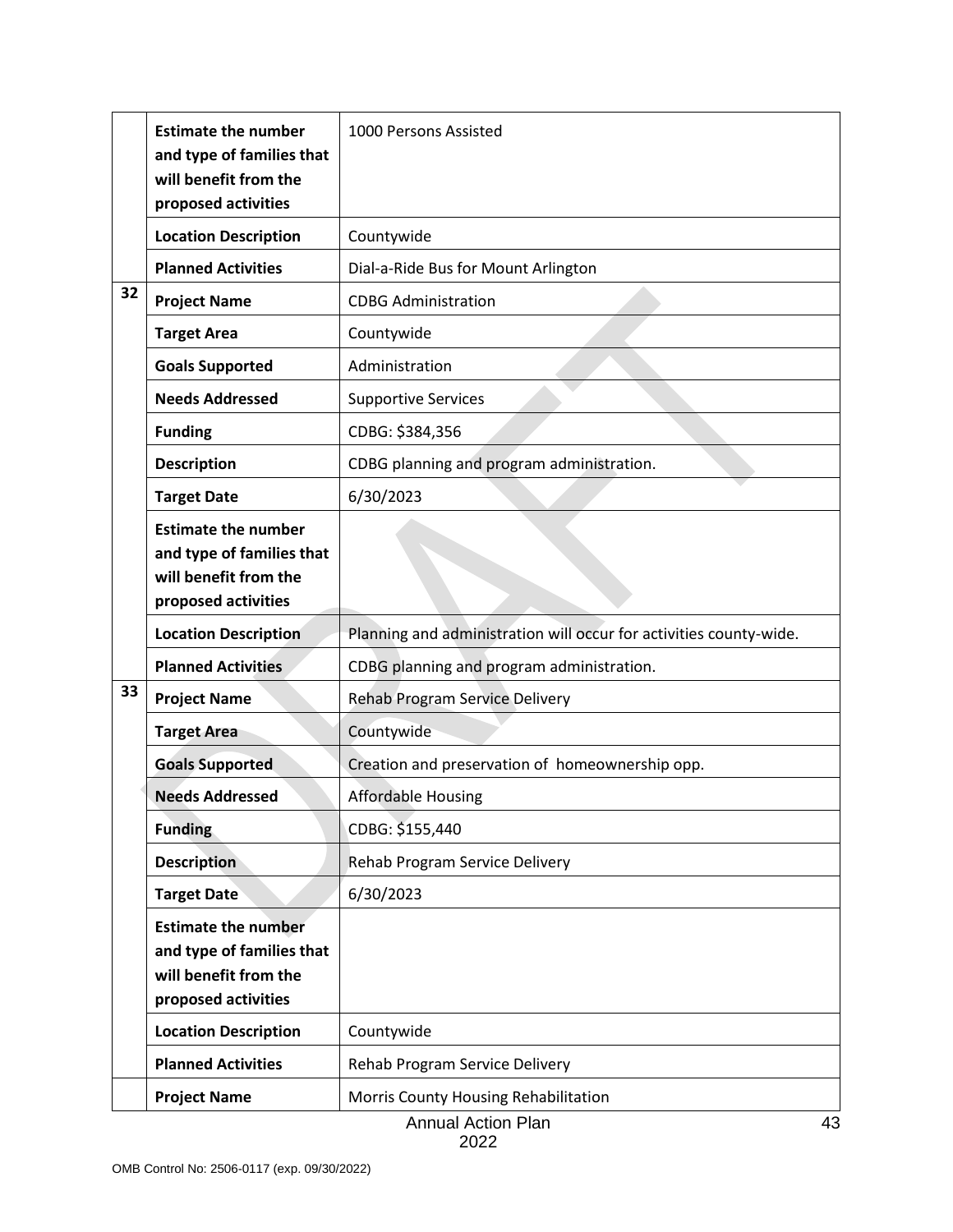| 34 | <b>Target Area</b>                                                                                      | Countywide                                                                                                                                                                                                                                                                                                                         |  |  |  |  |
|----|---------------------------------------------------------------------------------------------------------|------------------------------------------------------------------------------------------------------------------------------------------------------------------------------------------------------------------------------------------------------------------------------------------------------------------------------------|--|--|--|--|
|    | <b>Goals Supported</b>                                                                                  | Creation and preservation of homeownership opp.                                                                                                                                                                                                                                                                                    |  |  |  |  |
|    | <b>Needs Addressed</b>                                                                                  | <b>Affordable Housing</b>                                                                                                                                                                                                                                                                                                          |  |  |  |  |
|    | <b>Funding</b>                                                                                          | CDBG: \$25,000                                                                                                                                                                                                                                                                                                                     |  |  |  |  |
|    | <b>Description</b>                                                                                      | Morris County Housing Rehabilitation                                                                                                                                                                                                                                                                                               |  |  |  |  |
|    | <b>Target Date</b>                                                                                      | 6/30/2023                                                                                                                                                                                                                                                                                                                          |  |  |  |  |
|    | <b>Estimate the number</b><br>and type of families that<br>will benefit from the<br>proposed activities | 5 household units                                                                                                                                                                                                                                                                                                                  |  |  |  |  |
|    | <b>Location Description</b>                                                                             | Rehabilitation activities will occur countywide.                                                                                                                                                                                                                                                                                   |  |  |  |  |
|    | <b>Planned Activities</b>                                                                               | Homeowner rehabilitation activities                                                                                                                                                                                                                                                                                                |  |  |  |  |
| 35 | <b>Project Name</b>                                                                                     | <b>ESG 2022</b>                                                                                                                                                                                                                                                                                                                    |  |  |  |  |
|    | <b>Target Area</b>                                                                                      | Countywide                                                                                                                                                                                                                                                                                                                         |  |  |  |  |
|    | <b>Goals Supported</b>                                                                                  | Housing for Persons who are Homeless                                                                                                                                                                                                                                                                                               |  |  |  |  |
|    | <b>Needs Addressed</b>                                                                                  | End to homelessness                                                                                                                                                                                                                                                                                                                |  |  |  |  |
|    | <b>Funding</b>                                                                                          | ESG: \$166,486                                                                                                                                                                                                                                                                                                                     |  |  |  |  |
|    | <b>Description</b>                                                                                      | 2021 Federal Fiscal Year allocation of ESG funds will be used to<br>provide shelter operations for the homeless, provide utility<br>assistance and emergency rental assistance to prevent<br>homelessness, implement rapid re-housing and outreach strategies,<br>and for program administration and data collection through HMIS. |  |  |  |  |
|    | <b>Target Date</b>                                                                                      | 6/30/2023                                                                                                                                                                                                                                                                                                                          |  |  |  |  |
|    | <b>Estimate the number</b><br>and type of families that<br>will benefit from the<br>proposed activities | An estimated 255 persons will benefit from the proposed activities.                                                                                                                                                                                                                                                                |  |  |  |  |
|    | <b>Location Description</b>                                                                             | These activities will occur county-wide.                                                                                                                                                                                                                                                                                           |  |  |  |  |
|    | <b>Planned Activities</b>                                                                               | Activities include providing shelter operations for the homeless,<br>utility assistance and emergency rental assistance to prevent<br>homelessness, implementation of rapid re-housing and outreach<br>strategies, and program administration and data collection though<br>HMIS.                                                  |  |  |  |  |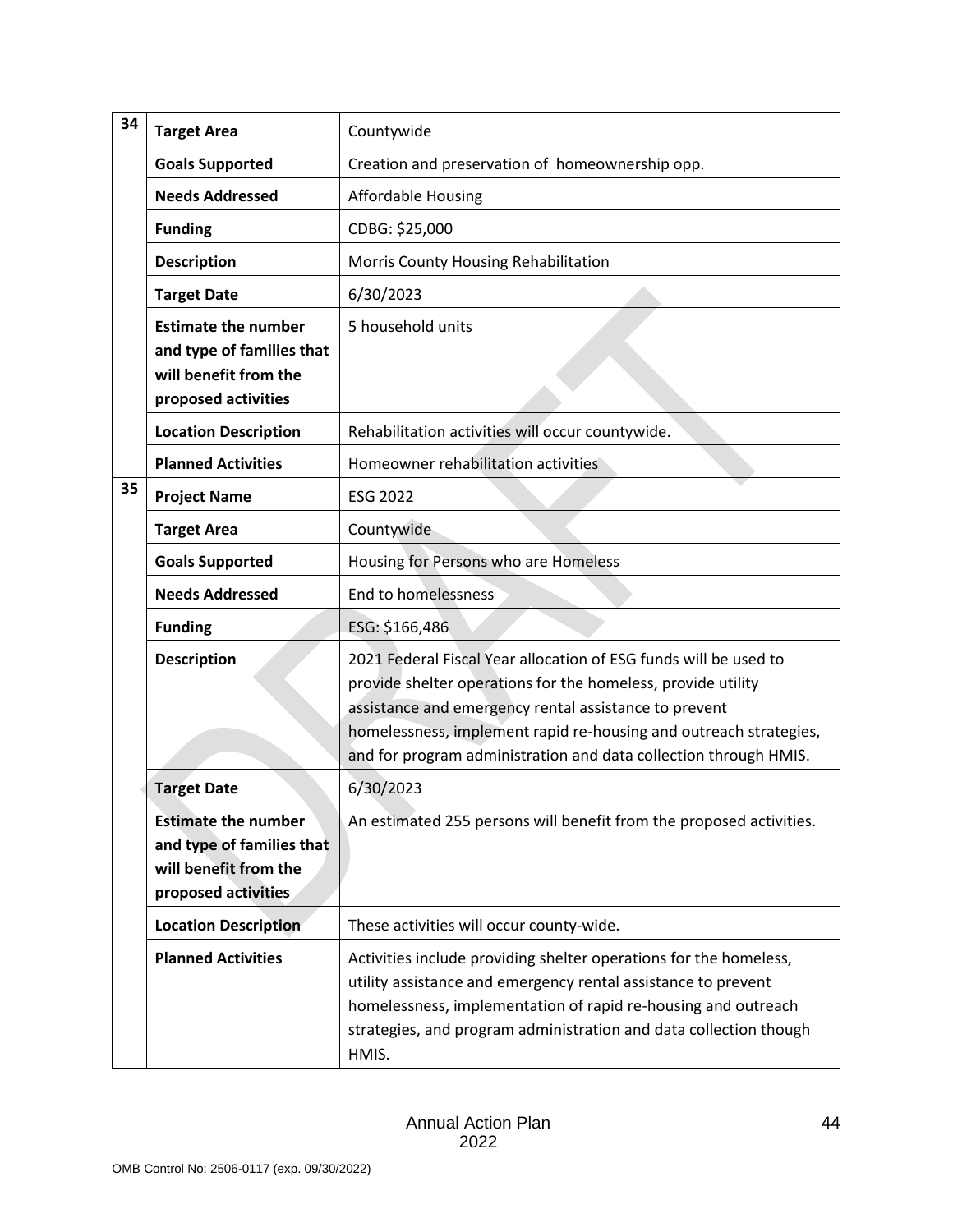### <span id="page-45-0"></span>**Description of the geographic areas of the entitlement (including areas of lowincome and minority concentration) where assistance will be directed**

The County does not target specific geographic areas when allocating CDBG, HOME and ESG dollars. Generally, proposed activities occur in Census Tracts and Block Groups where there is a majority of low-income persons/households. Affordable housing activities are operated countywide, but traditionally have been located in urban centers in an effort to locate affordable housing near public transportation, increase property values, and eliminate slum/blighting influences.

Per Morris County's 2020-2024 Consolidated Plan, the areas with the highest concentration of non-White residents are Dover, Wharton, and Parsippany-Troy Hills. These areas have more than 25.82% persons who are non-White for the period 2014-2018. Dover and Wharton also have the highest concentration of Hispanic residents with more than 27.42%. Part of Morristown also has a high percentage (more than 27.42%) of Hispanic residents. Mount Olive, Butler Borough, Riverdale Borough, Kinnelon, Mine Hill and Rockaway Borough also have higher percentages (11.16% to 27.41%) of Hispanic residents.

The Dover and Netcong areas have the greatest concentrations of poverty in Morris County. The Town of Dover and the Township of Parsippany-Troy Hills are not CDBG participating jurisdictions; however, these areas are part of the HOME Consortium.

## **Geographic Distribution**

|            | Target Area   Percentage of Funds |
|------------|-----------------------------------|
| Countywide | $100\%$                           |

<span id="page-45-1"></span>TABLE 7 - GEOGRAPHIC DISTRIBUTION

## **Rationale for the priorities for allocating investments geographically**

The County does not target specific geographic areas of the County when allocating CDBG, HOME and ESG dollars. Generally, proposed activities occur in Census Tracts and Block Groups where there is a majority of low-income persons/households.

CDBG and HOME funds are intended to provide low and moderate-income households with viable communities, including decent housing, a suitable living environment, and expanded economic opportunities. Eligible activities to be funded with CDBG funds include public improvements, housing rehabilitation and preservation, affordable housing development activities, public services, economic development, planning, and administration.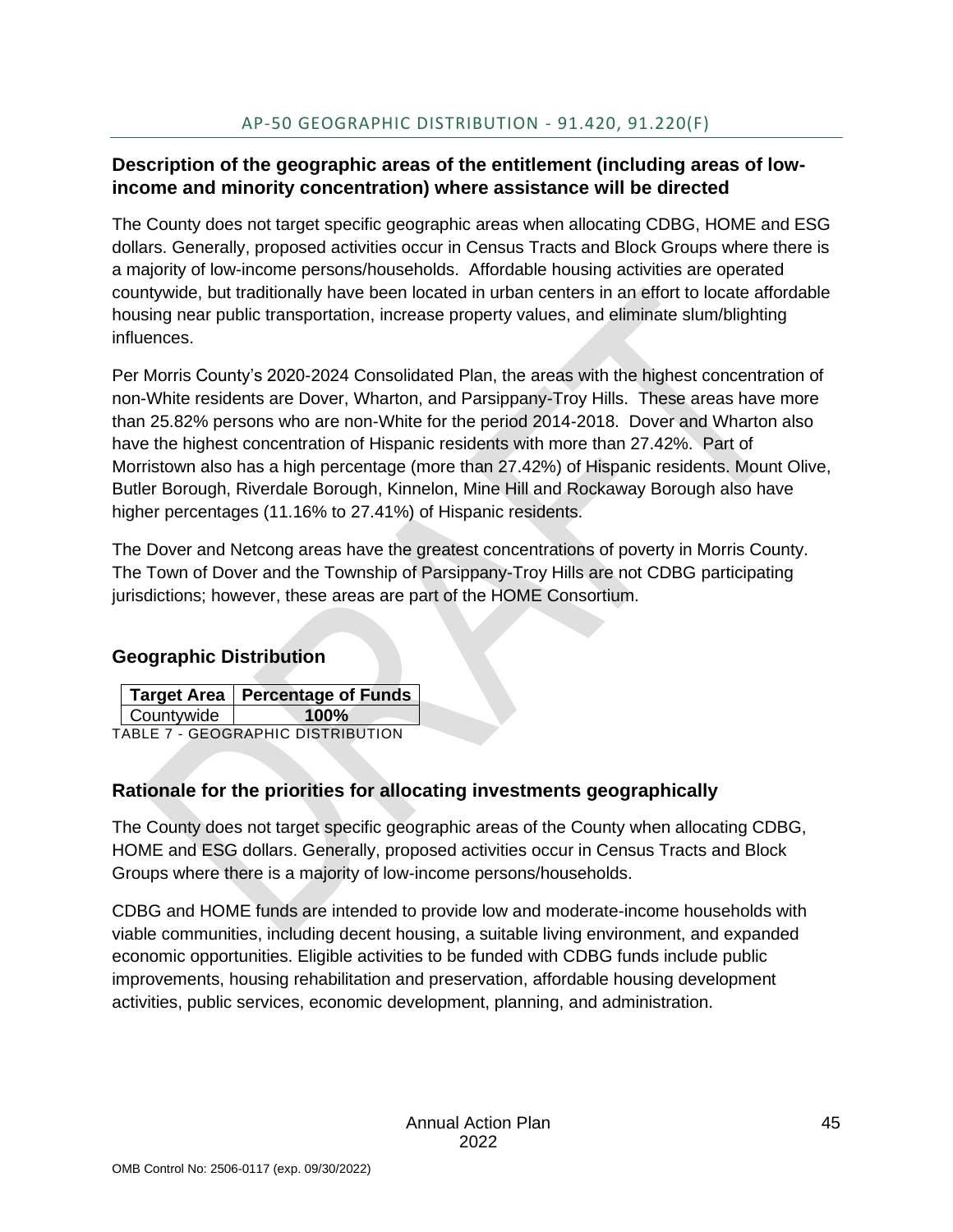The system for establishing the priority for the selection of these projects is predicated upon the following criteria:

- Meeting the statutory requirements of the CDBG program.
- Meeting the needs of very-low, low-, and moderate-income residents.
- Focusing on low- and moderate-income persons, areas, or neighborhoods.
- Coordinating and leveraging of resources.
- Responding to expressed needs.
- Achieving sustainability and/or long-term impact.
- Having the ability to measure or demonstrate progress and success.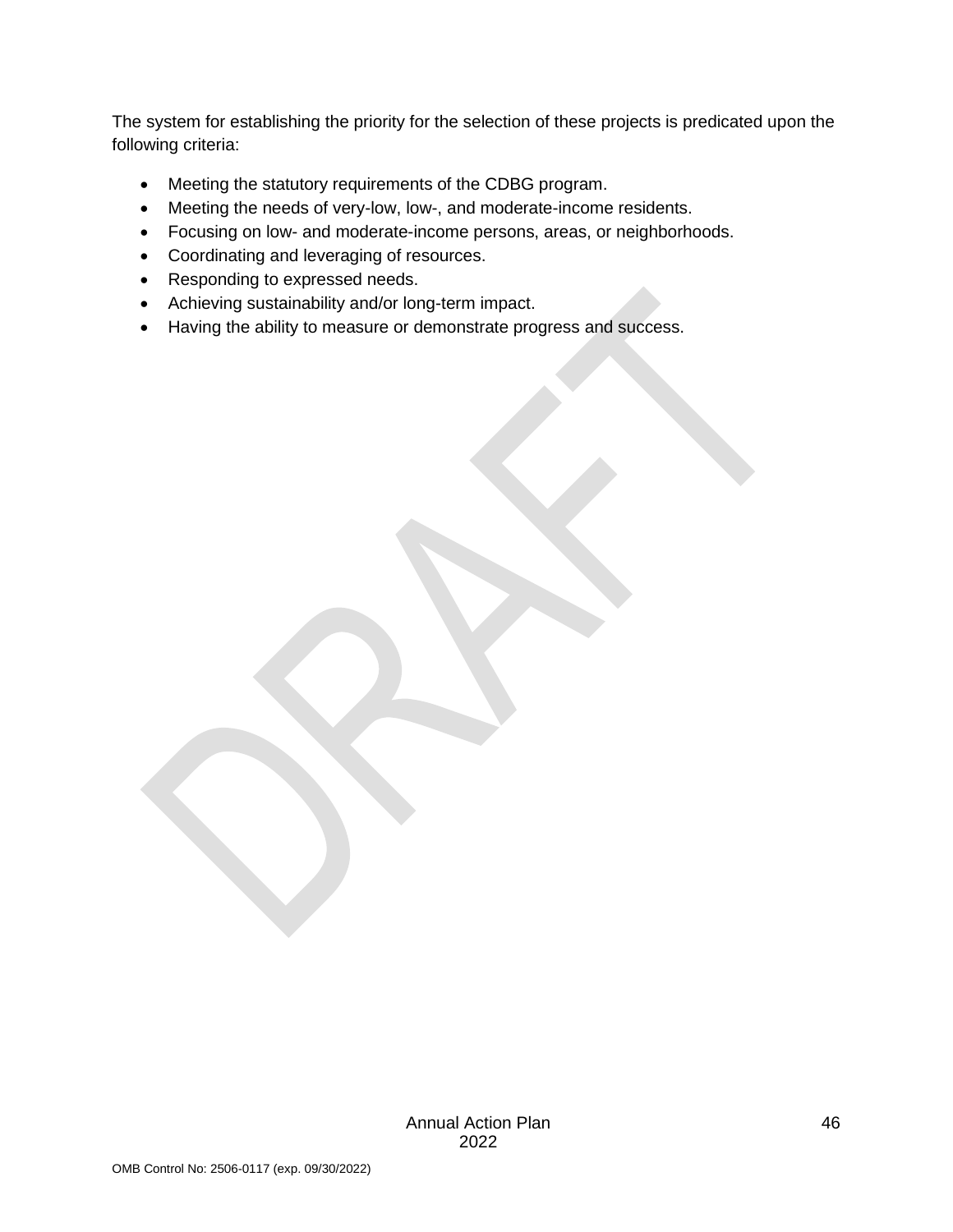## AP-55 AFFORDABLE HOUSING - 91.420, 91.220(G)

#### <span id="page-47-1"></span><span id="page-47-0"></span>**Introduction**

The County will use HOME funds and a portion of CDBG funds for new affordable housing and to rehabilitate existing housing units. The special needs population will be served through the rehabilitation of an existing homeowner housing and creation of a new group home. The homeless population will be served through Tenant-based Rental Assistance, Rapid Rehousing, and Street Outreach. Homeowners will be assisted through both the County and Operation Fix-It rehabilitation programs, and rental housing will be assisted through public housing modernization.

| One Year Goals for the Number of Households to be<br><b>Supported</b> |     |  |  |  |
|-----------------------------------------------------------------------|-----|--|--|--|
| Homeless                                                              | 27  |  |  |  |
| Non-Homeless                                                          | 168 |  |  |  |
| <b>Special Needs</b>                                                  |     |  |  |  |
| ็∩tal                                                                 |     |  |  |  |

<span id="page-47-2"></span>TABLE 8 - ONE YEAR GOALS FOR AFFORDABLE HOUSING BY SUPPORT REQUIREMENT

| One Year Goals for the Number of Households Supported<br><b>Through</b> |     |
|-------------------------------------------------------------------------|-----|
| <b>Rental Assistance</b>                                                | 27  |
| The Production of New Units                                             | 23  |
| <b>Rehab of Existing Units</b>                                          | 151 |
| <b>Acquisition of Existing Units</b>                                    |     |
| otal                                                                    | 201 |

<span id="page-47-3"></span>TABLE 9 - ONE YEAR GOALS FOR AFFORDABLE HOUSING BY SUPPORT TYPE

## **Discussion**

- Homeless households to be supported includes 27 persons assisted through rental assistance.
- Non-homeless households to be supported includes the addition of 22 new housing units and rehabilitation of 106 non-homeless rental- and 40 owner-units.
- Special needs households supported includes the rehabilitation of 5 existing units and development of 1 new unit.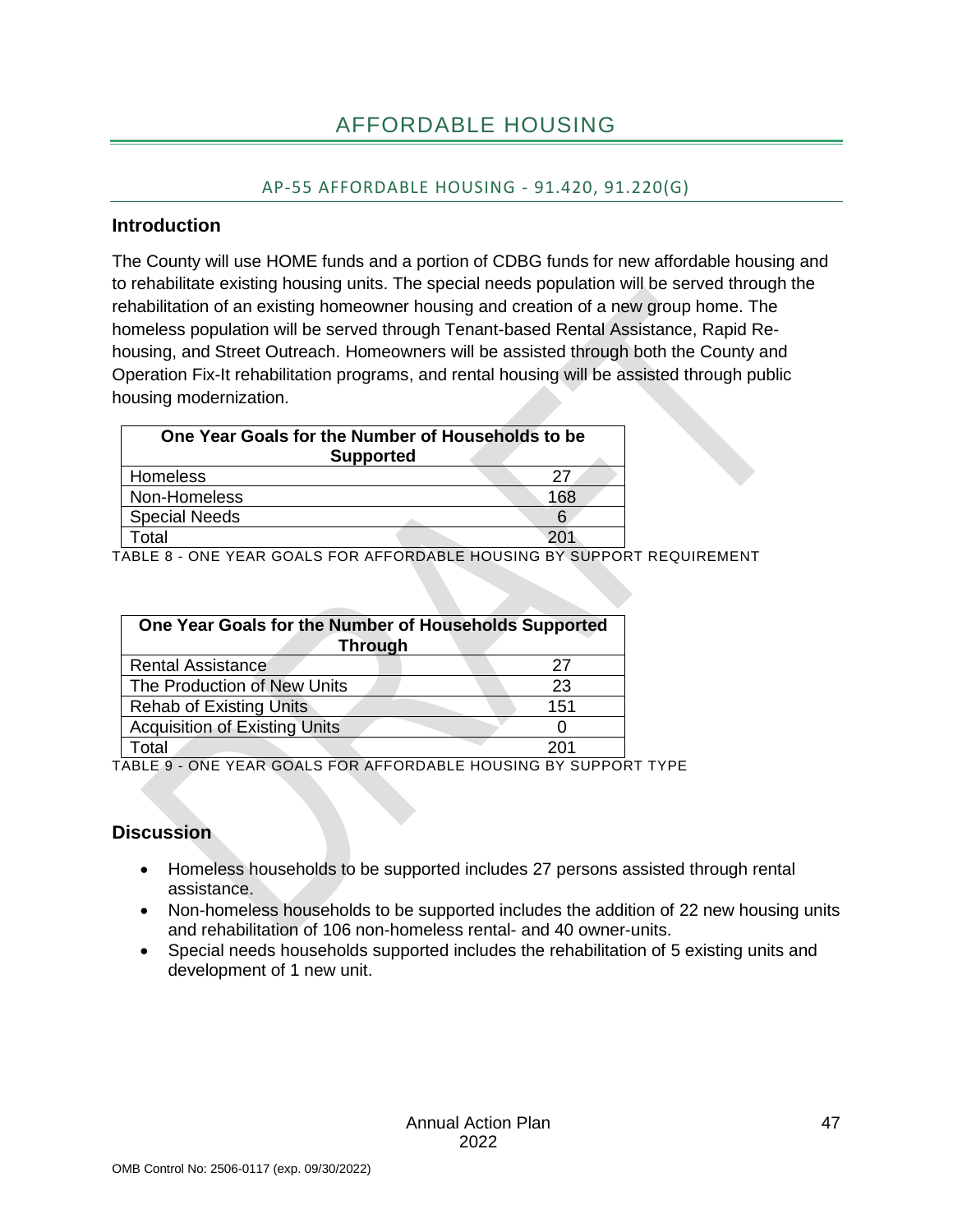#### <span id="page-48-0"></span>**Introduction**

The Housing Authority of the County of Morris (MCHA) has developed and managed housing for low- and moderate-income residents of the County since 1972. For nearly 50 years, the Housing Authority has played a major role in providing affordable housing options to low- and moderate-income senior citizens, families, and people with disabilities. MCHA currently manages 304 public housing units, 120 Farmer's Home Rural (USDA) units, 634 tenant based Housing Choice Vouchers, and 33 Mainstream Vouchers.

The mission of the MCHA is to enhance the lives of the citizens of the County by creating and sustaining decent, safe, and affordable living environments that foster stability and selfsufficiency for low- to moderate-income seniors, families, and people with disabilities. They assist approximately 1,050 County residents annually.

#### **Actions planned during the next year to address the needs of public housing**

CDBG funds were requested by the Madison Housing Authority for the replacement of HVAC systems for a 12-unit multi-family development at Loantaka Way. This project was awarded \$100,000 CDBG funds in 2020; the second phase is included in the FY2022 Action Plan with an award of \$95,000 CDBG funds.

MCHA also plans to increase their relationship with the COC through the appointment of their executive director on the executive committee of the COC and the creation of subcommittees to bring major players together to address the needs of the homeless population. Madison and Dover Housing Authority are combining efforts to collaborate beyond the administrative boundaries. The Housing Authorities are setting aside a percentage of their vouchers to address homelessness. During COVID – 19 MCHA was awarded 33 mainstream Vouchers for non – elderly disabled families at risk for homelessness or institutionalized. MCHA also held COVID - 19 vaccination clinics at the elderly housing complexes.

MCHA created two additional programs to address the needs of the public housing communities. The Congregate Housing Services Program introduced a weekend meal program which coordinates with local food pantries to provide 20 residents hot lunch on Saturday and Sunday and 1040 meals to frail elderly residents. There is also a housekeeping service for elderly residents aimed at keeping the senior population independent.

## **Actions to encourage public housing residents to become more involved in management and participate in homeownership**

MCHA has a Resident Advisory Board which provides input to its annual plan. Senior Citizen groups are active at each of the elderly developments. MCHA also has a Family Self-sufficiency program that currently works with 75 households to become economically independent and look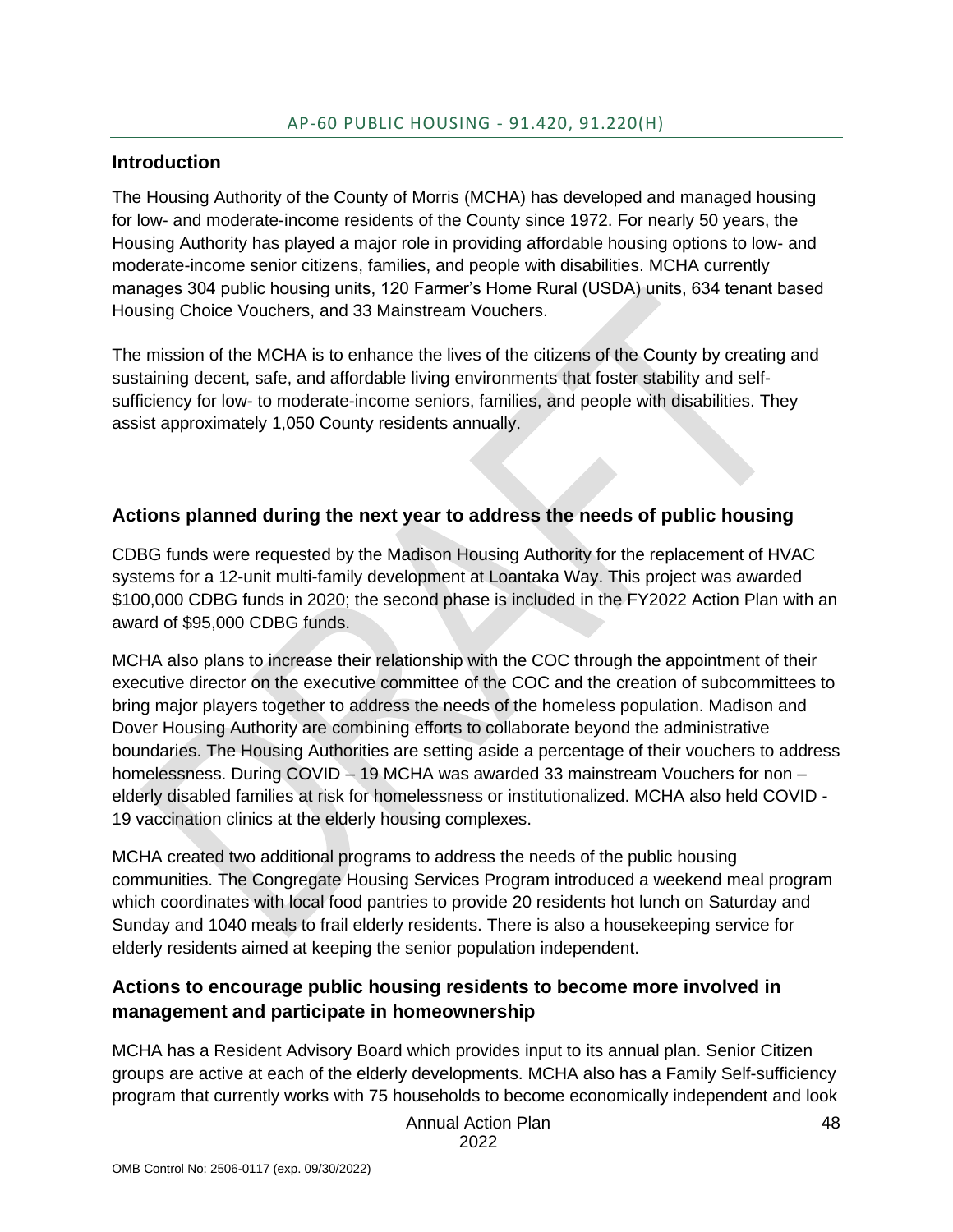forward to homeownership goals. 7 households participate in the MCHA homeownership program.

## **If the PHA is designated as troubled, describe the manner in which financial assistance will be provided or other assistance**

Not applicable: The Morris County Housing Authority is not designated as troubled.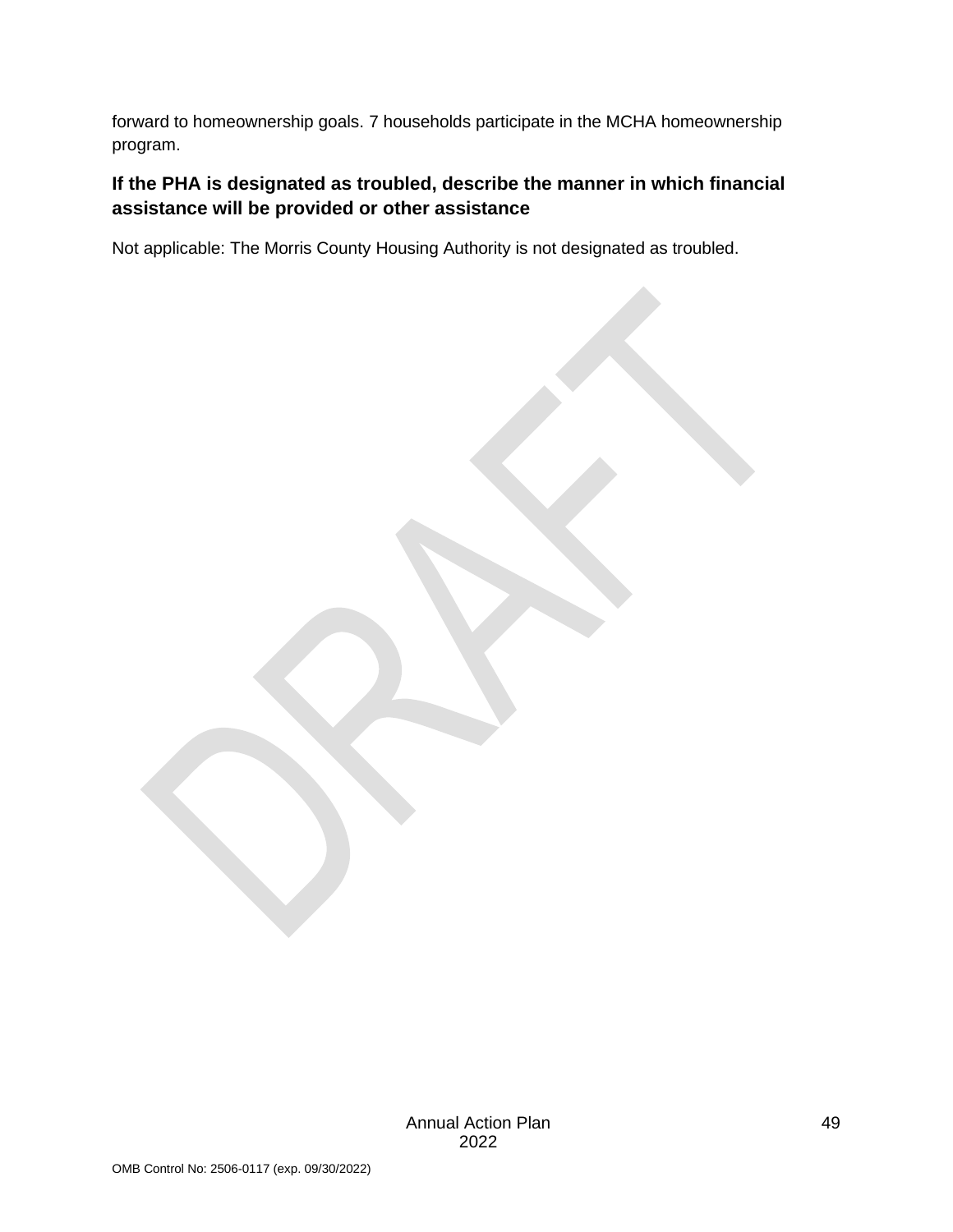#### <span id="page-50-0"></span>AP-65 HOMELESS AND OTHER SPECIAL NEEDS ACTIVITIES - 91.420, 91.220(I)

#### INTRODUCTION

The County is a partner with the Continuum of Care to address homelessness and the priority needs of homeless individuals and families, including homeless subpopulations.

#### DESCRIBE THE JURISDICTION'S ONE-YEAR GOALS AND ACTIONS FOR REDUCING AND ENDING HOMELESSNESS INCLUDING:

#### **Reaching out to homeless persons (especially unsheltered persons) and assessing their individual needs**

The CoC Coordinated Entry Process requires that all participants and collaborating partner agencies use the NJ 2-1-1 system to make referrals. NJ 2-1-1 provides a safety assessment, prevention, diversion, and tiered rating tool to inform the referral process. Pre-screening and assessment will determine the need for immediate services or housing. For callers who require referral for prevention or diversion from shelter, a referral is made to appropriate service providers. A Master List is maintained that prioritizes households for housing and services consistent with CoC's policies. The list is reviewed and maintained by Housing Stability Liaisons at the two drop-in Centers. Liaisons facilitate the connections to services and shelter.

The Mental Health Association of Essex and Morris, Inc. (MHA) operates a street outreach program for the CoC through the PATH program. MHA teams cover the full geographic region by targeting known locations. The teams work closely with local police and hospitals to respond to unsheltered homeless persons identified by those agencies. MHA tracks outreach interactions in the HMIS. In addition, there are two-day centers that connect unsheltered households to mainstream benefits, services, and shelter. The MHA and the drop-in centers work closely with community shelters and connect people to safe havens and emergency shelter programs. They also connect people to GA, TANF, and SSI.

Outreach teams work to identify and serve those least likely to seek assistance. Outreach staff have access to bi-lingual Spanish speakers and other translation services for those with limited English proficiency. They also print documents in English and Spanish.

Outreach and assessment for people who are homeless and living on the street is provided by several other agencies including

- Community Soup Kitchen and Outreach Center
- The Faith Kitchen in Dover
- The Market St. Mission
- Homeless Solutions, Inc.
- Our Promise drop in center
- Edna's Haven drop in center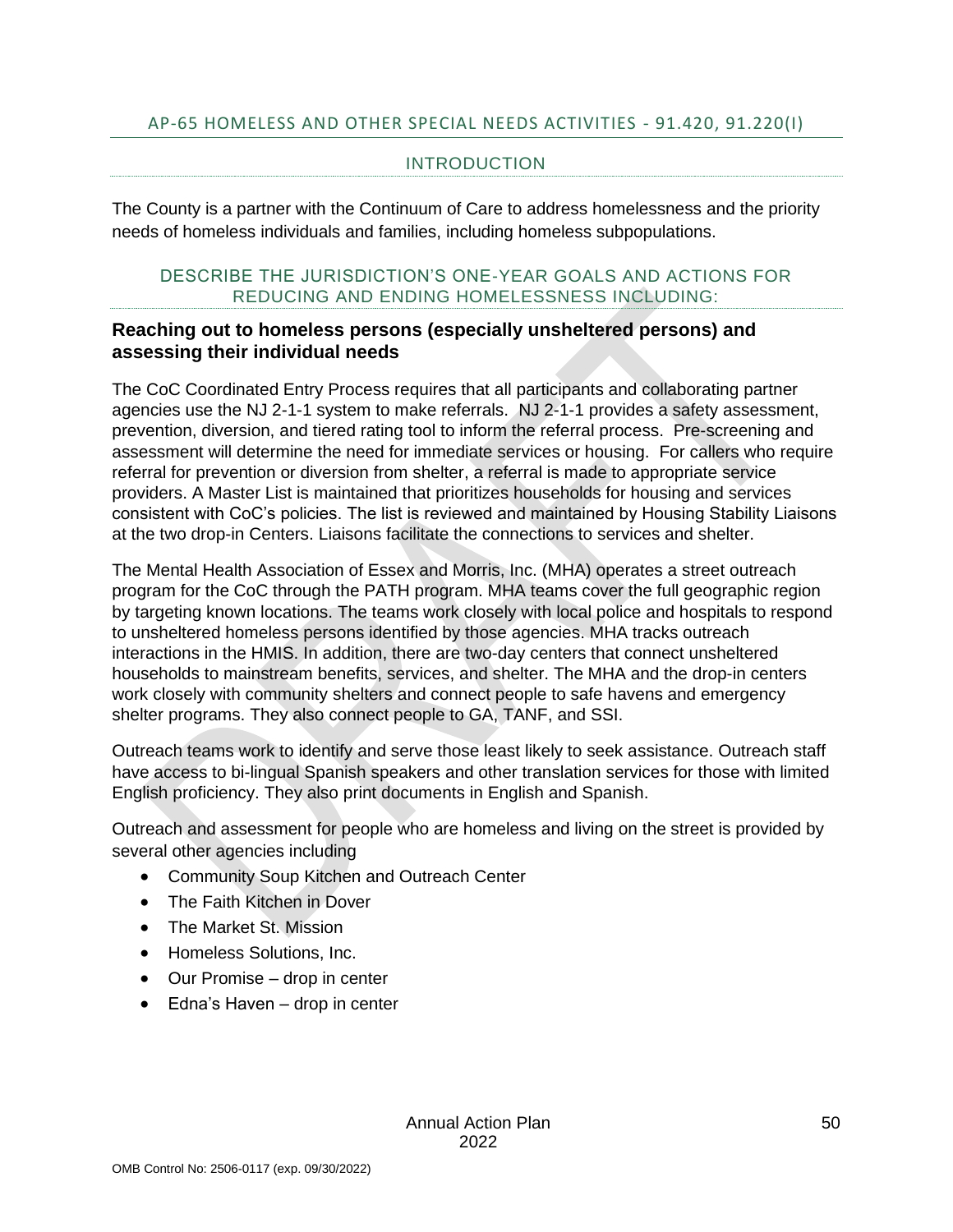- Morris County Office of Veterans Affairs
- Community Hope (Veterans)
- Lyons VA Hospital
- The New Jersey AIDS Services
- Morristown Memorial Family Health Center (AIDS)
- Roots and Wings (youth)
- Division of Child Protection and Permanency (DCP&P) Hotline (youth)

## **Addressing the emergency shelter and transitional housing needs of homeless persons**

Morris County has an active and coordinated Continuum of Care system to address the needs of the County's homeless and "at risk" populations. The COC includes 5 shelter facilities and programs with capacity of 129 beds and overflow to accommodate 101 additional people and 5 transitional housing programs with 149 beds. There is also a Safe Haven with 20 beds, and the County makes motel/hotel placements with vouchers. ESG funding will be used to provide shelter support at the emergency shelter operated by Homeless Solutions, Inc. and Jersey Battered Women's Service. Although a wide variety of housing resources and programs are offered to meet the needs of various homeless sub-populations, continued integration of resources and programming and the development of additional housing accommodations are needed.

Each year, the CoC conducts a Point-in-Time count of the persons residing in emergency shelters, transitional housing facilities, and places not meant for human habitation. This information is used to understand the emergency needs of homeless persons so that they can be addressed adequately and efficiently. The County will use the information generated by the PIT and other studies conducted by the CoC to inform its ESG budget and planning process. The County will also target ESG dollars to support street outreach activities in an effort to identify the unsheltered homeless population.

**Helping homeless persons (especially chronically homeless individuals and families, families with children, veterans and their families, and unaccompanied youth) make the transition to permanent housing and independent living, including shortening the period of time that individuals and families experience homelessness, facilitating access for homeless individuals and families to affordable housing units, and preventing individuals and families who were recently homeless from becoming homeless again**

The County's homeless services providers continue to move toward rapid rehousing and Housing First as an effective means of shortening a household's time experiencing homelessness and/or in an emergency shelter. Several initiatives have been implemented by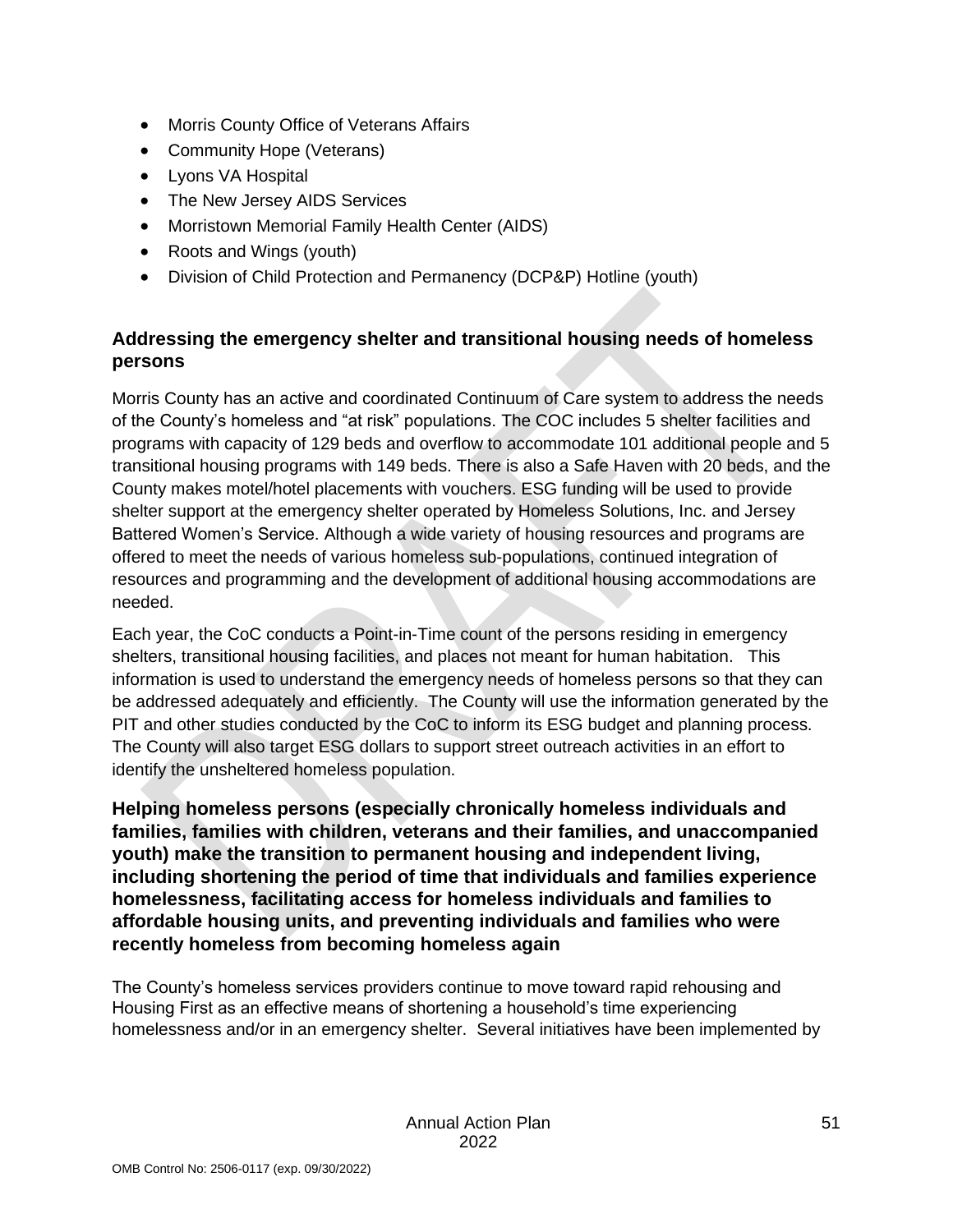the COC to decrease the length of homelessness for families:

- 1. Expanded rapid re-housing opportunities through creation of a COC funded program that works in conjunction with the ESG funded rapid re-housing program.
- 2. Family Promise has implemented the following initiatives that have impacted the length of homelessness and stability in housing:
	- A. The Community Support Program provides in-home case management services to stabilize participants in housing.
	- B. The Landlord/Tenant Program provides incentives to landlords to serve those experiencing homelessness.
	- C. A Housing Locator with property management and realtor experience identifies landlords and negotiates rents for households. A team of volunteers offer incentives to participating landlords such as free repairs, painting and unit upgrades.

Increasing the inventory of permanent housing with supportive services is a priority for the County. A majority of chronically homeless persons have severe mental illness and/or substance abuse issues. They require long-term, affordable housing options with supportive services to make the transition to residential stability. Outreach for homeless youth - Roots and Wings provides shelter and transitional housing to youth while Visions and Pathways conducts street outreach.

The County will continue to prioritize the use of its ESG funds for support services for the homeless through various programs. HOME dollars will continue to be utilized for the creation of new affordable units while ESG funds will be used for rental and financial assistance to rapidly rehouse the homeless, effectively shortening the time spent experiencing homelessness. In addition, ESG dollars will be used for homeless prevention activities aimed at ensuring the atrisk of homelessness remain stably housed and preventing recidivism among those rapidly rehoused.

**Helping low-income individuals and families avoid becoming homeless, especially extremely low-income individuals and families and those who are: being discharged from publicly funded institutions and systems of care (such as health care facilities, mental health facilities, foster care and other youth facilities, and corrections programs and institutions); or, receiving assistance from public or private agencies that address housing, health, social services, employment, education, or youth needs.**

The County prioritizes its ESG dollars for homelessness prevention activities such as rental assistance and utility arrearage payments, as well as support the existing agencies that provide such resources. Further, creation of new affordable units will aid in preventing instances of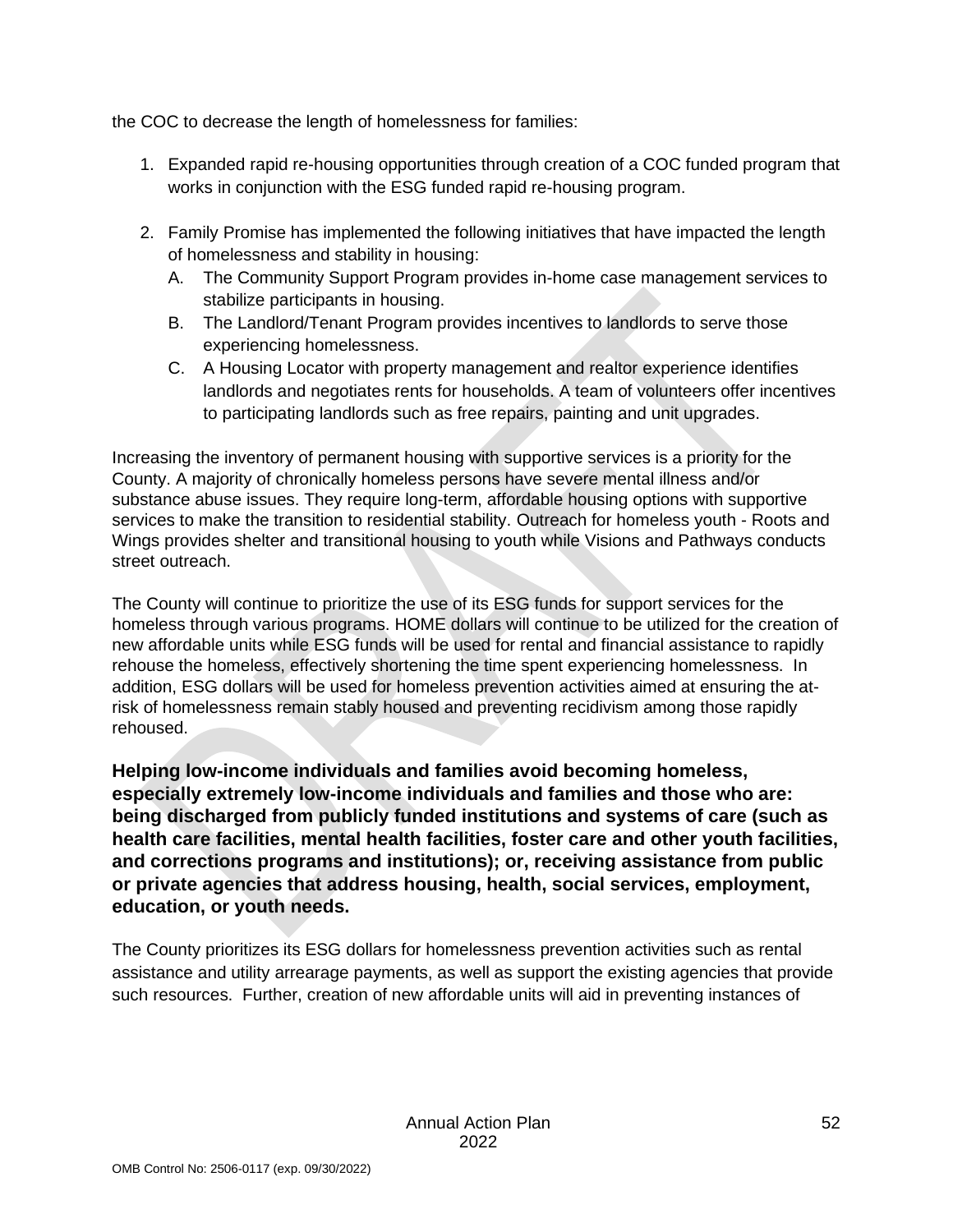homelessness for those exiting institutions or the criminal justice system by providing available units upon discharge and appropriate wraparound services to prevent recurring episodes of homelessness/institutionalization. The COC coordinates with legal services, prevention programs, and affordable housing providers to ensure all agencies serving as entry points are aware of the system resources and can help direct those seeking assistance appropriately. In addition, NJ 2-1-1 and participating agencies complete a diversion process where short term phone and in-person case management services are offered with a focus on repairing relationships and providing donated in-kind items.

The COC has developed a process where every household served by programs in the homeless system are connected to the Morris County Office of Temporary Assistance (OTA) which manages the mainstream benefits programs. Through this process those experiencing homelessness are connected to the cash and non-cash benefits for which they are eligible. For those individuals applying for SSI/SSDI, the Mental Health Association of Essex and Morris, Inc., has SOAR trained staff that assist individuals in successfully connecting with those benefits.

Members of the COC participate in the Morris County Youth Services Advisory Committee (YSAC) which addresses the needs of youth with social/emotional and juvenile justice issues. The YSAC develops, reviews, and revises the children's service system through a collaborative decision-making process. Members of the YSAC include LEA representatives, mental health, child welfare, health, corrections, juvenile justice and developmental disabilities agencies serving youth. Several COC members participate in the YSAC meetings working to develop strategies to address the full scope of needs of youth with social and emotional issues including homelessness and education. Outreach providers in the County, such as the Street Outreach Team of Visions & Pathways, are identifying homeless youth earlier in the process and connecting them with services to prevent them from becoming homeless on the street.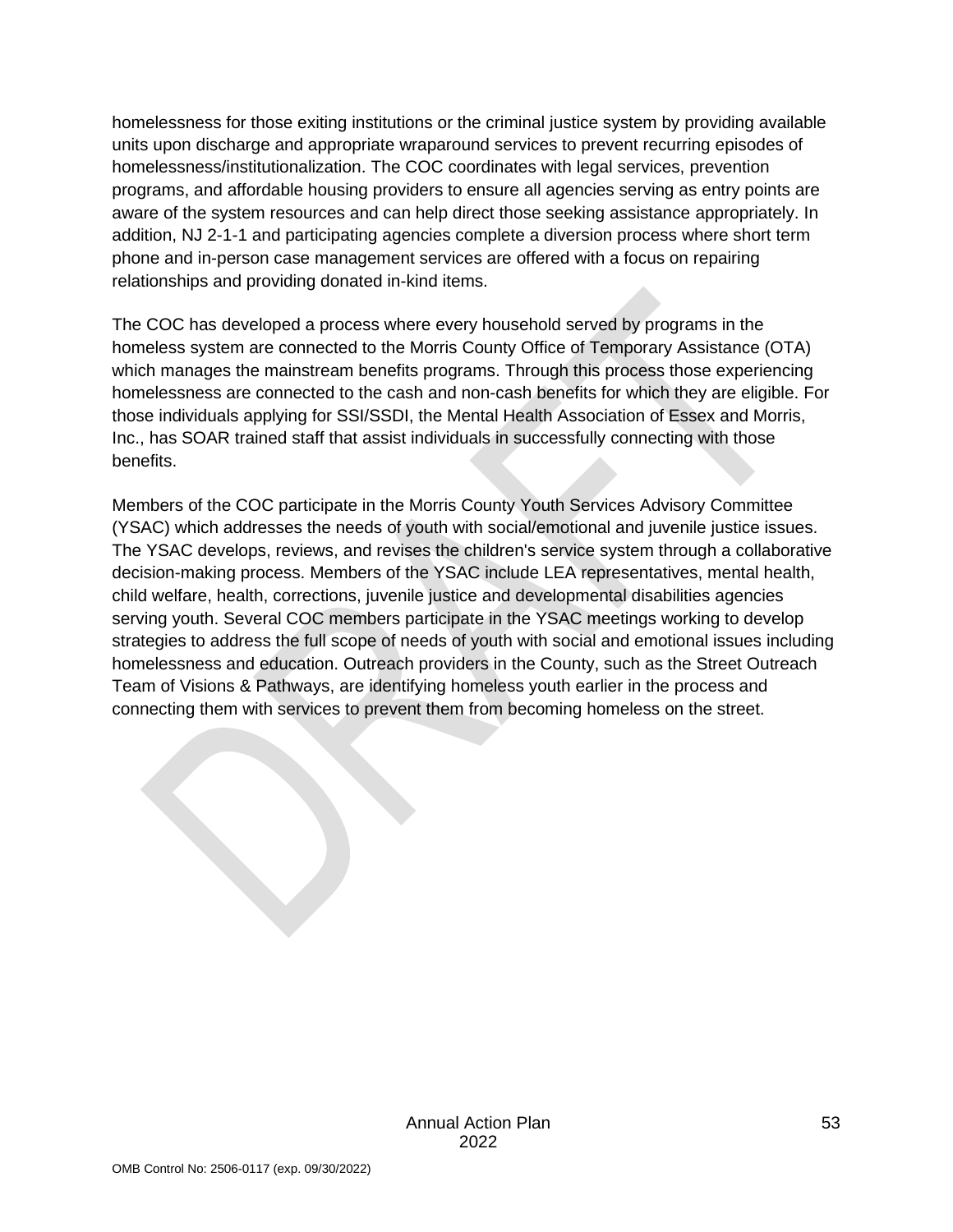#### <span id="page-54-0"></span>**Introduction**

Morris County has conducted a full Analysis of Impediments to Fair Housing, which will be finalized during the 2022 program year; this document will identify impediments and create an action plan for overcoming those impediments. The narrative below details findings of the previous AI published in 2016.

#### **Actions it planned to remove or ameliorate the negative effects of public policies that serve as barriers to affordable housing such as land use controls, tax policies affecting land, zoning ordinances, building codes, fees and charges, growth limitations, and policies affecting the return on residential investment**

The county lacks direct legislative authority to act on building codes, zoning, and policies at the municipal level. However, the County can encourage local governments to take actions that positively impact on the ability of developers to build new affordable housing.

Specific recommendations related to affordable housing actions taken by the County include:

- Provide technical assistance for developers interested in using federal or state funds for affordable housing development.
- Morris County will work with the Housing Alliance to monitor the database of expiring affordable housing units, assess when any units could be lost due to expiring contracts, and determine what actions the County can take to preserve these units.
- Use HOME funds to support rehabilitation, mixed use, or redevelopment with the explicit goal of increasing local affordable housing inventory.
- Continue and expand existing housing rehabilitation programs.
- Provide pre-development funding to non-profit developers operating in higher opportunity neighborhoods, to help underwrite high upfront affordable housing development costs.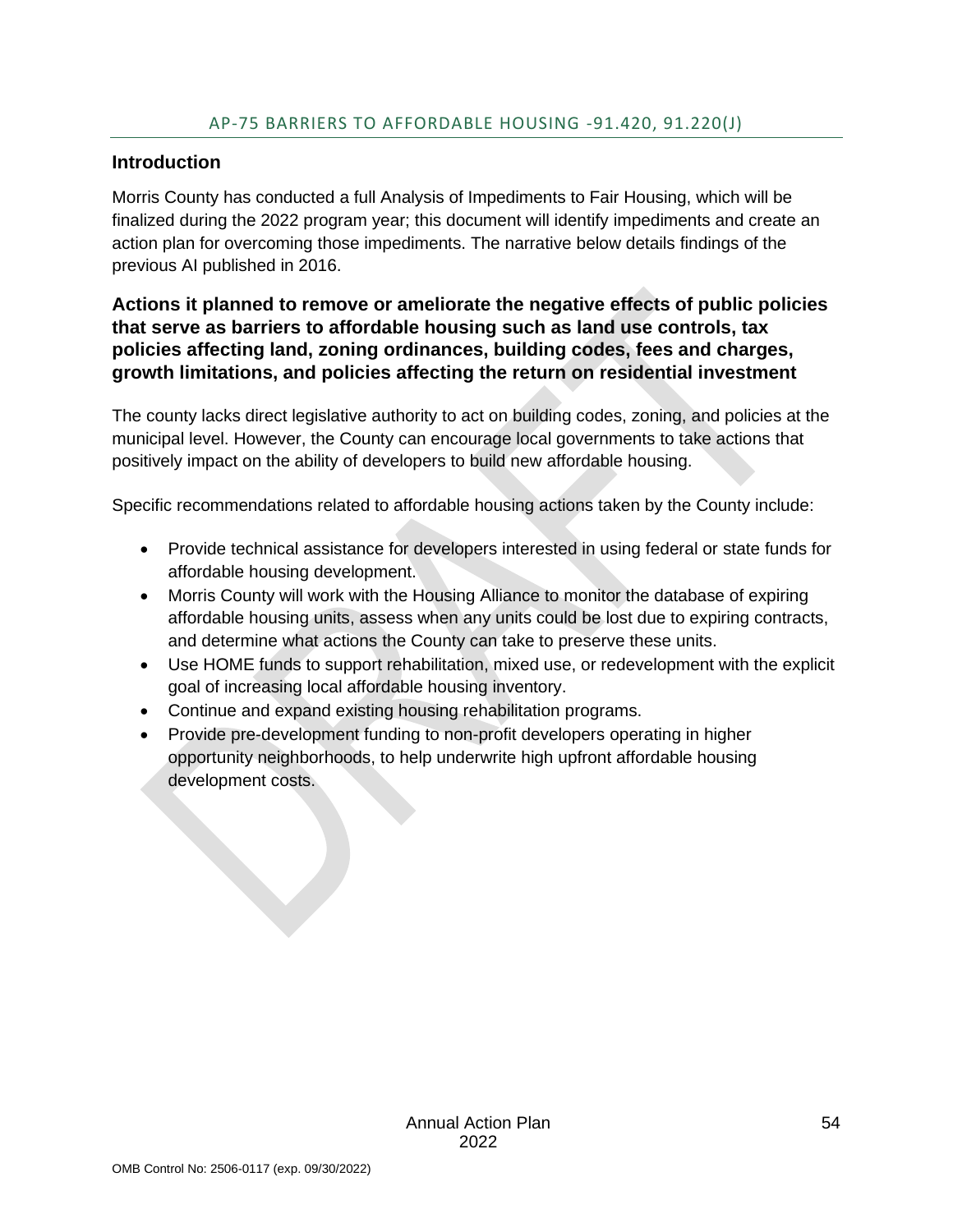#### <span id="page-55-0"></span>**Introduction**

Morris County has developed the following actions to address obstacles to meeting underserved needs, foster and maintain affordable housing, reduce lead-based hazards, reduce the number of poverty-level families, develop institutional structures, and enhance coordination between public and private housing and social service agencies:

### **Actions planned to address obstacles to meeting underserved needs**

The primary impediment to the County's ability to meet underserved needs is the limited amount of funding to address identified priorities. The County will continue to seek public and private resources to leverage its entitlement funds in assisting with implementation of policies and programs. To address the obstacles identified in the Five-Year plan, the County will seek other funding and maximize the use of existing funding by coordinating efforts with the Housing Alliance of Morris County, Fair Housing Committee, Foreclosure Taskforce, the County's Human Services Advisory Council, and the Continuum of Care.

## **Actions planned to foster and maintain affordable housing**

The County will continue to support its goals of maintaining and expanding affordable housing for owners, renters, and special needs populations. In FY 2022, the County will allocate CDBG and/or HOME funds for rehabilitation of both homeowner and renter-occupied units, including units for low- and moderate-income households, the elderly, and disabled.

Further, Tenant Based Rental Assistance will be used to maintain the supply of affordable housing by assuring owners of rental housing an adequate stream of income, coupled with an inspection program, which will enable them to maintain the housing in safe and decent condition.

### **Actions planned to reduce lead-based paint hazards**

The housing rehabilitation program incorporates all aspects of lead safe work practices and abatement as required. Further, educational presentation on the hazards of lead-based paint to participants in the Step-by-Step first-time homebuyer education classes makes them more aware of possible dangers as they prepare for homeownership. The EPA material on leadbased paint is distributed.

### **Actions planned to reduce the number of poverty-level families**

CDBG, HOME, and ESG funding is integrated into the programs that address poverty and homelessness by participating agencies that are served by the Morris County Continuum of Care, the Fair Housing Committee of the Morris County Human Relations Commission, and the Housing Alliance of Morris County.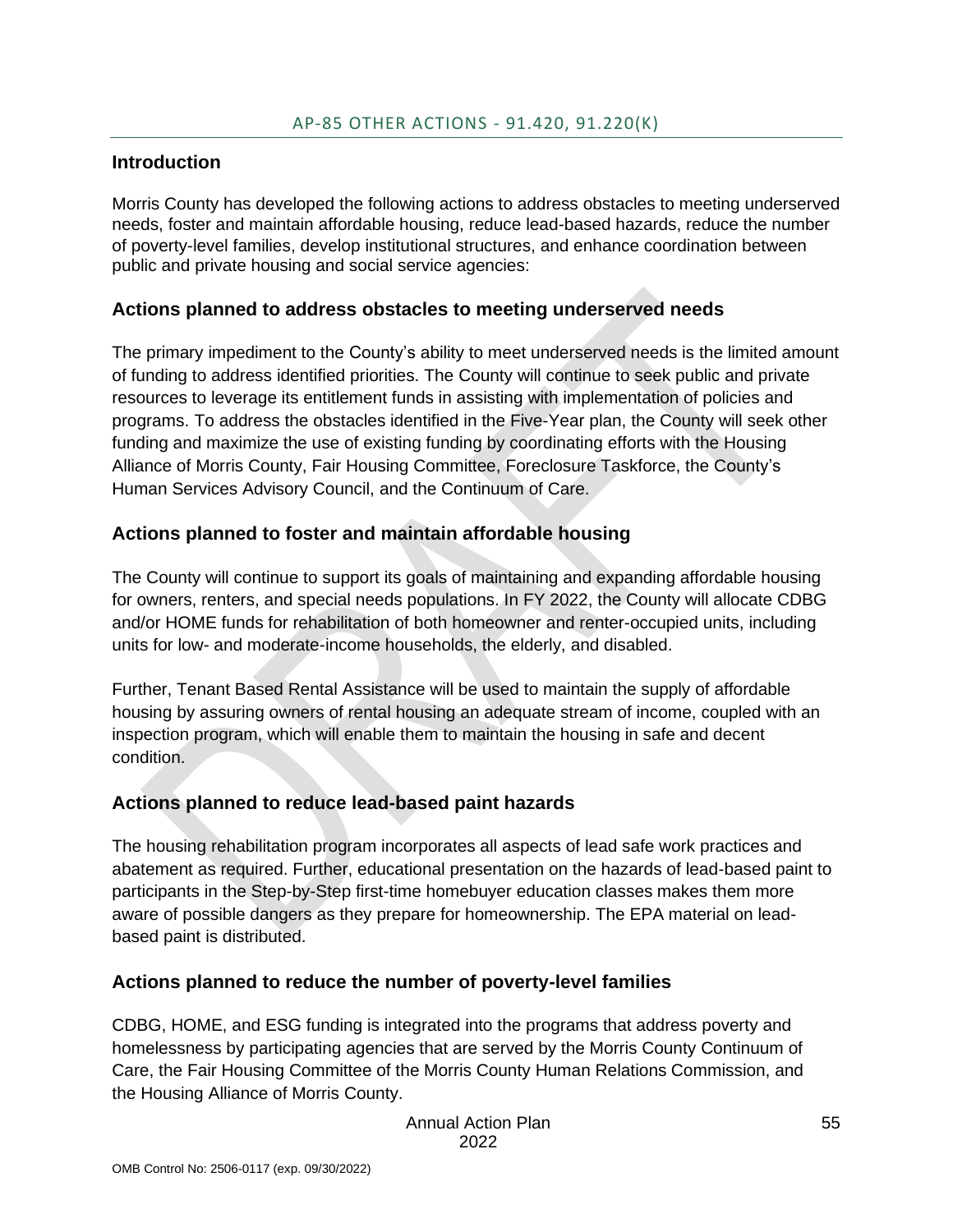These agencies, and others, provide much needed services to assist residents that are living in poverty. Further programs such as job training, childcare, transportation assistance and Tenant Based Rental Assistance (TBRA) reduce the impact of poverty and provide income growth for families living in poverty. The varied activities help create job opportunities, reduce burdens (e.g., housing cost burden), and educationally/economically empower County residents, all of which will prevent or alleviate poverty in the community.

### **Actions planned to develop institutional structure**

The County has entered into inter-local Cooperation Agreements with 37 municipalities to form the Urban County. Two municipalities, Parsippany-Troy Hills and Dover are part of the HOME consortium. Each of the 37 municipalities may apply for CDBG funding through the County, and housing activity through the HOME Program can be delivered anywhere in the County. The network of partnerships between the County and regional organizations such as the Fair Housing Committee of the Morris County Human Relations Commission and the Housing Alliance of Morris County strengthen the impact that the federal funds have in the communities.

The Office of Community Development collaborates with the Community Development Revenue Sharing (CDRS) Committee, consisting of municipal representatives, and other municipal officials in coordinating efforts to meet public facility, infrastructure improvements, public service needs, accessibility needs, economic development needs, and housing needs. The CDRS Committee determines which projects receive funding. Funding resources and programs for the homeless are coordinated through the COC.

#### **Actions planned to enhance coordination between public and private housing and social service agencies**

Public and non-profit agencies that are critical to the institutional structure must work cooperatively, and agency staff have the ability and expertise to deliver services efficiently and effectively, often with years of expertise in their respective fields. The County will also continue to coordinate its housing efforts with a variety of development entities. Housing rehabilitation is provided in-house by the County Several organizations provide group homes which have received support from both HOME and CDBG funding. Other organizations, such as Morris County Habitat for Humanity and Morris County Affordable Housing Corporation, construct new units for homeownership and or rental housing.

The County will continue to strengthen its working relationships with local social service agencies, through participation in efforts regional efforts such as the Housing Alliance of Morris County, the Housing Committee of the Morris County Human Relations Commission, and the Morris County Continuum of Care (COC). The County anticipates continued coordination of human service funding with other social service agencies and charitable organizations to better target the limited amount of human service dollars available in the community.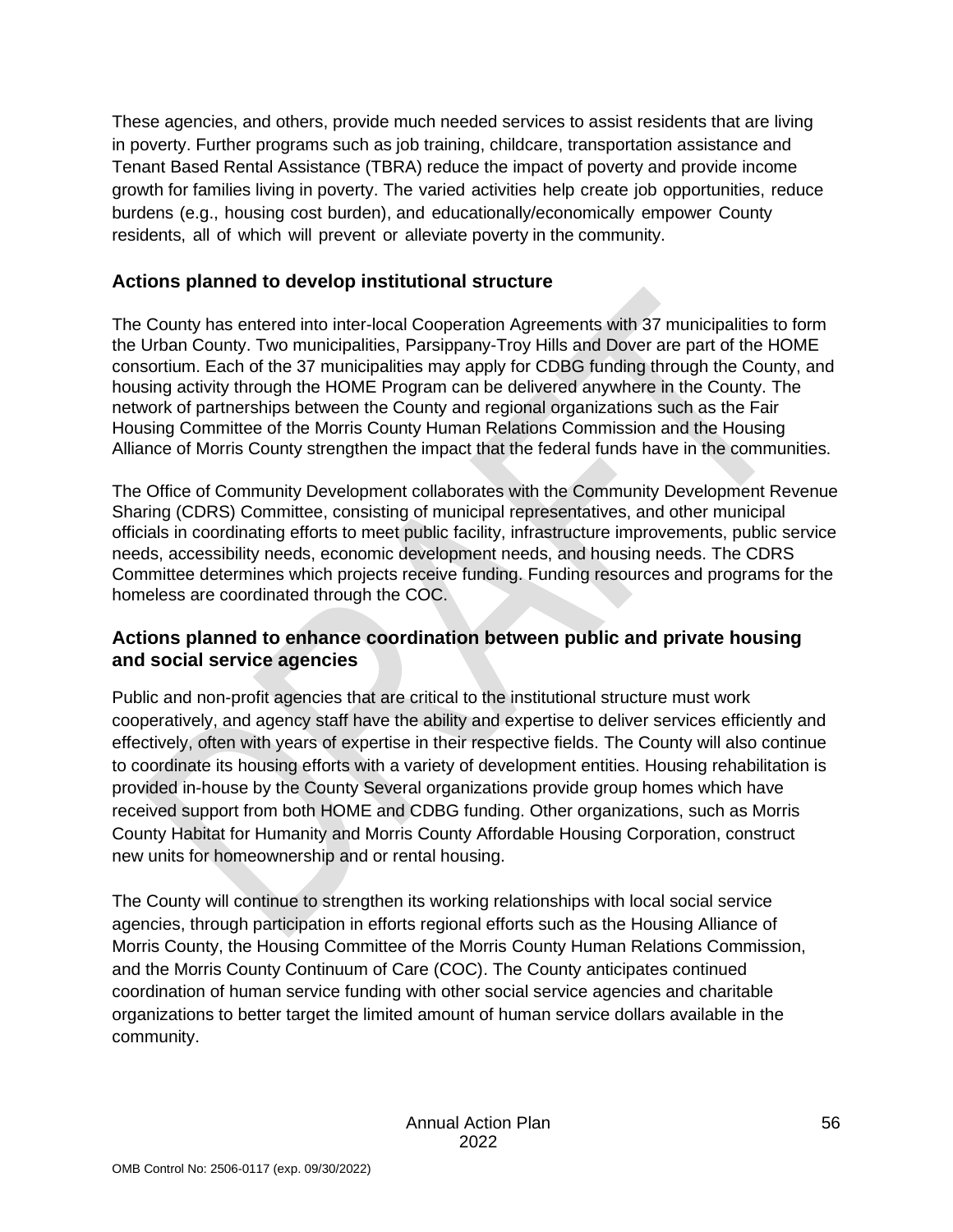## PROGRAM SPECIFIC REQUIREMENTS

#### <span id="page-57-2"></span><span id="page-57-1"></span><span id="page-57-0"></span>AP-90 PROGRAM SPECIFIC REQUIREMENTS - 91.420, 91.220(L) (1,2,4)

#### INTRODUCTION

The following information provides an overview on the program specific requirements for the Community Development Block Grant (CDBG) program, HOME program and Emergency Solutions Grant program.

<span id="page-57-3"></span>

| OMMUNITY DEVELOPMENT BLOCK GRANT PROGRAM (CDF |                              |  |  |  |
|-----------------------------------------------|------------------------------|--|--|--|
|                                               | FERENCE 24 CFR 91.220(L)(1): |  |  |  |

Projects planned with all CDBG funds expected to be available during the year are identified in the Projects Table. The following identifies program income that is available for use that is included in projects to be carried out.

| 1. The total amount of program income that will have been received before<br>the start of the next program year and that has not yet been reprogrammed |   |
|--------------------------------------------------------------------------------------------------------------------------------------------------------|---|
| 2. The amount of proceeds from section 108 loan guarantees that will be                                                                                | O |
| used during the year to address priority needs and specific objectives<br>identified in the grantee's strategic plan                                   |   |
|                                                                                                                                                        | O |
| 3. The amount of surplus funds from urban renewal settlements                                                                                          |   |
| 4. The amount of any grant funds returned to the line of credit for which the                                                                          |   |
| planned use has not been included in a prior statement or plan.                                                                                        |   |
| 5. The amount of income from float-funded activities                                                                                                   |   |
| Total Program Income                                                                                                                                   |   |
| <b>Other CDBG Requirements</b>                                                                                                                         |   |
|                                                                                                                                                        |   |
| 1. The amount of urgent need activities                                                                                                                |   |
| 2. The estimated percentage of CDBG funds that will be used for activities                                                                             |   |
| that benefit persons of low and moderate income. Overall Benefit - A                                                                                   |   |
| consecutive period of one, two or three years may be used to determine that                                                                            |   |
| a minimum overall benefit of 70% of CDBG funds is used to benefit persons                                                                              |   |
|                                                                                                                                                        |   |

of low and moderate income. Specify the years covered that include this Annual Action Plan. 100.00%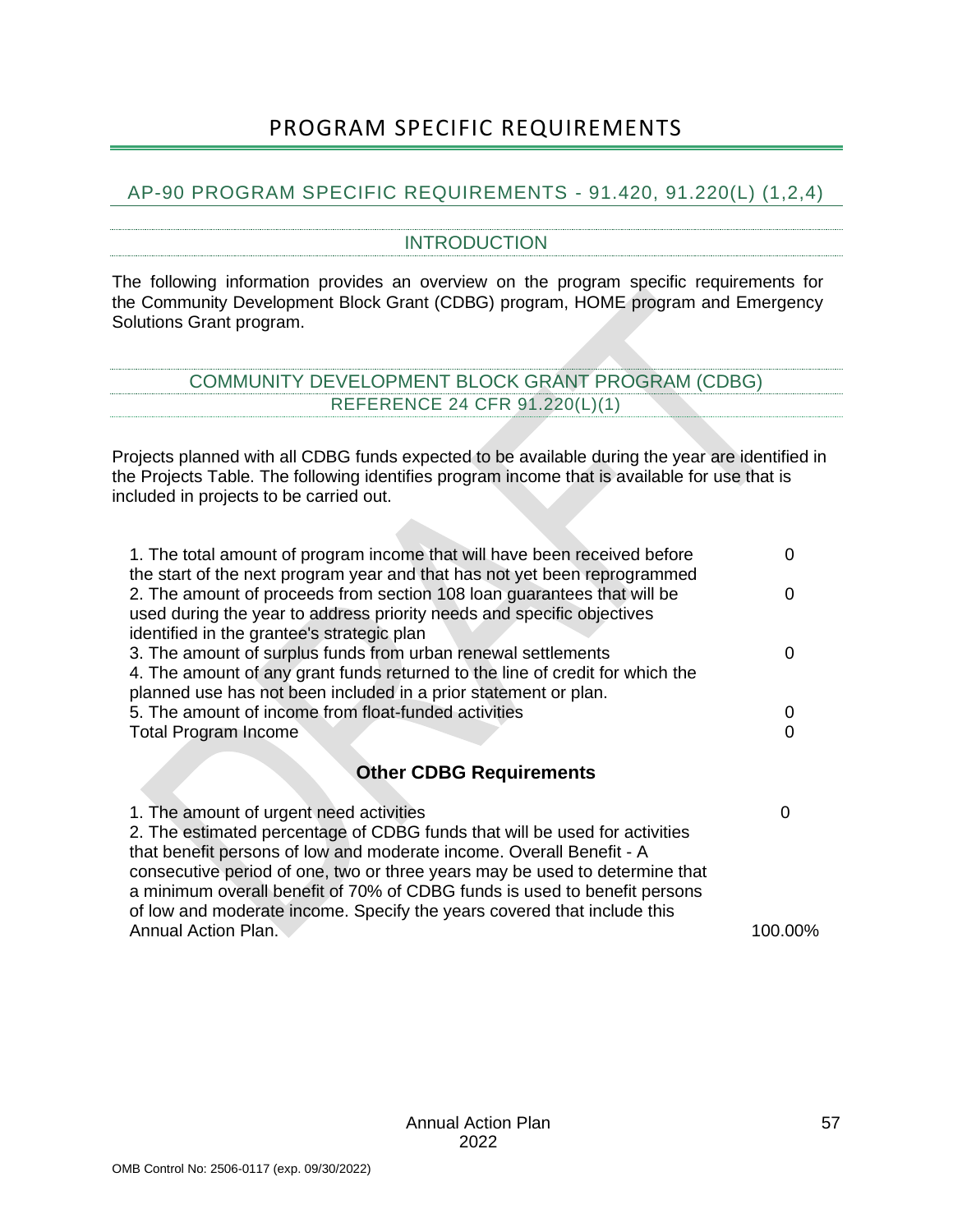## HOME INVESTMENT PARTNERSHIP PROGRAM (HOME) REFERENCE 24 CFR 91.220(L)(2)

#### <span id="page-58-0"></span>**1. A description of other forms of investment being used beyond those identified in Section 92.205 is as follows:**

No forms of investment will be used outside of those activities listed in 24 CFR 92.

#### **2. A description of the guidelines that will be used for resale or recapture of HOME funds when used for homebuyer activities as required in 92.254, is as follows:**

Morris County will provide HOME funds to a CHDO to create affordable for-sale units. HOME funds used for homebuyer programs will be subject to resale restrictions during the affordability period. A mortgage and note will be signed and filed as the mechanism to impose these resale restrictions. The resale provisions to be used mirror the state's provisions in the calculation of the limit of funds a homeowner may retain upon sale of a unit over the initial purchase price. (See NJ Fair Housing Act and NJ 5:80-26.1 et Seq.) Resale values are tied to income at 72% of median income as determined by the state at a 28% debt ratio to income.

The amount of the resale price is restricted but allows for return of capital expenditures by the owner during the control period for improvements and upgrades that expand living space or number of bathrooms. Other improvements may be sold to a subsequent buyer separately.

#### **3. A description of the guidelines for resale or recapture that ensures the affordability of units acquired with HOME funds. See 24 CFR 92.254(a)(4) are as follows:**

Acquisition with HOME funds are not anticipated in this program year. However, if used, the same resale provisions as stated above would apply. The resale provisions used mirror the state's provisions in the calculation of the limit of funds a homeowner may retain upon sale of a unit over the initial purchase price. (See NJ Fair Housing Act and NJ 5:80-26.1 et Seq.) Resale values are tied to income at 72% of median income as determined by the state at a 28% debt ratio to income.

The amount of the resale price is restricted but allows for return of capital expenditures by the owner during the control period for improvements and upgrades that expand living space or number of bathrooms. Other improvements may be sold to a subsequent buyer separately.

4. **Plans for using HOME funds to refinance existing debt secured by multifamily housing that is rehabilitated with HOME funds along with a description of the refinancing guidelines required that will be used under 24 CFR 92.206(b), are as follows:**

The County will not use HOME funds to refinance existing debt.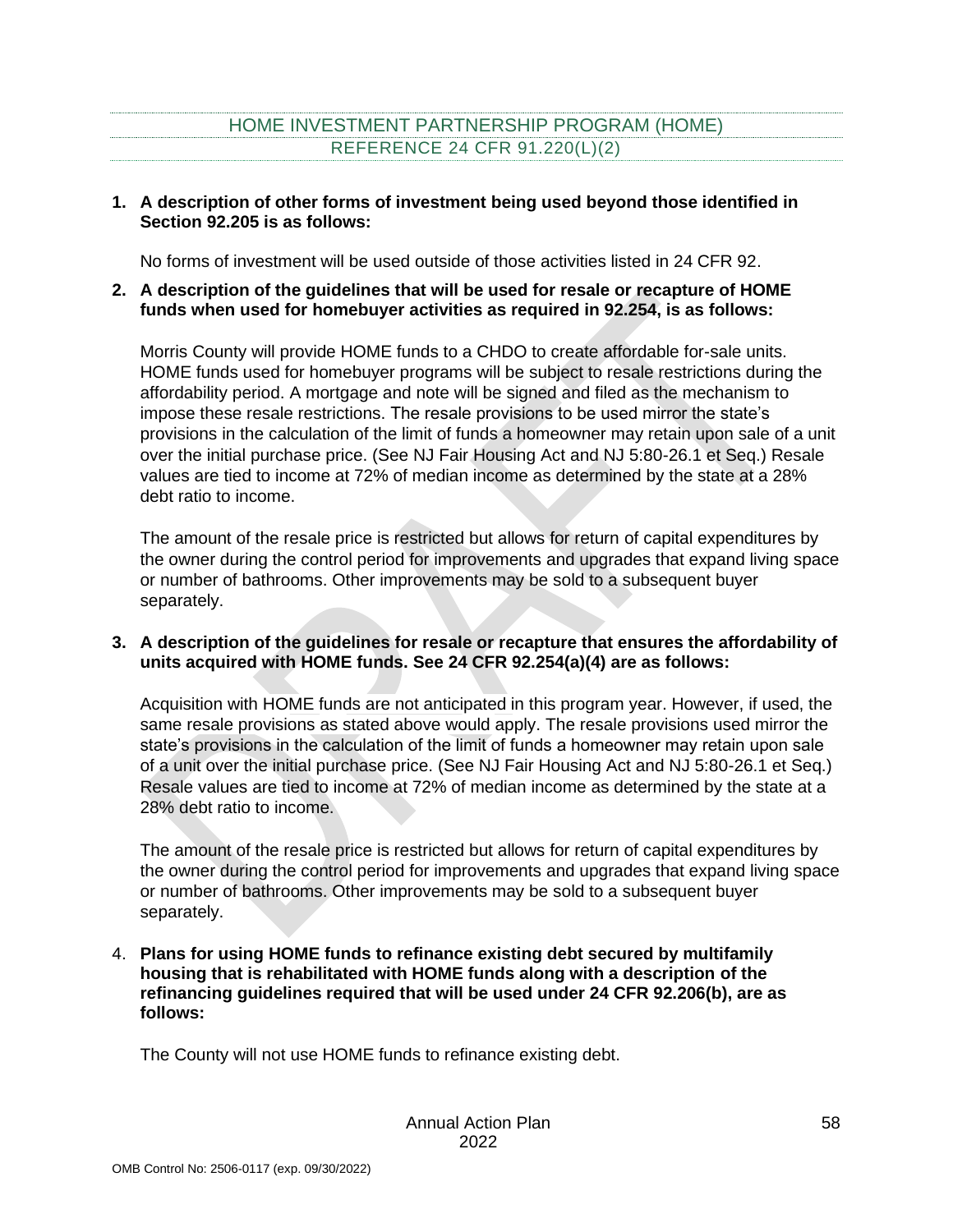## EMERGENCY SOLUTIONS GRANT (ESG)

#### <span id="page-59-0"></span>**1. Include written standards for providing ESG assistance (may include as attachment)**

ESG standards are included in the Unique Appendix. [To be inserted]

#### **2. If the Continuum of Care has established a centralized or coordinated assessment system that meets HUD requirements, describe that centralized or coordinated assessment system.**

The Morris County COC has a Coordinated Entry system tool for use by all agencies. The coordinated system provides a better, more efficient access, assessment, and referral process for diversion/prevention, shelter and/or other related housing and services, to ensure that those who are homeless/at risk of homelessness are connected to the most accurate services.

The Coordinated Entry system provides for a single point of entry (NJ 2-1-1) that is free to the caller, 24/7, multi-lingual and accessible statewide via phone, internet, and text. Homeless individuals and families may call from anywhere in the geographical area served by the COC and access the range of local resources based on need and vulnerability. Additionally, drop-in centers - one in Morristown (Family Promise) and another in Dover (Mental Health Association) - will have case managers available to assist clients while they await housing placement.

The Coordinated Entry Committee is creating its own version of the VI-SPDAT after reviewing a number of tools. The Committee is modifying the tool relative to the specific needs of the homeless in Morris (i.e., transportation) and the specific screening requirements of the homeless service providers, to focus on inclusion rather than exclusion (i.e., no or modified background checks as one example).

The assessment tool will be universally applied. Assessment outcomes will be used by the COC to establish a Prioritization Policy; ensuring that populations that have the highest needs and options available are prioritized when housing providers are seeking referrals. A priority list will be created and managed by the Coordinated Assessment agency (NJ 2-1-1) and referrals for housing placement will be made exclusively from the list.

#### **3. Identify the process for making sub-awards and describe how the ESG allocation is available to private nonprofit organizations (including community and faith-based organizations).**

The County publishes a Notice of Funding Availability in the fall each year. This notice is advertised in the newspaper and County website and distributed to the COC, prior ESG recipients and anyone expressing an interest in the program. Funding priorities that were established by the COC are part of the application package.

The COC provides policy guidance to the HSAC which is used throughout the funding process. The Human Services Advisory Committee (HSAC) reviews the applications and